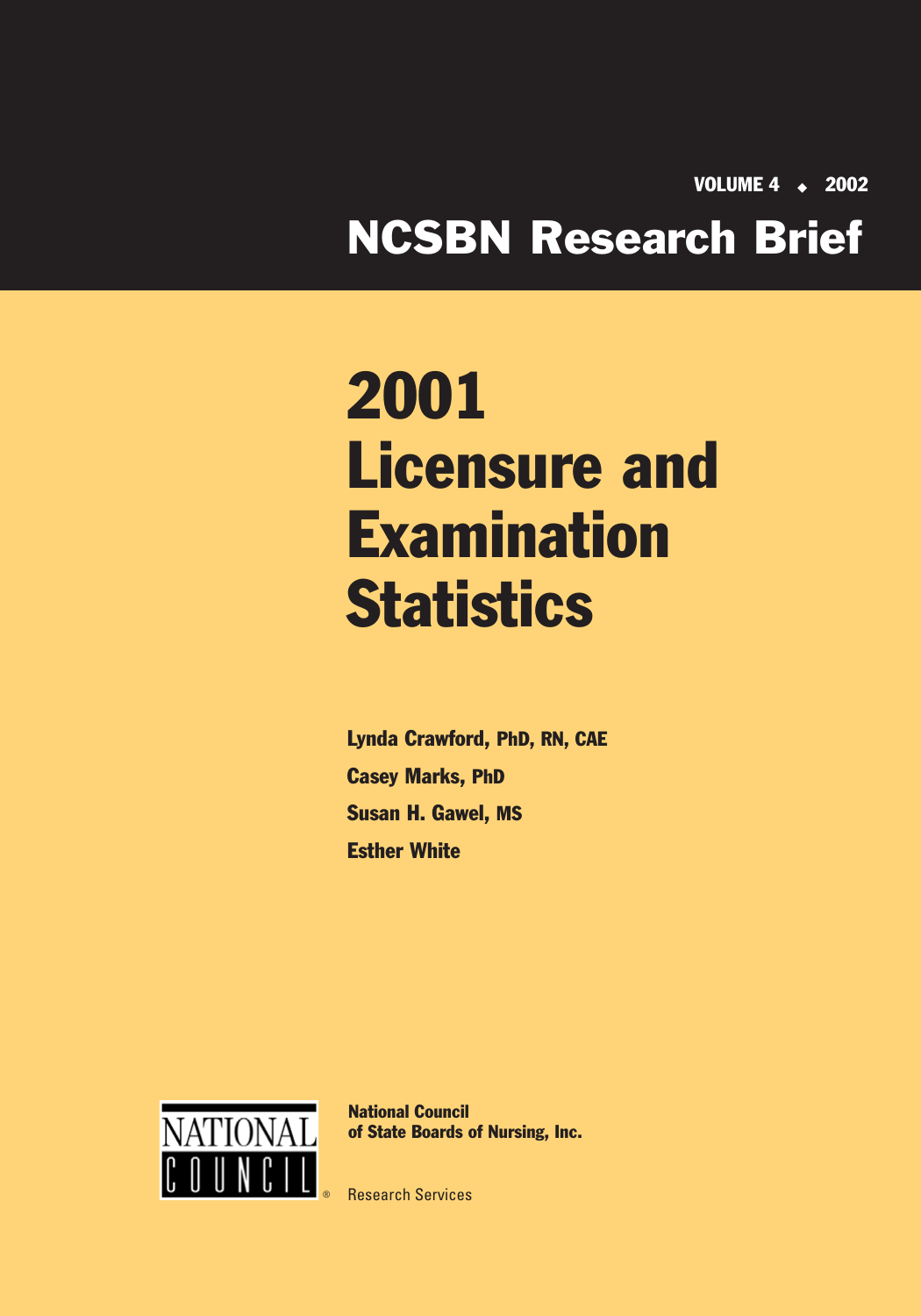## 2001 Licensure and Examination **Statistics**

Lynda Crawford, PhD, RN, CAE Director of Research and Education Services

Casey Marks, PhD Director of Testing Services

Susan H. Gawel, MS **Statistician** 

Esther White Research Project Coordinator

National Council of State Boards of Nursing, Inc.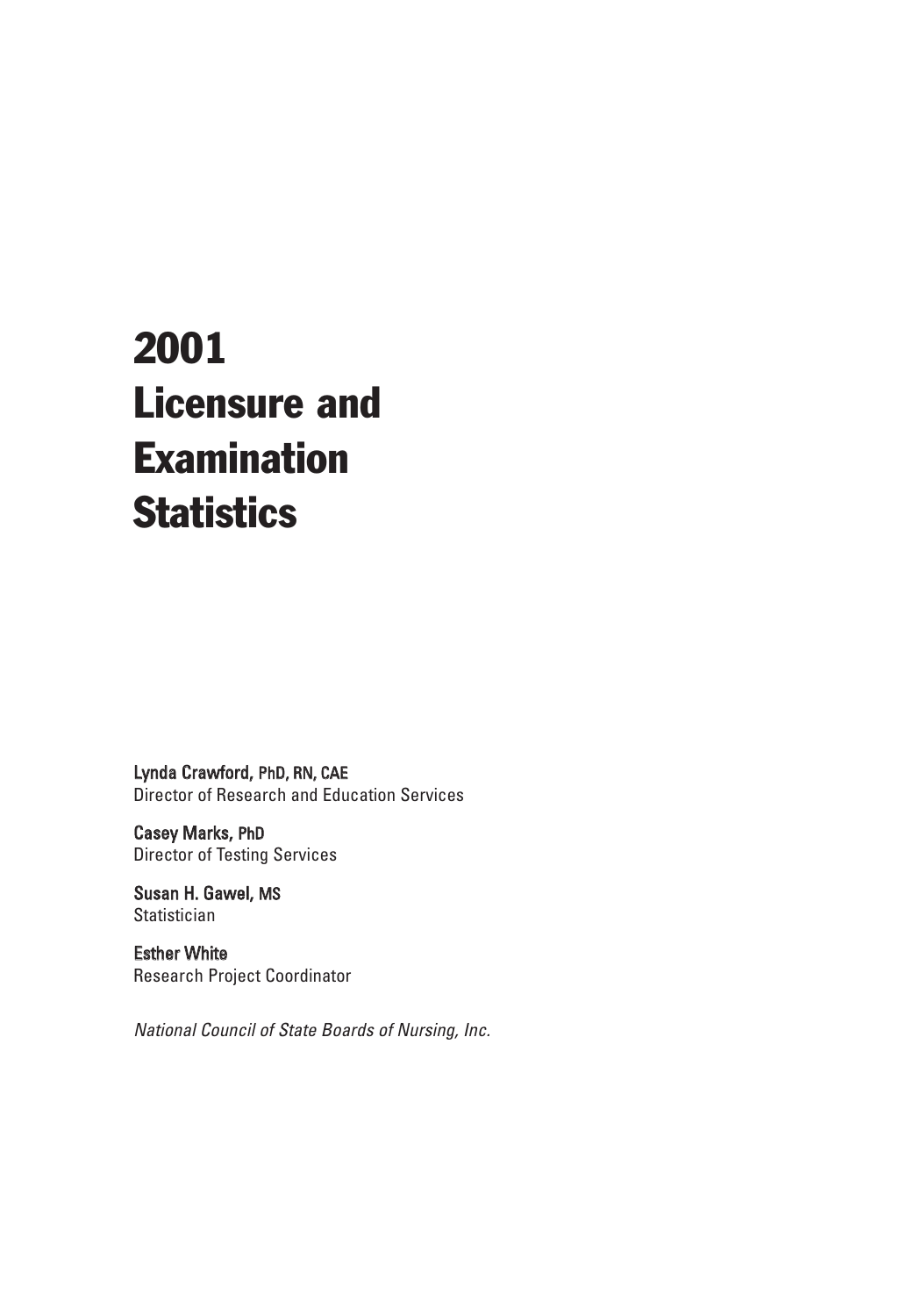Copyright © 2002 National Council of State Boards of Nursing, Inc. (NCSBN)

All rights reserved.

The NCSBN logo, NCLEX®, NCLEX-RN® and NCLEX-PN® are registered trademarks of NCSBN and may not be used or reproduced without written permission from NCSBN. No part of this publication may be reproduced, stored in a retrieval system or transmitted in any form by any means (electronic, mechanical, photocopying, recording, or otherwise now known or to be invented) without written permission from NCSBN.

Address inquiries in writing to NCSBN Permissions, 676 N. St. Clair St., Suite 550, Chicago, IL 60611-2921.

Printed in the United States of America

ISBN# 0-9720273-1-9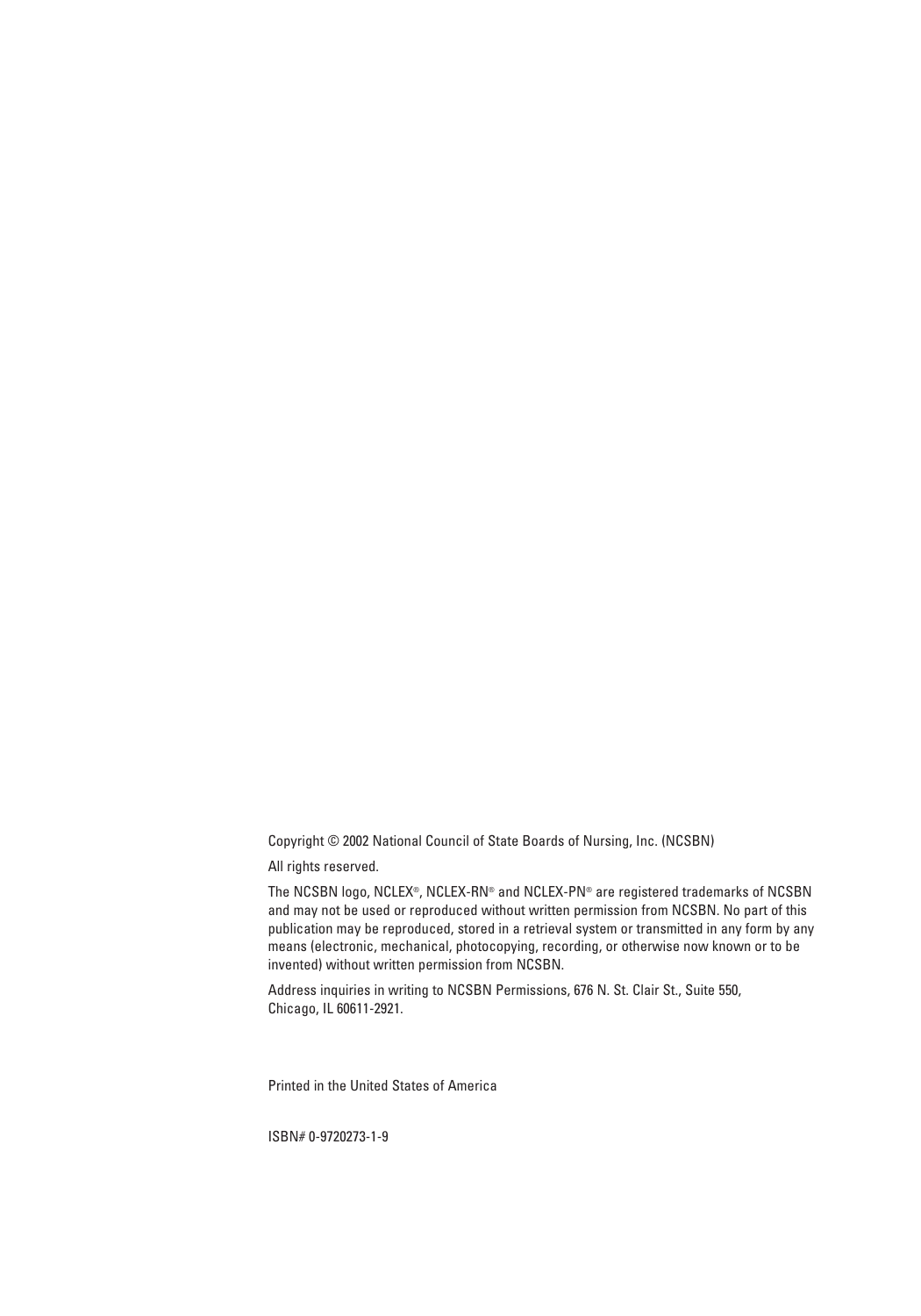## Table of Contents

| Part I     |                                                  |
|------------|--------------------------------------------------|
| Part II    |                                                  |
|            | NCLEX-PN® Examination, January 1, 2001 $-$       |
|            |                                                  |
|            | NCLEX-RN® Examination, January 1, 2001 $-$       |
|            |                                                  |
| Appendix A | Licensure Examination Statistics Definitions  53 |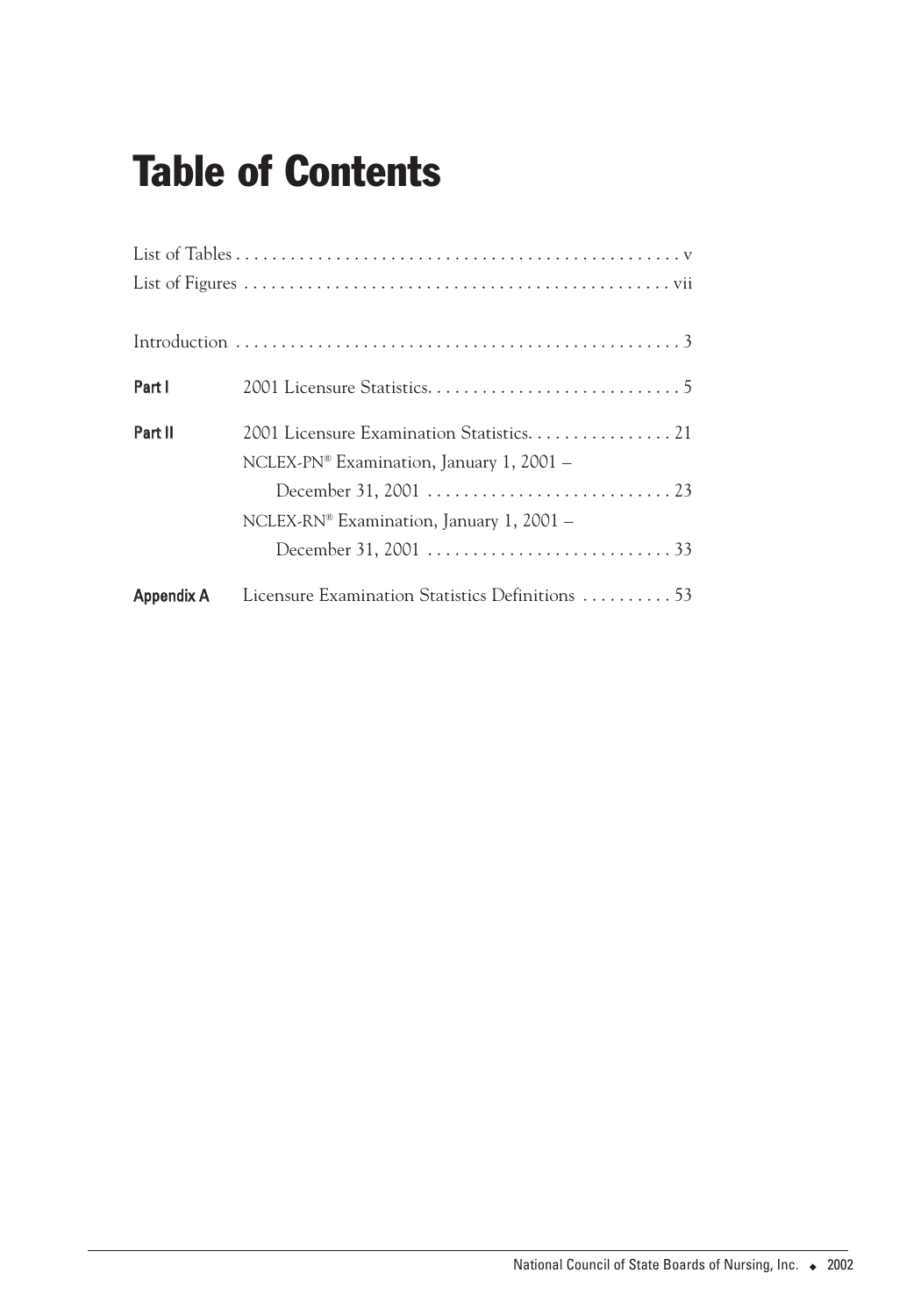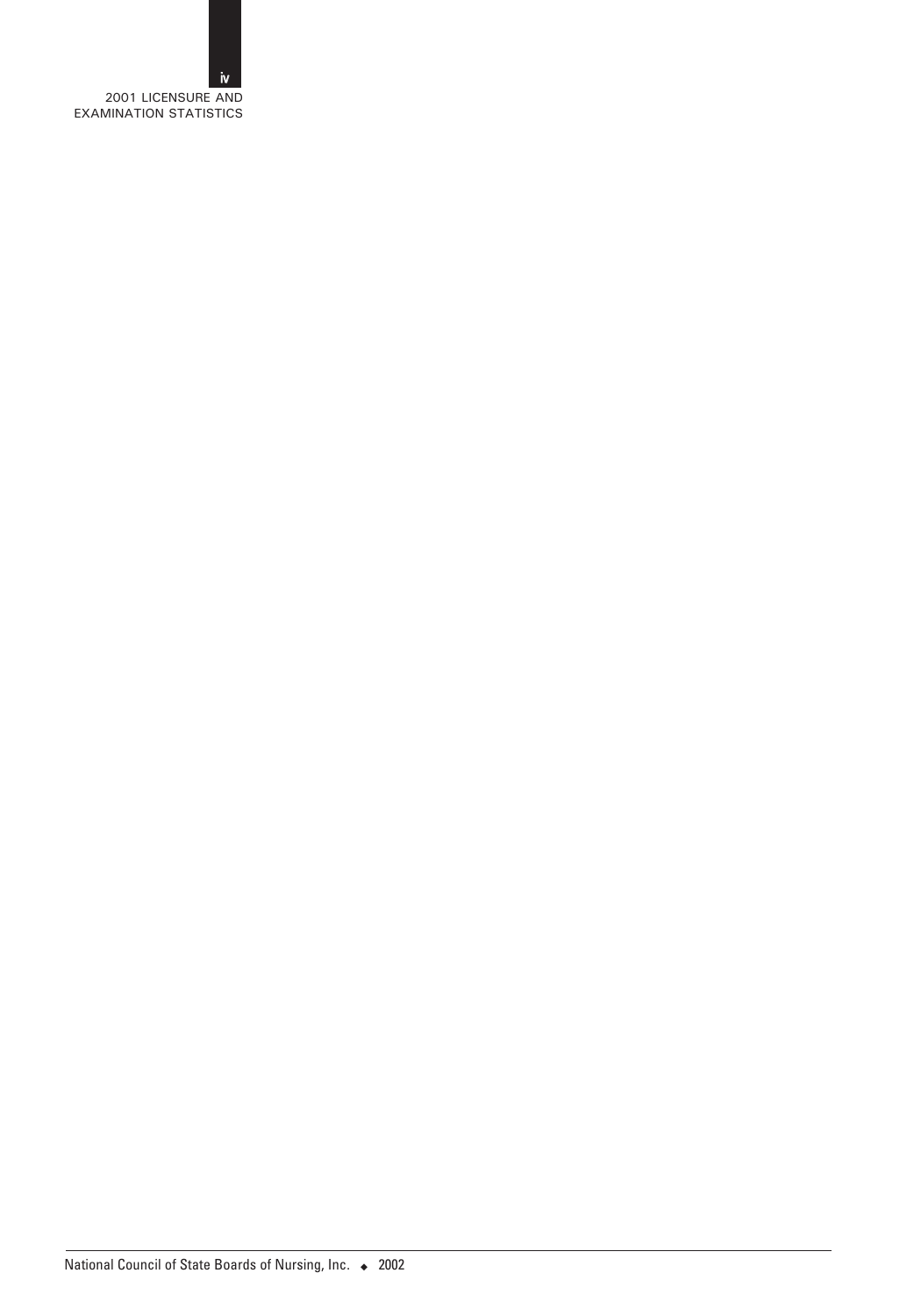

## List of Tables

### Part I

|                         | 1. Boards of Nursing Empowered to License Registered Nurses,<br>Licensed Practical/Vocational Nurses, or Other Categories of      |
|-------------------------|-----------------------------------------------------------------------------------------------------------------------------------|
| $\mathcal{L}_{\bullet}$ | Registered Nurses: New in State Functions, by Jurisdiction 8                                                                      |
|                         | 3. Licensed Practical/Vocational Nurses: New in State Functions,                                                                  |
|                         | 4. Total Number of Active Licenses: Registered Nurses and<br>Licensed Practical/Vocational Nurses, by Jurisdiction 12             |
|                         | 5. Number of Graduates of Foreign Nursing Programs Licensed,                                                                      |
|                         |                                                                                                                                   |
|                         | 7. Distribution of Active Advanced Practice/Authority to Practice<br>Licenses Within Each Specialty Category, by Jurisdiction  16 |
|                         | 8. Total Number of Active Advanced Practice/Authority to Practice<br>Licenses Within Member Board Jurisdictions  19               |
|                         |                                                                                                                                   |

## Part II

| 1. Number of Candidates Taking NCLEX® Examination and<br>Percent Passing, by Type of Candidate: NCLEX-PN®                                                                                     |
|-----------------------------------------------------------------------------------------------------------------------------------------------------------------------------------------------|
| 2. Number of Candidates Examined and Passing Rates for First-Time<br>Candidates Educated in Member Board Jurisdictions: NCLEX-PN®                                                             |
| 3. Number of First-Time Candidates Not Educated in Member Board<br>Jurisdictions Taking NCLEX® Examination and Percent Passing:<br>NCLEX-PN® Examination, January $1 -$ December 31, 2001  26 |
| 4. Summary Statistics for First-Time, U.S.-Educated Candidates<br>Taking NCLEX-PN® Examination, January – December 2001  29                                                                   |
| 5. Number of Candidates Taking NCLEX <sup>®</sup> Examination and Percent<br>Passing, by Type of Candidate: NCLEX-RN® Examination,                                                            |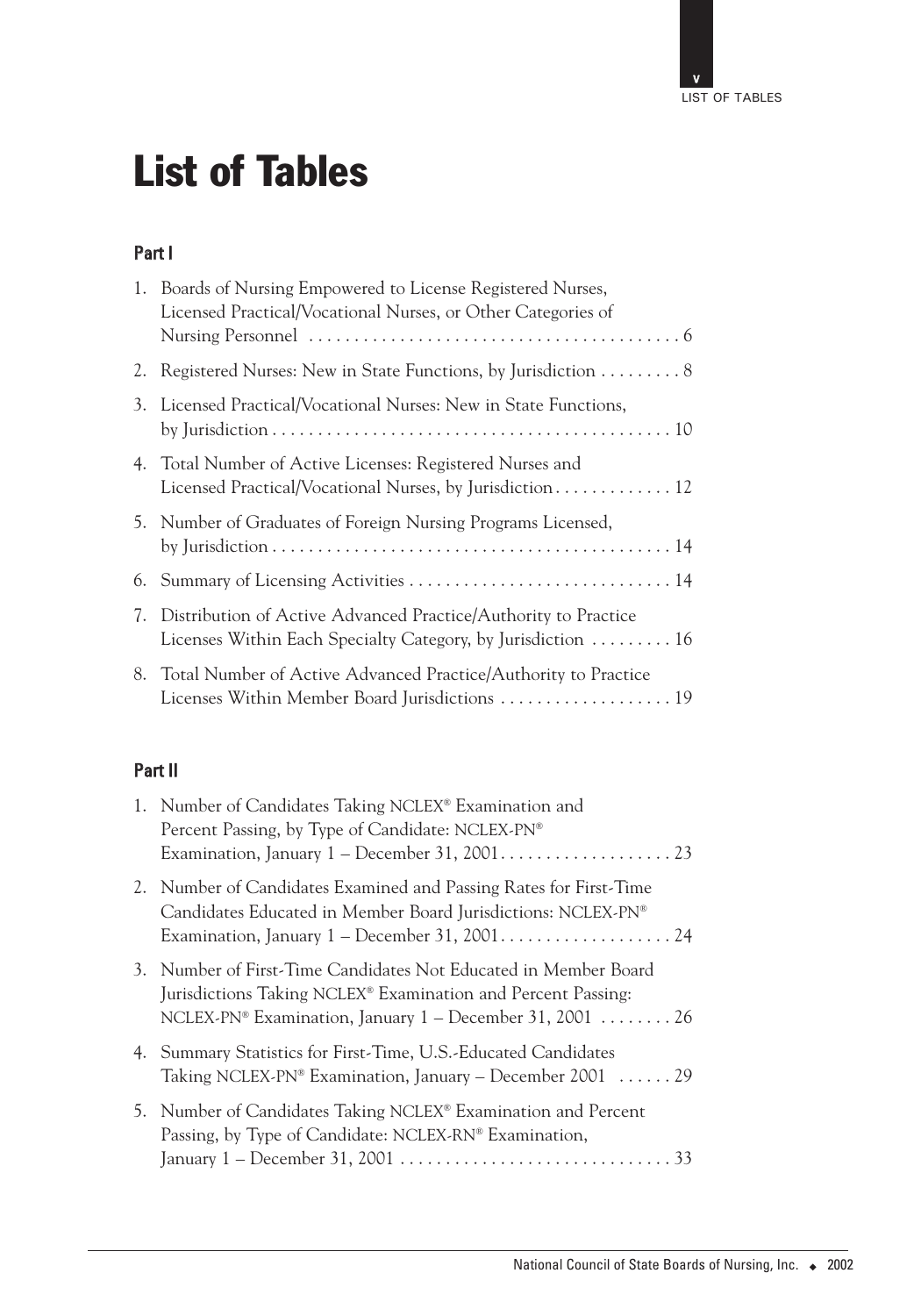

### List of Tables, continued

|  | 6. Number of Candidates Examined and Passing Rates for First-Time<br>Candidates Educated in Member Board Jurisdictions, by Degree<br>Type: NCLEX-RN® Examination, January $1 -$ March 31, 2001 34           |
|--|-------------------------------------------------------------------------------------------------------------------------------------------------------------------------------------------------------------|
|  | 7. Number of Candidates Examined and Passing Rates for First-Time<br>Candidates Educated in Member Board Jurisdictions, by Degree<br>Type: NCLEX-RN® Examination, April $1 -$ June 30, 2001 36              |
|  | 8. Number of Candidates Examined and Passing Rates for First-Time<br>Candidates Educated in Member Board Jurisdictions, by Degree<br>Type: NCLEX-RN® Examination, July 1 – September 30, 2001 38            |
|  | 9. Number of Candidates Examined and Passing Rates for First-Time<br>Candidates Educated in Member Board Jurisdictions, by Degree<br>Type: NCLEX-RN® Examination, October 1 – December 31, 200140           |
|  | 10. Number of First-Time Candidates Not Educated in Member Board<br>Jurisdictions Taking NCLEX® Examination and Percent Passing:<br>NCLEX-RN® Examination, January $1 -$ December 31, 2001 $\dots \dots$ 42 |
|  | 11. Summary Statistics for First-Time, U.S.-Educated Candidates<br>Taking NCLEX-RN® Examination, January – December $200148$                                                                                |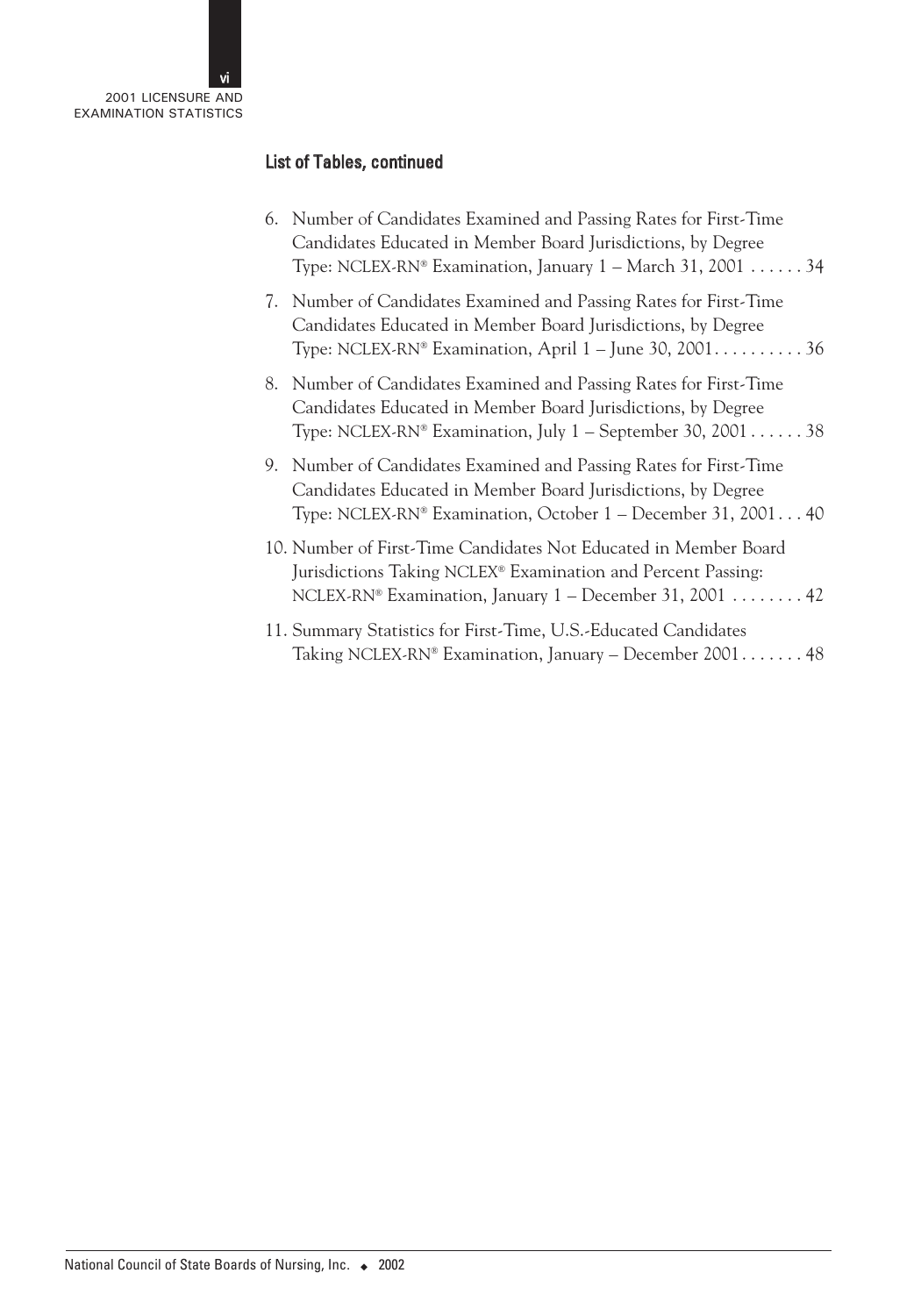

## List of Figures

### Part I

|  | 1. Total Number of Active Licenses: RNs and LPN/VNs, 1991-2001 15 |  |  |
|--|-------------------------------------------------------------------|--|--|
|  |                                                                   |  |  |

## Part II

| 1. National Passing Rate: Licensed Practical/Vocational Nurses, |
|-----------------------------------------------------------------|
| 2. National Passing Rate: Licensed Practical/Vocational Nurses, |
| 3. National Passing Rate: Licensed Practical/Vocational Nurses, |
| 4. National Passing Rate: Registered Nurses, 1991-1995. 49      |
| 5. National Passing Rate: Registered Nurses, 1996-1998. 50      |
| 6. National Passing Rate: Registered Nurses, 1999-2001. 51      |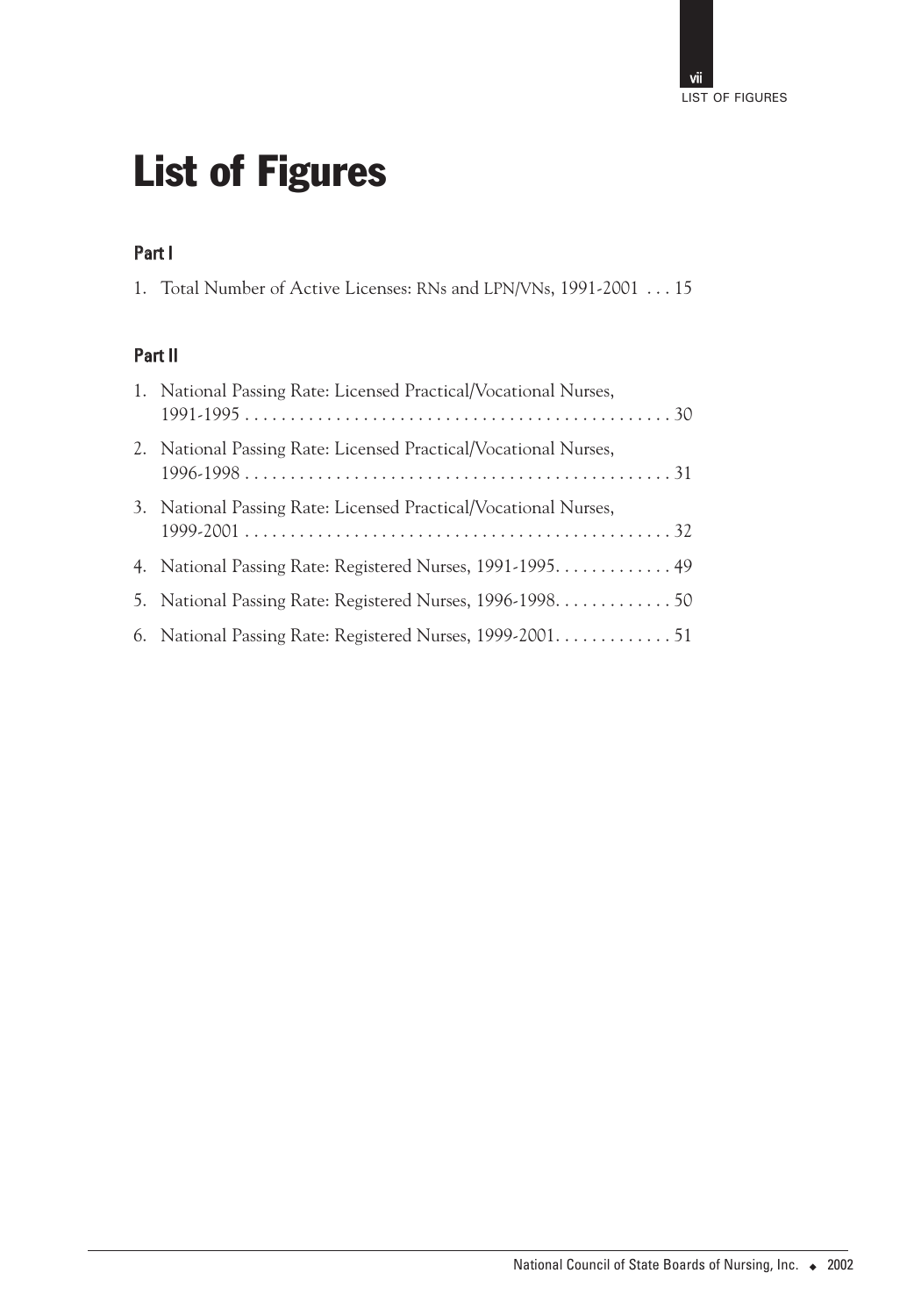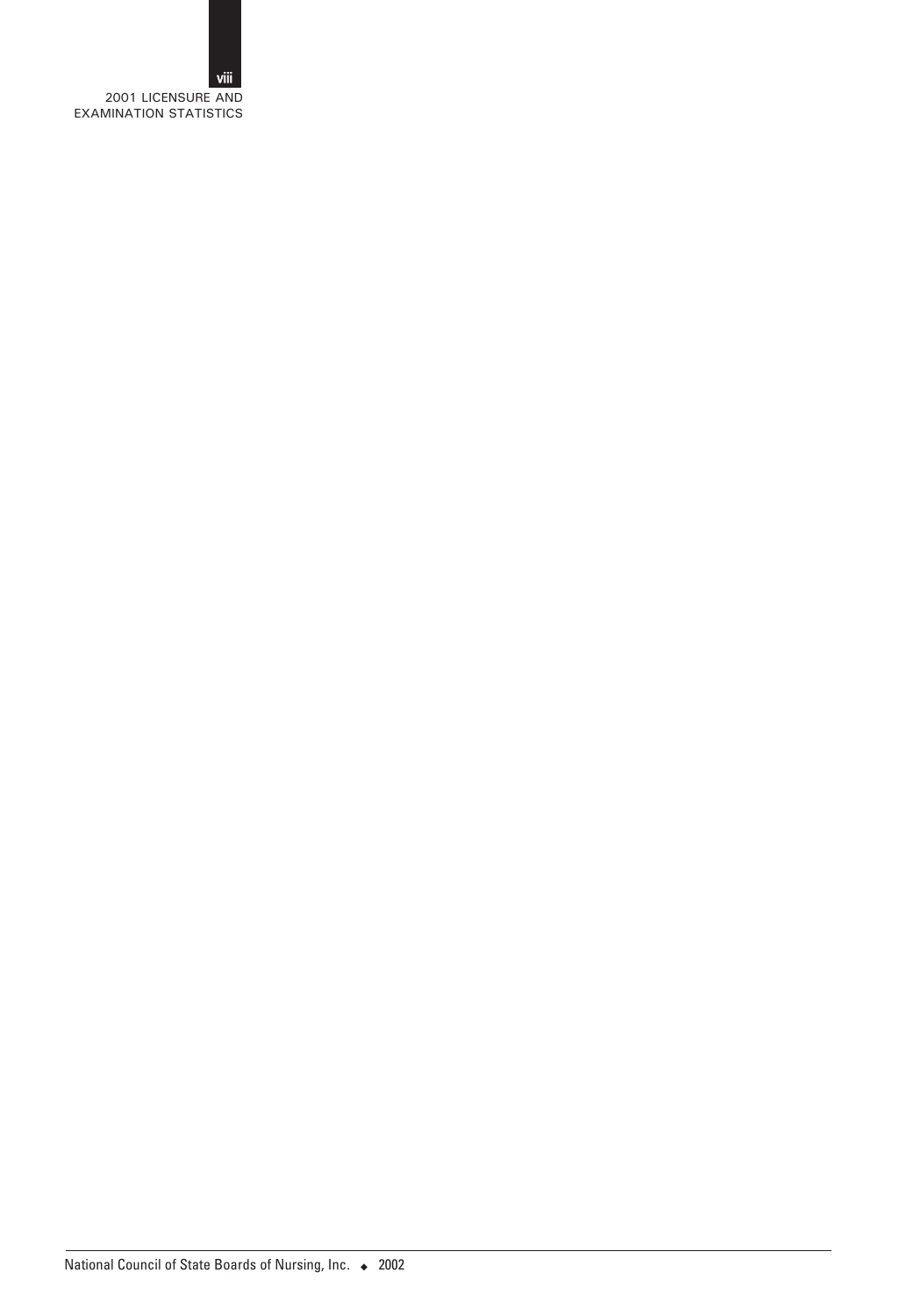## 2001 Licensure and Examination **Statistics**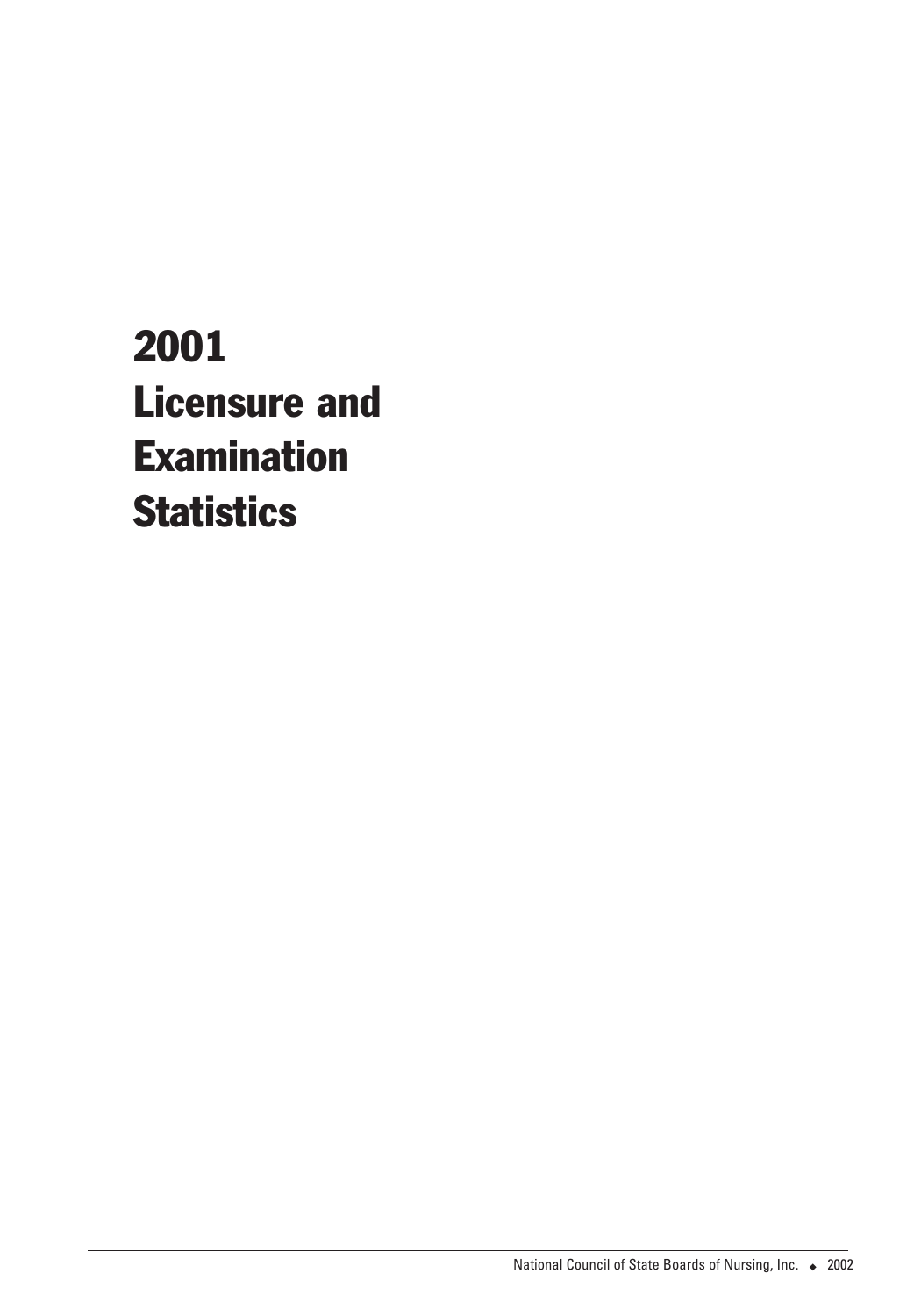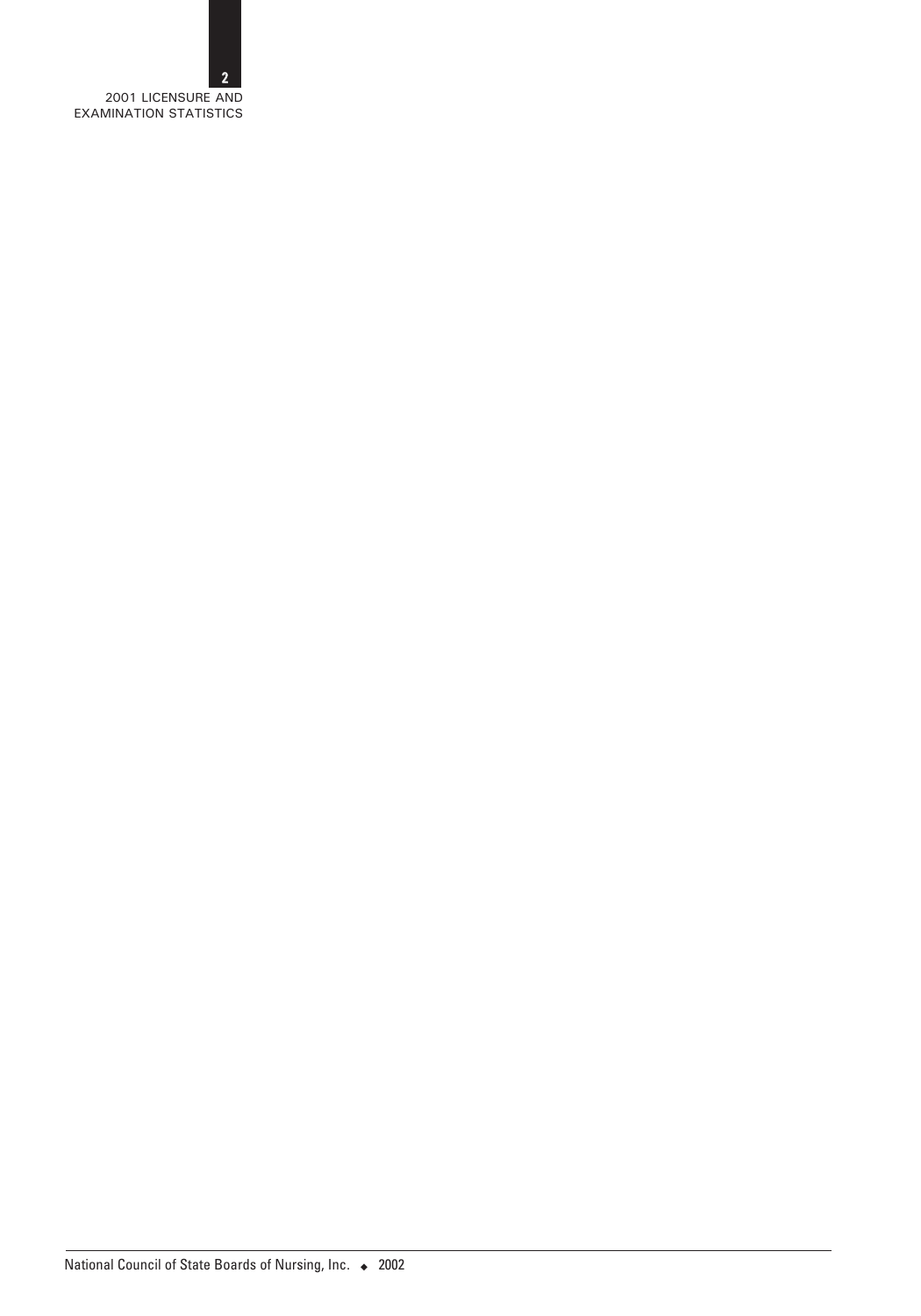

## Introduction

The mission of the National Council of State Boards of Nursing (NCSBN) is to lead in nursing regulation by assisting its member boards, collectively and individually, to promote safe and effective nursing practice in the interest of protecting public health and welfare.

NCSBN serves as a consultant, liaison, advocate, and researcher to its members, and as an education and information resource to policy makers and the general public. This publication provides statistics, for the year 2001, on the licensing activities of NCSBN's member boards and its two licensure examinations, the National Council Licensure Examination for Practical Nurses (NCLEX-PN® examination) and the National Council Licensure Examination for Registered Nurses (NCLEX-RN® examination).

### Part I

The data reported in Part I of this document include licensing statistics of the 61 state and territorial boards of nursing. The numbers of new licenses by endorsement and examination, as well as the total number of active licenses, are provided for each jurisdiction.

The data included in this publication provide licensing statistics for the period January 1 – December 31, 2001.

### Part II

On April 1, 1994, NCSBN began administering the NCLEX® examination via computerized adaptive testing (CAT) for both the NCLEX-RN examination and NCLEX-PN examination. Because the examinations are now available on a year-round basis, candidate performance is summarized and reported for each quarter, representing a three-month period of time.

This publication provides the examination statistics for a one-year period, January – December 2001. It also provides summary statistics for 1991-2001.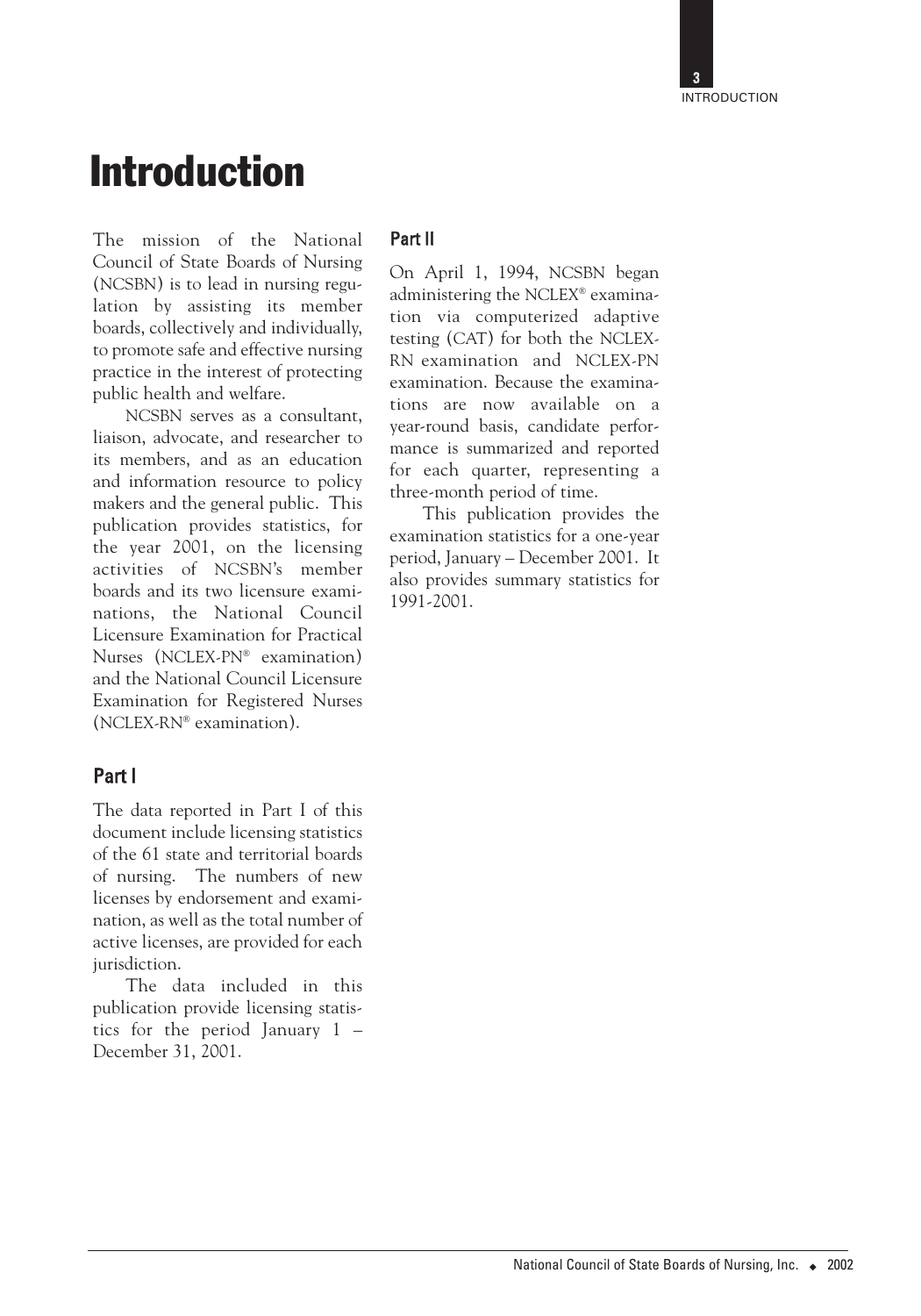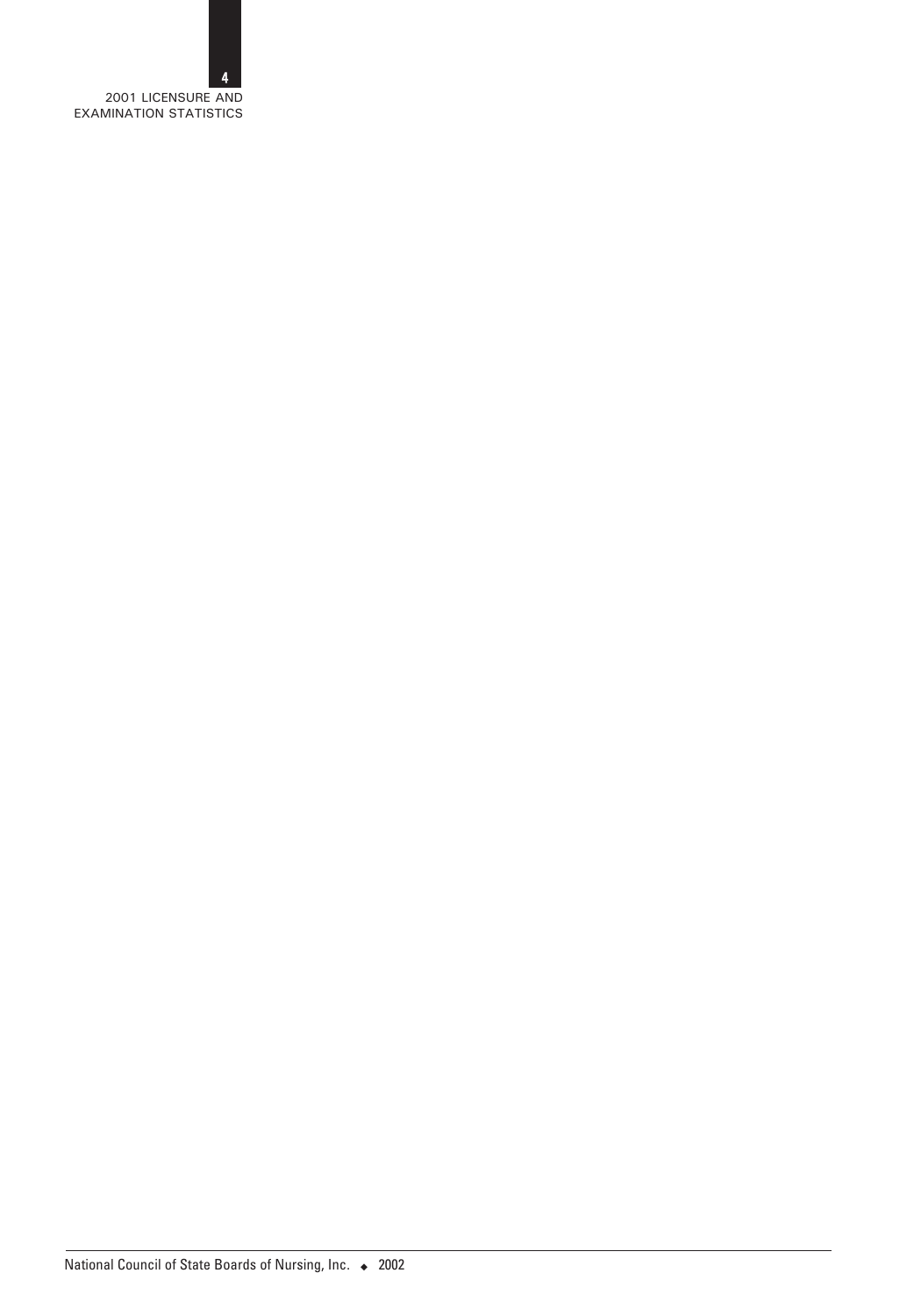5 PART I 2001 LICENSURE STATISTICS

## PART I 2001 Licensure Statistics

The data reported in this section indicate licensure processing activity and data on the total number of individuals licensed to practice within the jurisdiction during fiscal year 2001. All data was obtained from state and territorial boards of nursing.

Estimates were provided where the exact figure requested for this collection of data was unknown.

Data are presented in a series of tables. Table 1 lists the National Council of State Boards of Nursing (NCSBN) member boards, the jurisdiction within which a board has responsibility for regulating nursing practice (JD), the types of licenses for which a board has licensing authority, and whether or not the board is empowered to issue licenses or certificates to practice in a specialty area of nursing. Tables 2-5 provide data related to new licenses issued by endorsement or examination, total numbers of active licenses (both RN and LPN/VN) by jurisdiction, and graduates of foreign nursing programs licensed, by jurisdiction. Table 6 provides a summary of licensing activities by examination and endorsement for RNs, LPN/VNs, and graduates of foreign nursing programs. Tables 7 and 8 provide the numbers of active specialty licenses, issued within each jurisdiction, by specialty license category.

Figure 1 provides a review of the numbers of active licenses for the years 1991-2001.

Unless noted otherwise, all percentages are calculated in terms of column totals.

Please note that nurses in Puerto Rico are licensed by virtue of passing Puerto Rico's Spanishlanguage examination. In addition to taking this examination, some nurses also take the NCLEX-RN® examination and/or NCLEX-PN® examination. The Puerto Rican examination only allows nurses to practice in Puerto Rico; if they would like to practice elsewhere in the U.S. or its territories, they must take the NCLEX® examination.

## Key Terms

Registered Nurses (RN) and Licensed Practical or Vocational Nurses (LPN/VN) obtain licensure by endorsement (if licensed in another jurisdiction) or by examination (if the applicant has never taken the appropriate NCLEX® examination).

ACTIVE LICENSE figures are based on the reported actual or estimated total number of individuals holding an active license within a jurisdiction and represent the nurses available for employment. Due to an unknown number of individuals holding active licenses in more than one jurisdiction, the total number of active licenses nationwide may be higher than the total number of nurses.

### ADVANCED PRACTICE LICENSES/AUTHORITY

TO PRACTICE figures and tables contain data for Advanced Practice Registered Nurse (APRN) groups: Certified Registered Nurse Anesthetist (CRNA), Certified Nurse Midwife (CNM), Clinical Nurse Specialist (CNS) and Nurse Practitioner (NP).

#### ABBREVIATIONS

Each abbreviation is followed by the category of advanced practice/ authority to practice license:

- CNM Certified Nurse Midwife
- CRNA Certified Registered Nurse Anesthetist
- CNS Clinical Nurse Specialist
- NP Nurse Practitioner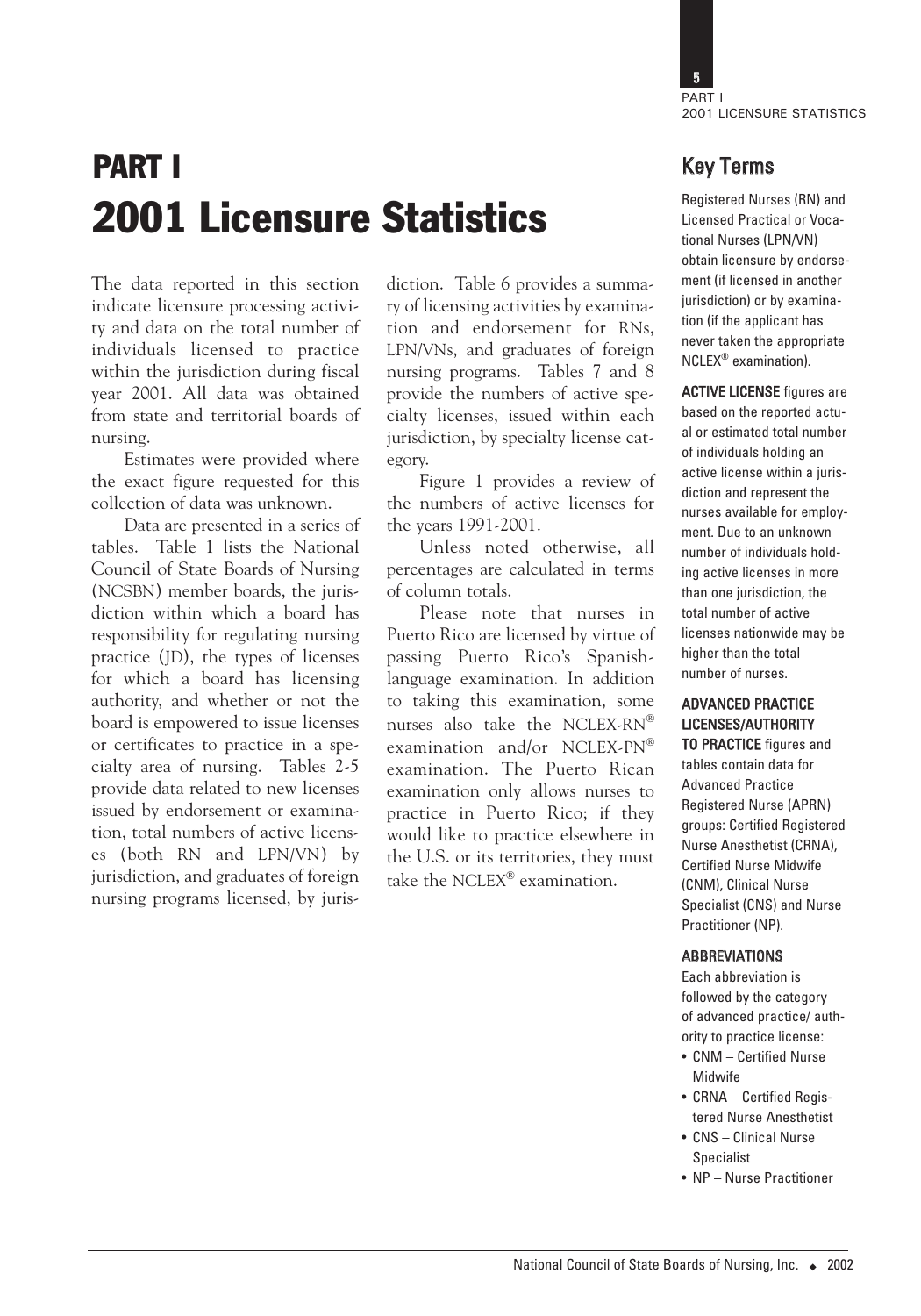| JD        | <b>Board of Nursing</b>                            | RN  | LPN/<br>VN | <b>APRNs</b> |
|-----------|----------------------------------------------------|-----|------------|--------------|
| АΚ        | Alaska Board of Nursing                            | YES | YES        | <b>YES</b>   |
| AL        | Alabama Board of Nursing                           | YES | YES        | YES          |
| AR        | Arkansas State Board of Nursing                    | YES | YES        | YES          |
| AS        | American Samoa Health Service Regulatory Board YES |     | YES        | YES          |
| AZ        | Arizona State Board of Nursing                     | YES | YES        | YES          |
| CARN      | California Board of Registered Nursing             | YES | N0         | YES          |
| CAVN      | California Board of Vocational Nurse and           |     |            |              |
|           | Psychiatric Technician Examiners                   | NO. | YES        | NO.          |
| CO        | <b>Colorado Board of Nursing</b>                   | YES | YES        | YES          |
| СT        | <b>Connecticut Board of Examiners for Nursing</b>  | YES | YES        | YES          |
| DC        | District of Columbia Board of Nursing              | YES | YES        | YES          |
| DE        | <b>Delaware Board of Nursing</b>                   | YES | YES        | YES          |
| FL.       | <b>Florida Board of Nursing</b>                    | YES | YES        | YES          |
| GAPN      | Georgia State Board of Licensed Practical Nurses   | N0  | YES        | N0           |
| GARN      | Georgia Board of Nursing                           | YES | NO.        | YES          |
| GU        | <b>Guam Board of Nurse Examiners</b>               | YES | YES        | YES          |
| HI        | Hawaii Board of Nursing Professional and           |     |            |              |
|           | <b>Vocational Licensing Division</b>               | YES | YES        | YES          |
| IA        | <b>Iowa Board of Nursing</b>                       | YES | YES        | YES          |
| ID        | <b>Idaho Board of Nursing</b>                      | YES | YES        | YES          |
| IL.       | Illinois Department of Professional Regulation     | YES | YES        | YES          |
| IN        | Indiana State Board of Nursing                     | YES | YES        | YES          |
| KS        | Kansas State Board of Nursing                      | YES | YES        | YES          |
| КY        | Kentucky Board of Nursing                          | YES | YES        | YES          |
| LAPN      | Louisiana State Board of Practical Nurse           |     |            |              |
|           | <b>Examiners</b>                                   | NO. | YES        | NO.          |
| LARN      | Louisiana State Board of Nursing                   | YES | NO         | YES          |
| МA        | Massachusetts Board of Registration in Nursing     | YES | YES        | YES.         |
| MD        | <b>Maryland Board of Nursing</b>                   | YES | YES        | YES          |
| ME        | Maine State Board of Nursing                       | YES | YES        | YES          |
| MI        | Michigan CIS/Bureau of Health Services             | YES | YES        | YES          |
| ΜN        | Minnesota Board of Nursing                         | YES | YES        | YES          |
| M0        | Missouri State Board of Nursing                    | YES | YES        | YES          |
| MP        | Northern Mariana Islands Commonwealth Board        |     |            |              |
|           | of Nurse Examiners                                 | YES | YES        | YES          |
| <b>MS</b> | Mississippi Board of Nursing                       | YES | YES        | YES          |
| MT        | Montana State Board of Nursing                     | YES | YES        | YES          |
| ΝC        | North Carolina Board of Nursing                    | YES | YES        | YES          |
| ND        | North Dakota Board of Nursing                      | YES | YES        | YES          |
| <b>NE</b> | Nebraska Health and Human Services System          | YES | YES        | YES          |
| NΗ        | New Hampshire Board of Nursing                     | YES | YES        | YES          |
| ΝJ        | New Jersey Board of Nursing                        | YES | YES        | YES          |
| <b>NM</b> | New Mexico Board of Nursing                        | YES | YES        | YES          |

### Table 1. Boards of Nursing Empowered to License Registered Nurses, Licensed Practical/Vocational Nurses, or Other Categories of Nursing Personnel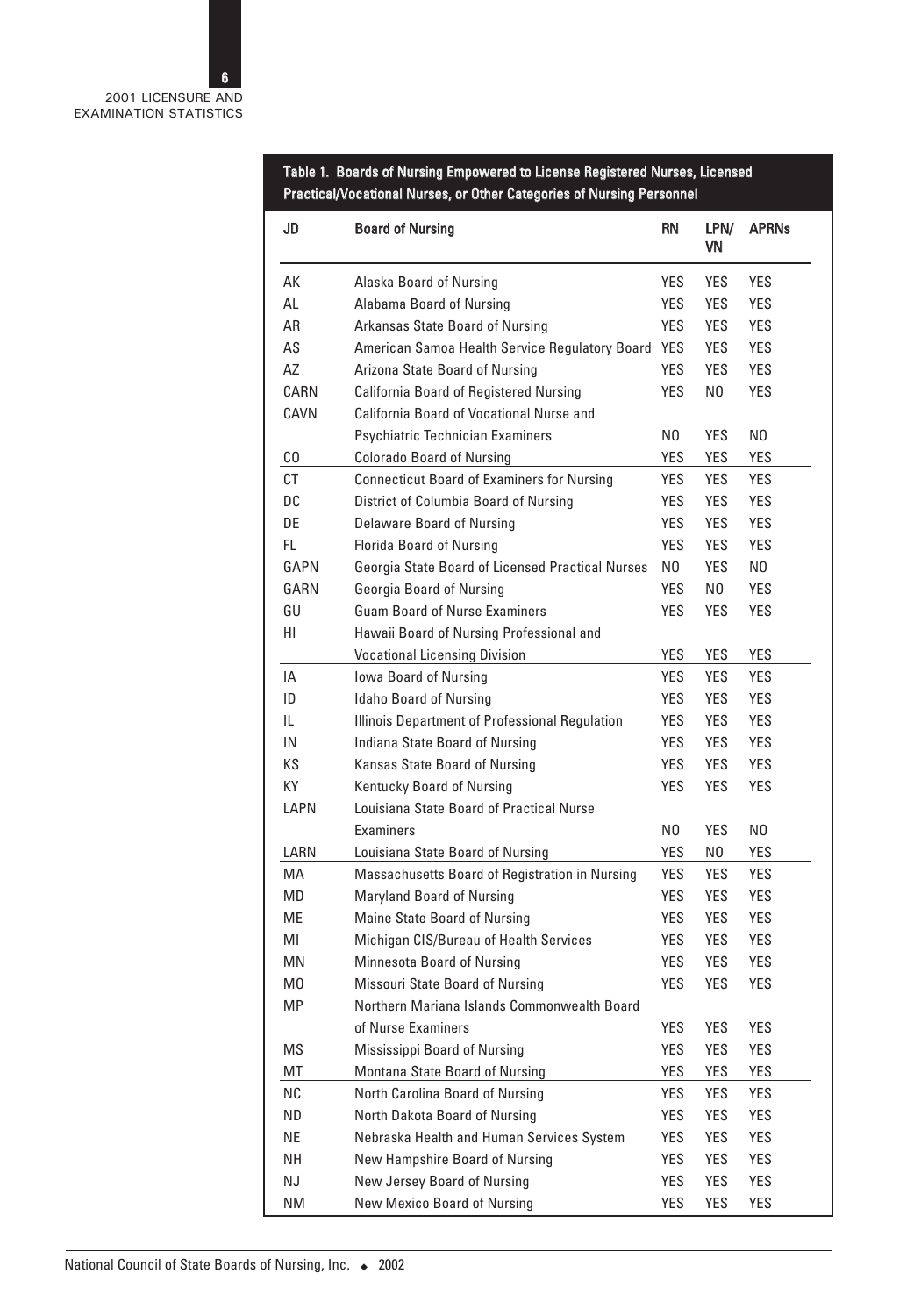| JD          | <b>Board of Nursing</b>                          | <b>RN</b>      | <b>LPN/</b><br>VN | <b>APRNs</b>   |
|-------------|--------------------------------------------------|----------------|-------------------|----------------|
| <b>NV</b>   | Nevada State Board of Nursing                    | <b>YES</b>     | <b>YES</b>        | <b>YES</b>     |
| <b>NY</b>   | New York State Board for Nursing                 | <b>YES</b>     | <b>YES</b>        | <b>YES</b>     |
| 0H          | <b>Ohio Board of Nursing</b>                     | <b>YES</b>     | <b>YES</b>        | <b>YES</b>     |
| 0K          | Oklahoma Board of Nursing                        | <b>YES</b>     | <b>YES</b>        | <b>YES</b>     |
| 0R          | Oregon State Board of Nursing                    | <b>YES</b>     | <b>YES</b>        | <b>YES</b>     |
| PA          | Pennsylvania State Board of Nursing              | YES            | YES               | <b>YES</b>     |
| <b>PR</b>   | Commonwealth of Puerto Rico Board of Nurse       |                |                   |                |
|             | Examiners                                        | <b>YES</b>     | <b>YES</b>        | <b>YES</b>     |
| RI.         | Rhode Island Board of Nurse Registration and     |                |                   |                |
|             | <b>Nursing Education</b>                         | <b>YES</b>     | <b>YES</b>        | <b>YES</b>     |
| SC          | South Carolina State Board of Nursing            | YES            | YES               | <b>YES</b>     |
| SD          | South Dakota Board of Nursing                    |                | YES               | <b>YES</b>     |
| <b>TN</b>   | Tennessee State Board of Nursing                 | <b>YES</b>     | <b>YES</b>        | <b>YES</b>     |
| <b>TXRN</b> | <b>Texas Board of Nurse Examiners</b>            | <b>YES</b>     | N0                | <b>YES</b>     |
| <b>TXVN</b> | <b>Texas Board of Vocational Nurse Examiners</b> | N <sub>0</sub> | <b>YES</b>        | N <sub>0</sub> |
| UT          | Utah State Board of Nursing                      | <b>YES</b>     | <b>YES</b>        | <b>YES</b>     |
| VA          | Virginia Board of Nursing                        | <b>YES</b>     | YES               | <b>YES</b>     |
| VI          | Virgin Islands Board of Nurse Licensure          | YES            | <b>YES</b>        | <b>YES</b>     |
| VT          | Vermont State Board of Nursing                   | <b>YES</b>     | YES               | <b>YES</b>     |
| <b>WA</b>   | <b>Washington State Nursing Care Quality</b>     |                |                   |                |
|             | <b>Assurance Commission</b>                      | <b>YES</b>     | <b>YES</b>        | <b>YES</b>     |
| WI          | Wisconsin Department of Regulation and           |                |                   |                |
|             | Licensing                                        | <b>YES</b>     | <b>YES</b>        | <b>YES</b>     |
| <b>WVPN</b> | West Virginia State Board of Examiners for       |                |                   |                |
|             | <b>Licensed Practical Nurses</b>                 | N0             | <b>YES</b>        | N <sub>0</sub> |
| <b>WVRN</b> | West Virginia Board of Examiners for Registered  |                |                   |                |
|             | <b>Professional Nurses</b>                       | <b>YES</b>     | N <sub>0</sub>    | <b>YES</b>     |
| <b>WY</b>   | <b>Wyoming State Board of Nursing</b>            | <b>YES</b>     | <b>YES</b>        | <b>YES</b>     |

### Table 1. Boards of Nursing Empowered to License Registered Nurses, Licensed Practical/Vocational Nurses, or Other Categories of Nursing Personnel – Continued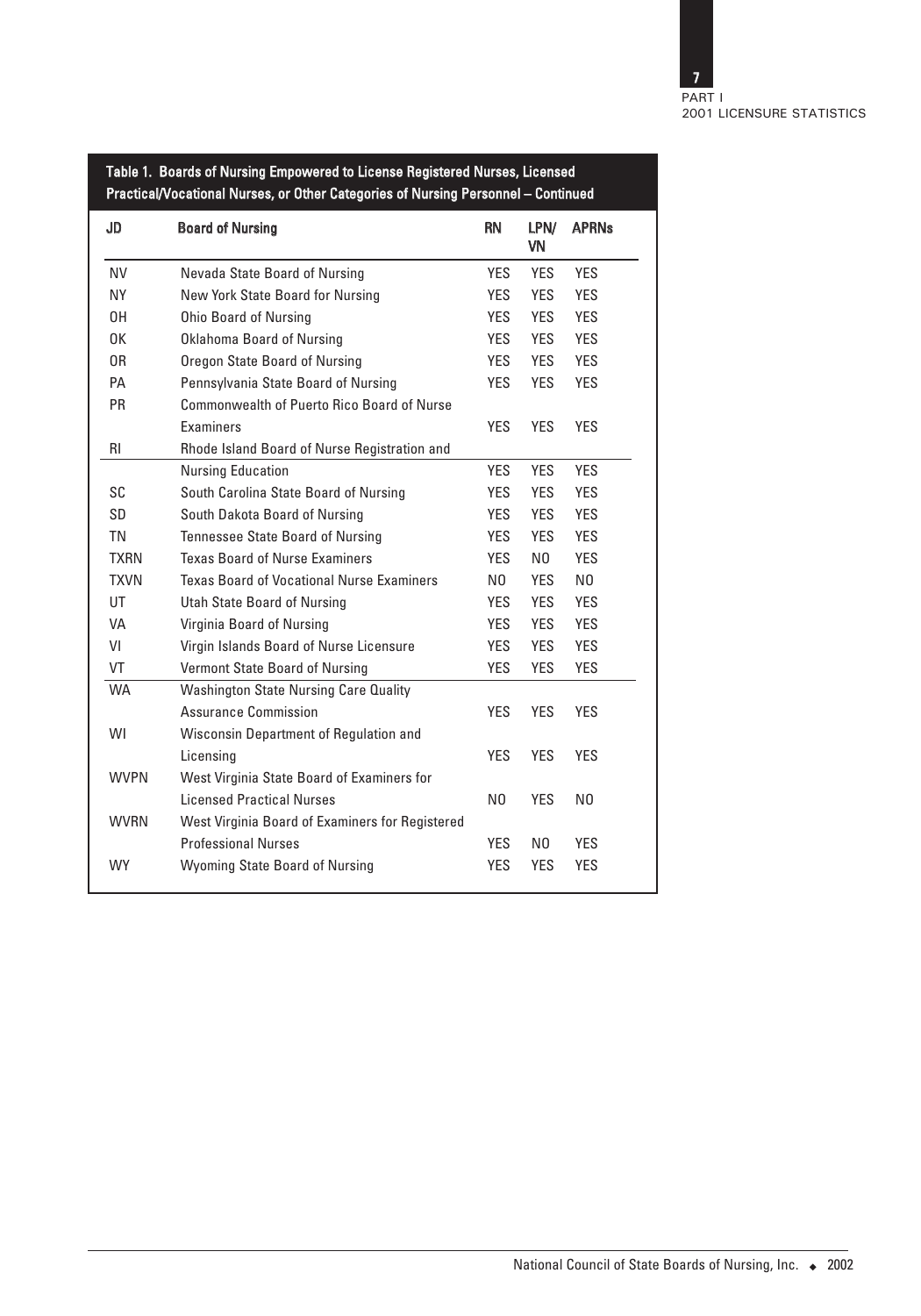| Table 2. Registered Nurses: New in State Functions, by Jurisdiction |                    |      |       |                    |        |                           |
|---------------------------------------------------------------------|--------------------|------|-------|--------------------|--------|---------------------------|
| JD                                                                  | <b>Examination</b> |      |       | <b>Endorsement</b> |        | <b>Total New in State</b> |
|                                                                     | n                  | %    | n     | %                  | n      | %                         |
| AK                                                                  | 104                | 0.15 | 640   | 0.78               | 744    | 0.47                      |
| AL                                                                  | 1,381              | 2.01 | 905   | 1.1                | 2,286  | 1.43                      |
| AR                                                                  | 771                | 1.12 | 625   | 0.76               | 1,396  | 0.87                      |
| AS                                                                  | 4                  | 0.01 |       | 0                  | 4      | 0                         |
| AZ                                                                  | 2,035              | 2.96 | 2,838 | 3.44               | 4,873  | 3.05                      |
| CARN                                                                | 6,838              | 9.96 | 7,845 | 9.5                | 14,683 | 9.19                      |
| CO                                                                  | 892                | 1.3  | 2,573 | 3.12               | 3,465  | 2.17                      |
| СT                                                                  | 736                | 1.07 | 1,589 | 1.92               | 2,325  | 1.46                      |
| FL.                                                                 | 4,008              | 5.84 | 7,050 | 8.54               | 11,058 | 6.92                      |
| GARN                                                                | 1,770              | 2.58 | 3,168 | 3.84               | 4,938  | 3.09                      |
| HI                                                                  | 493                | 0.72 | 1,000 | 1.21               | 1,493  | 0.93                      |
| ΙA                                                                  | 915                | 1.33 | 667   | 0.81               | 1,582  | 0.99                      |
| ID                                                                  | 320                | 0.47 | 571   | 0.69               | 891    | $0.56\,$                  |
| IL                                                                  | 3,461              | 5.04 | 1,858 | 2.25               | 5,319  | 3.33                      |
| IN                                                                  | 1,919              | 2.79 | 1,483 | $1.8\,$            | 3,402  | 2.13                      |
| KS                                                                  | 983                | 1.43 | 1,033 | 1.25               | 2,016  | 1.26                      |
| КY                                                                  | 1,405              | 2.05 | 1,072 | 1.3                | 2,477  | 1.55                      |
| LARN                                                                | 1,628              | 2.37 | 834   | 1.01               | 2,462  | 1.54                      |
| MA                                                                  | 1,863              | 2.71 | 2,584 | 3.13               | 4,447  | 2.78                      |
| MD                                                                  | 1,476              | 2.15 | 1,496 | 1.81               | 2,972  | 1.86                      |
| ME                                                                  | 409                | 0.6  | 822   | 1                  | 1,231  | 0.77                      |
| MN                                                                  | 1,971              | 2.87 | 3,641 | 4.41               | 5,612  | 3.51                      |
| M <sub>0</sub>                                                      | 1,763              | 2.57 | 2,105 | 2.55               | 3,868  | 2.42                      |
| MS                                                                  | 955                | 1.39 | 719   | 0.87               | 1,674  | 1.05                      |
| MT                                                                  | 456                | 0.66 | 548   | 0.66               | 1,004  | 0.63                      |
| NC                                                                  | 2,528              | 3.68 | 3,655 | 4.43               | 6,183  | 3.87                      |
| <b>ND</b>                                                           | 219                | 0.32 | 141   | 0.17               | 360    | 0.23                      |
| <b>NE</b>                                                           | 645                | 0.94 | 514   | 0.62               | 1,159  | 0.73                      |
| NΗ                                                                  | 531                | 0.77 | 1,108 | 1.34               | 1,639  | 1.03                      |
| NJ                                                                  | 1,532              | 2.23 | 1,845 | 2.23               | 3,377  | 2.11                      |
| <b>NM</b>                                                           | 475                | 0.69 | 803   | 0.97               | 1,278  | 0.8                       |
| <b>NV</b>                                                           | 305                | 0.44 | 2,536 | 3.07               | 2,841  | 1.78                      |
| NY                                                                  |                    |      |       |                    | 8,545  | 5.35                      |
| 0H                                                                  | 3,068              | 4.47 | 2,250 | 2.72               | 5,318  | 3.33                      |
| 0K                                                                  | 1,072              | 1.56 | 635   | 0.77               | 1,707  | 1.07                      |
| 0R                                                                  | 950                | 1.38 | 1,388 | 1.68               | 2,338  | 1.46                      |
| PA                                                                  | 2,730              | 3.98 | 2,880 | 3.49               | 5,610  | 3.51                      |
| RI                                                                  | 325                | 0.47 | 684   | 0.83               | 1,009  | 0.63                      |
|                                                                     |                    |      |       |                    |        |                           |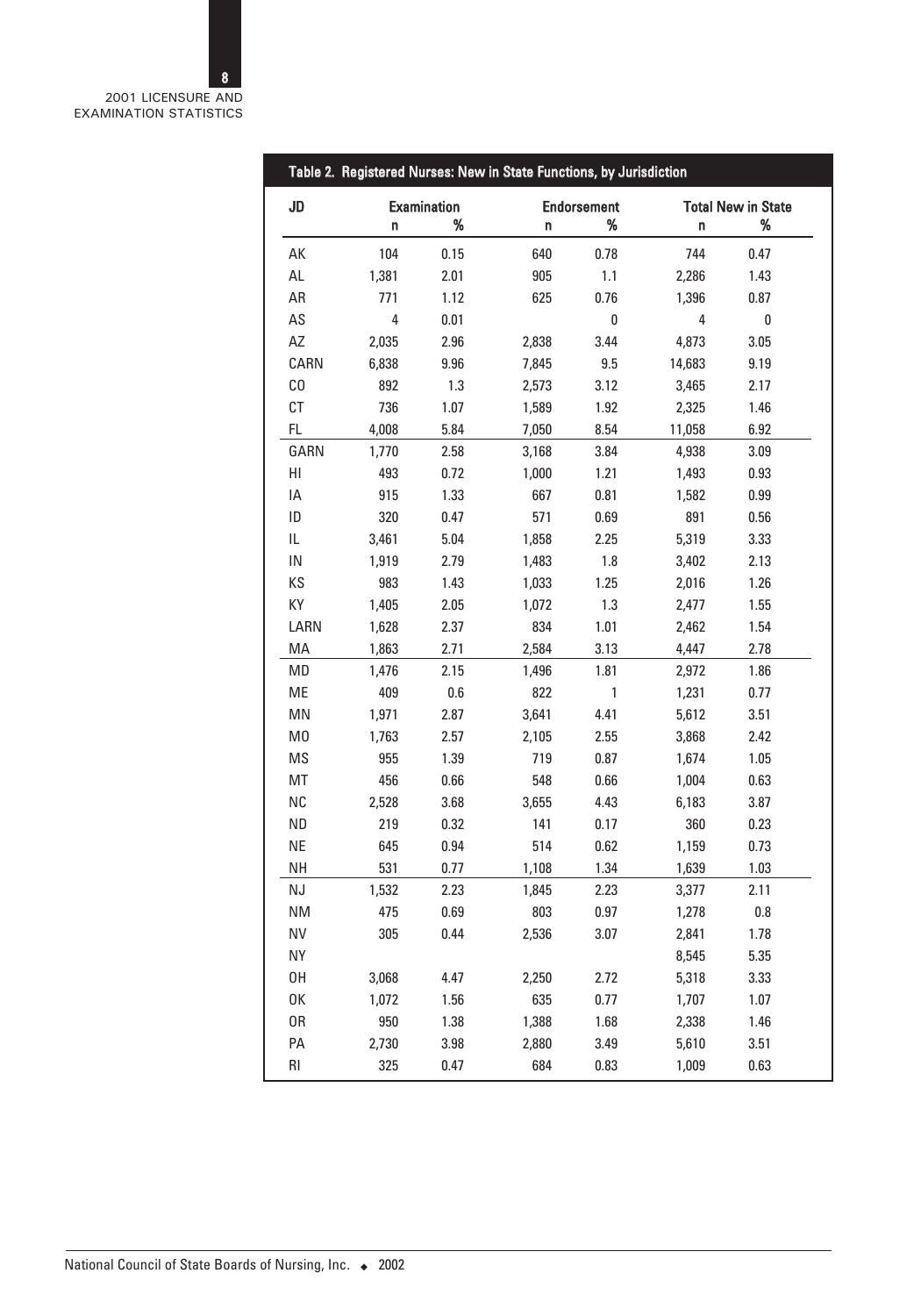|             | Table 2. Registered Nurses: New in State Functions, by Jurisdiction - Continued |                         |        |                         |         |                                |  |
|-------------|---------------------------------------------------------------------------------|-------------------------|--------|-------------------------|---------|--------------------------------|--|
| JD          | n                                                                               | <b>Examination</b><br>% | n      | <b>Endorsement</b><br>% | n       | <b>Total New in State</b><br>% |  |
| SC          | 1.045                                                                           | 1.52                    | 2,017  | 2.44                    | 3,062   | 1.92                           |  |
| SD          | 308                                                                             | 0.45                    | 255    | 0.31                    | 563     | 0.35                           |  |
| ΤN          | 1.805                                                                           | 2.63                    | 2,297  | 2.78                    | 4.102   | 2.57                           |  |
| <b>TXRN</b> | 4.974                                                                           | 7.24                    | 3,846  | 4.66                    | 8,820   | 5.52                           |  |
| UT          | 742                                                                             | 1.08                    | 502    | 0.61                    | 1.244   | 0.78                           |  |
| VA          | 1,769                                                                           | 2.58                    | 2,853  | 3.46                    | 4,622   | 2.89                           |  |
| VT          | 138                                                                             | 0.2                     | 703    | 0.85                    | 841     | 0.53                           |  |
| <b>WA</b>   | 1.710                                                                           | 2.49                    | 2.185  | 2.65                    | 3.895   | 2.44                           |  |
| WI          | 1.794                                                                           | 2.61                    | 759    | 0.92                    | 2,553   | 1.6                            |  |
| <b>WVRN</b> | 1.297                                                                           | 1.89                    | 693    | 0.84                    | 1.990   | 1.25                           |  |
| <b>WY</b>   | 151                                                                             | 0.22                    | 357    | 0.43                    | 508     | 0.32                           |  |
| Total       | 68,669                                                                          | 100.00                  | 82,572 | 100.00                  | 159.786 | 100.00                         |  |

 $<sup>1</sup>$ Includes new-in-state processing of 8,545 licenses not available by specific function category.</sup>

No information available for District of Columbia, Delaware, Guam, Michigan, Northern Mariana Islands, Puerto Rico and the Virgin Islands.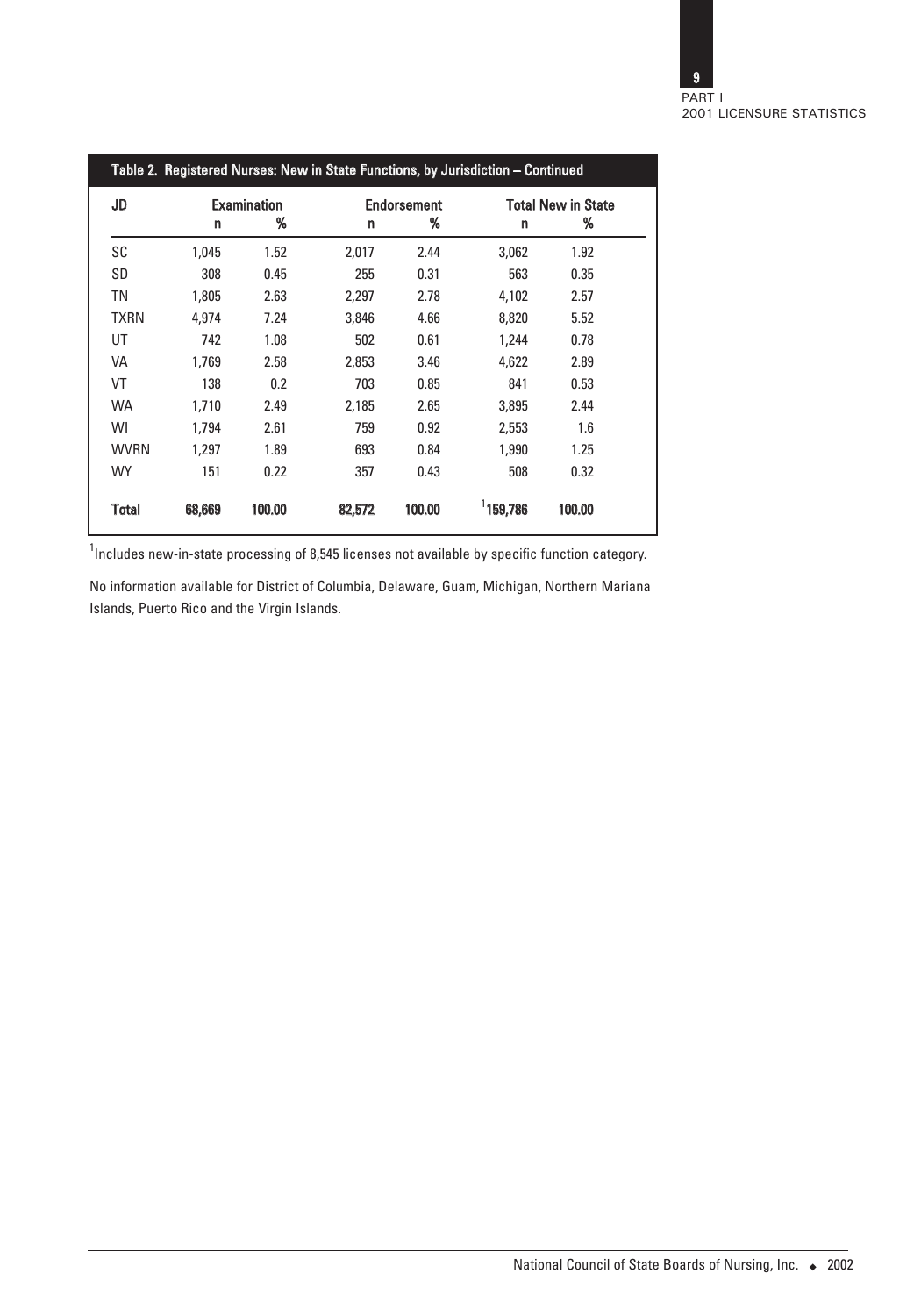| JD             | <b>Examination</b> |      |      | <b>Endorsement</b> |       | <b>Total New in State</b> |
|----------------|--------------------|------|------|--------------------|-------|---------------------------|
|                | n                  | %    | n    | %                  | n     | %                         |
| АΚ             | 26                 | 0.08 | 81   | 0.60               | 107   | 0.22                      |
| AL             | 701                | 2.21 | 242  | 1.79               | 943   | 1.96                      |
| AR             | 619                | 1.95 | 298  | 2.21               | 917   | 1.91                      |
| AS             | 7                  | 0.02 |      | 0.00               | 7     | 0.01                      |
| AZ             | 953                | 3.01 | 508  | 3.77               | 1,461 | 3.04                      |
| CAVN           | 3,000              | 9.47 | 466  | 3.45               | 3,466 | 7.20                      |
| CO             | 588                | 1.86 | 375  | 2.78               | 963   | 2.00                      |
| CT             | 337                | 1.06 | 237  | 1.76               | 574   | 1.19                      |
| FL             | 1,967              | 6.21 | 1514 | 11.22              | 3,481 | 7.23                      |
| GAPN           | 1,011              | 3.19 | 651  | 4.83               | 1,662 | 3.45                      |
| HI             | 256                | 0.81 | 230  | 1.70               | 486   | 1.01                      |
| ΙA             | 690                | 2.18 | 146  | 1.08               | 836   | 1.74                      |
| ID             | 141                | 0.45 | 95   | 0.70               | 236   | 0.49                      |
| IL             | 1,017              | 3.21 | 279  | 2.07               | 1,296 | 2.69                      |
| IN             | 1,008              | 3.18 | 320  | 2.37               | 1,328 | 2.76                      |
| KS             | 579                | 1.83 | 241  | 1.79               | 820   | 1.70                      |
| KY             | 654                | 2.07 | 251  | 1.86               | 905   | 1.88                      |
| LAPN           | 810                | 2.56 | 214  | 1.59               | 1,024 | 2.13                      |
| MA             | 593                | 1.87 | 197  | 1.46               | 790   | 1.64                      |
| MD             | 306                | 0.97 | 312  | 2.31               | 618   | 1.28                      |
| ME             | 17                 | 0.05 | 104  | 0.77               | 121   | 0.25                      |
| MN             | 877                | 2.77 | 178  | 1.32               | 1,055 | 2.19                      |
| M <sub>0</sub> | 969                | 3.06 | 331  | 2.45               | 1,300 | 2.70                      |
| MS             | 526                | 1.66 | 186  | 1.38               | 712   | 0.00                      |
| MT             | 198                | 0.63 | 106  | 0.79               | 304   | 1.48                      |
| <b>NC</b>      | 829                | 2.62 | 704  | 5.22               | 1,533 | 0.63                      |
| <b>ND</b>      | 161                | 0.51 | 20   | 0.15               | 181   | 3.19                      |
| <b>NE</b>      | 242                | 0.76 | 87   | 0.64               | 329   | 0.38                      |
| NΗ             | 190                | 0.60 | 161  | 1.19               | 351   | 0.68                      |
| NJ             | 700                | 2.21 | 158  | 1.17               | 858   | 0.73                      |
| <b>NM</b>      | 177                | 0.56 | 139  | 1.03               | 316   | 1.78                      |
| <b>NV</b>      | 32                 | 0.10 | 271  | 2.01               | 303   | 0.66                      |
| ΝY             |                    |      |      |                    | 2,957 | 0.63                      |
| 0H             | 1,614              | 5.10 | 418  | 3.10               | 2,032 | 6.15                      |
| 0K             | 1,070              | 3.38 | 205  | 1.52               | 1,275 | 4.22                      |
| 0R             | 254                | 0.80 | 162  | 1.20               | 416   | 2.65                      |
| PA             | 970                | 3.06 | 350  | 2.59               | 1,320 | 0.86                      |
| RI             | 29                 | 0.09 | 33   | 0.24               | 62    | 2.74                      |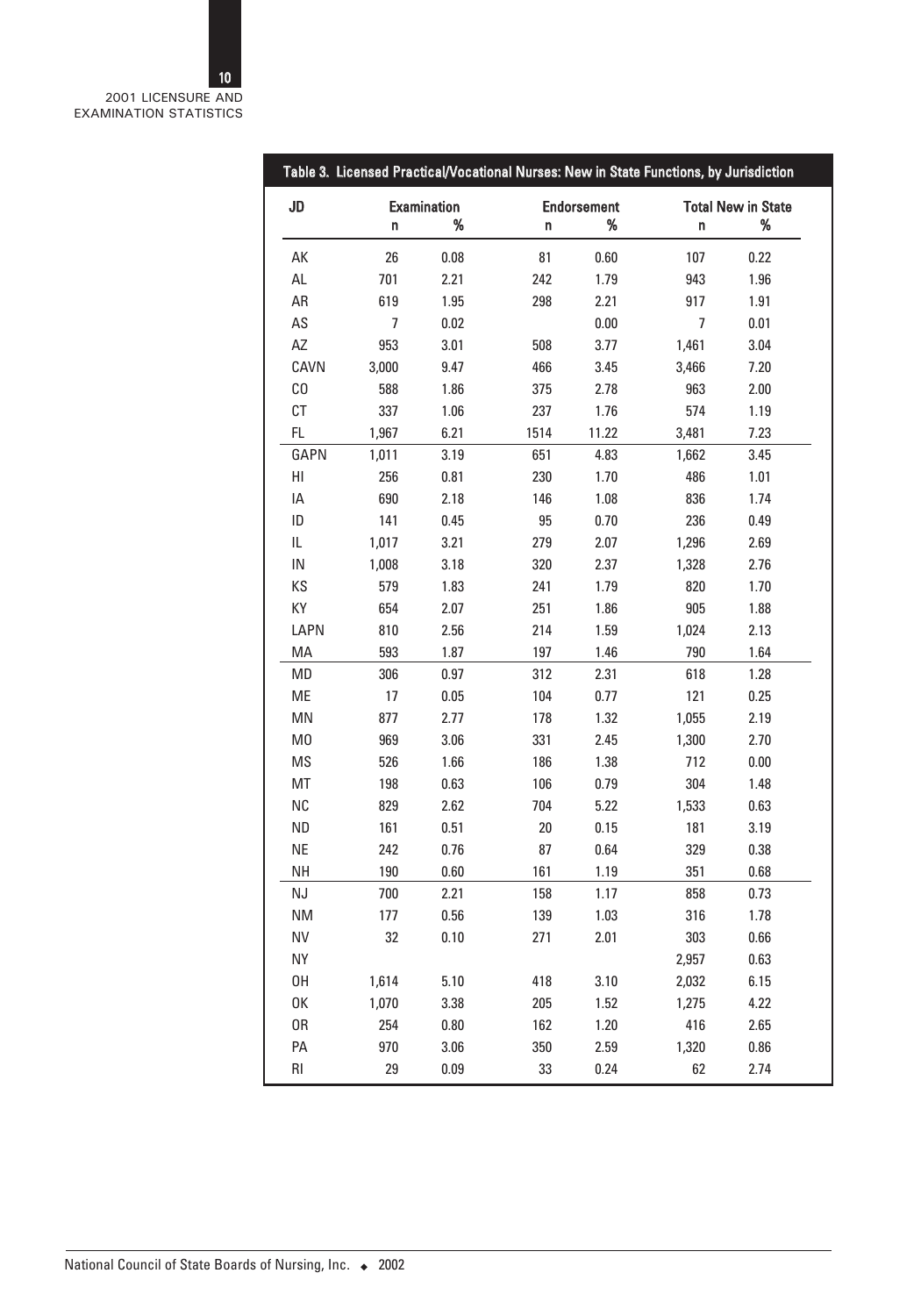| Table 3. Licensed Practical/Vocational Nurses: New in State Functions, by Jurisdiction -<br><b>Continued</b> |        |                         |        |                         |            |                                |
|--------------------------------------------------------------------------------------------------------------|--------|-------------------------|--------|-------------------------|------------|--------------------------------|
| JD<br>n                                                                                                      |        | <b>Examination</b><br>% | n      | <b>Endorsement</b><br>% | n          | <b>Total New in State</b><br>% |
| SC                                                                                                           | 397    | 1.25                    | 352    | 2.61                    | 749        | 0.13                           |
| SD                                                                                                           | 65     | 0.21                    | 12     | 0.09                    | 77         | 1.56                           |
| ΤN                                                                                                           | 997    | 3.15                    | 505    | 3.74                    | 1.502      | 0.16                           |
| <b>TXVN</b>                                                                                                  | 3,378  | 10.67                   | 874    | 6.48                    | 4,252      | 3.12                           |
| UT                                                                                                           | 560    | 1.77                    | 69     | 0.51                    | 629        | 8.84                           |
| VA                                                                                                           | 967    | 3.05                    | 490    | 3.63                    | 1,457      | 1.31                           |
| VT                                                                                                           | 72     | 0.23                    | 88     | 0.65                    | 160        | 3.03                           |
| <b>WA</b>                                                                                                    | 385    | 1.22                    | 518    | 3.84                    | 903        | 0.33                           |
| WI                                                                                                           | 355    | 1.12                    | 60     | 0.44                    | 415        | 1.88                           |
| <b>WVPN</b>                                                                                                  | 304    | 0.96                    | 197    | 1.46                    | 501        | 0.86                           |
| <b>WY</b>                                                                                                    | 71     | 0.22                    | 56     | 0.42                    | 127        | 1.04                           |
| <b>Total</b>                                                                                                 | 31,669 | 100.00                  | 13,491 | 100.00                  | $1$ 48,117 | 100.00                         |

 $^1$ Includes new-in-state processing of 2,957 licenses not available by specific function category.

No information available for District of Columbia, Delaware, Guam, Michigan, Northern Mariana Islands, Puerto Rico and the Virgin Islands.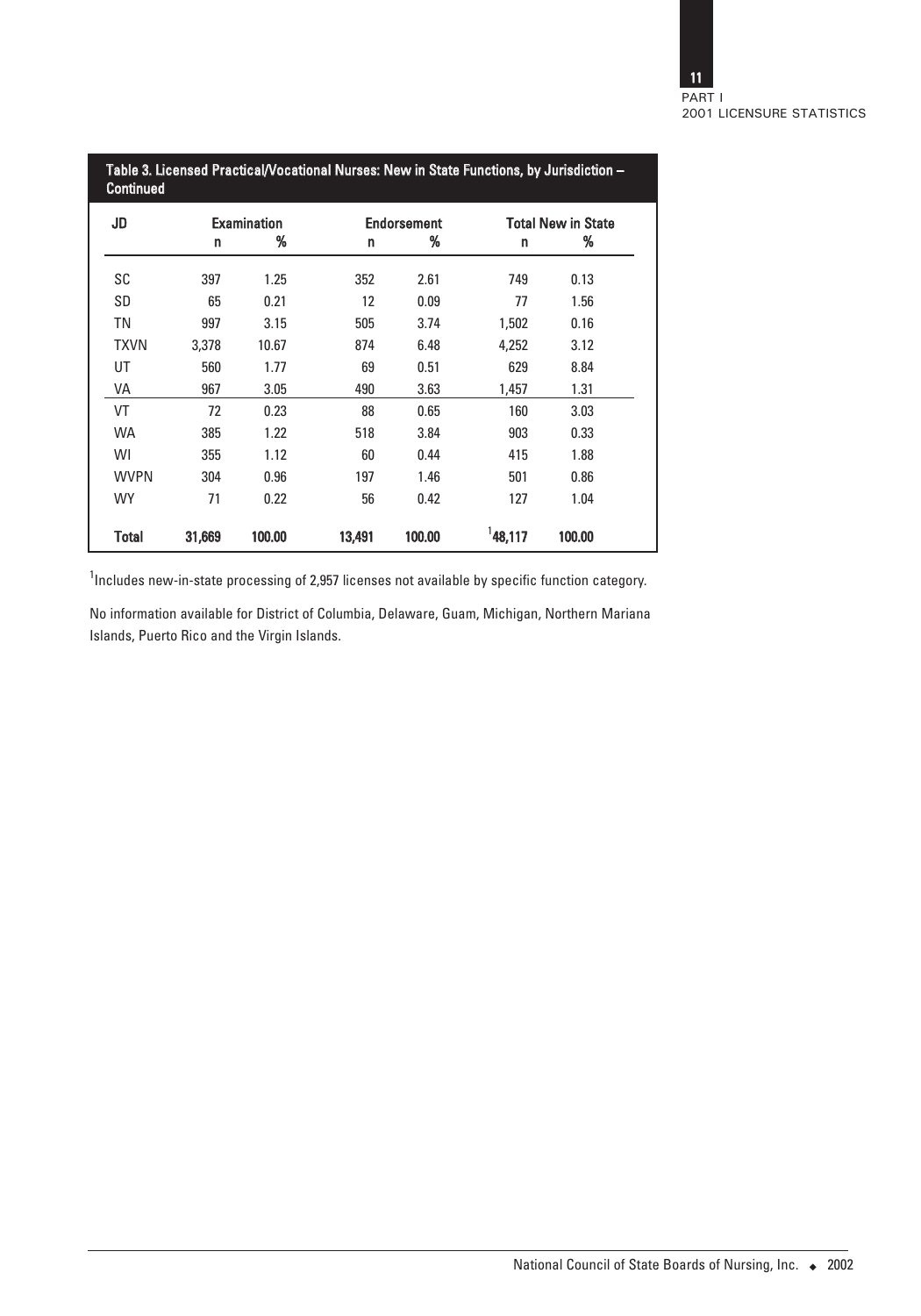#### Table 4. Total Number of Active Licenses: Registered Nurses and Licensed Practical/ Vocational Nurses, by Jurisdiction

| JD             |         | Registered<br><b>Nurses</b> |        | Licensed Practical/<br><b>Vocational Nurses</b> |         | Total<br><b>Number</b> |
|----------------|---------|-----------------------------|--------|-------------------------------------------------|---------|------------------------|
|                | n       | %                           | n      | %                                               | n       | %                      |
| АK             | 6,218   | 0.20                        | 715    | 0.08                                            | 6,933   | 0.17                   |
| AL             | 43,726  | 1.41                        | 19,613 | 2.24                                            | 63,339  | 1.59                   |
| AR             | 27,277  | 0.88                        | 15,707 | 1.79                                            | 42,984  | 1.08                   |
| AS             | 44      | 0.00                        | 143    | 0.02                                            | 187     | 0.00                   |
| AZ             | 47,451  | 1.53                        | 9,389  | 1.07                                            | 56,840  | 1.43                   |
| CARN           | 257,428 | 8.29                        |        |                                                 | 257,428 | 6.47                   |
| CAVN           |         |                             | 64,972 | 7.41                                            | 64,972  | 1.63                   |
| CO             | 46,676  | 1.50                        | 9,194  | 1.05                                            | 55,870  | 1.40                   |
| <b>CT</b>      | 50,332  | 1.62                        | 11,113 | 1.27                                            | 61,445  | 1.54                   |
| DE             | 10,571  | 0.34                        | 2,079  | 0.24                                            | 12,650  | 0.32                   |
| FL.            | 169,527 | 5.46                        | 55,524 | 6.33                                            | 225,051 | 5.65                   |
| GAPN           |         |                             | 27,466 | 3.13                                            | 27,466  | 0.69                   |
| GARN           | 84,541  | 2.72                        |        |                                                 | 84,541  | 2.12                   |
| HI.            | 11,222  | 0.36                        | 2,337  | 0.27                                            | 13,559  | 0.34                   |
| IA             | 38,485  | 1.24                        | 9,431  | 1.08                                            | 47,916  | 1.20                   |
| ID             | 13,081  | 0.42                        | 3,777  | 0.43                                            | 16,858  | 0.42                   |
| IL.            | 142,644 | 4.60                        | 26,626 | 3.04                                            | 169,270 | 4.25                   |
| IN             | 74,946  | 2.41                        | 25,916 | 2.96                                            | 100,862 | 2.53                   |
| KS             | 33,224  | 1.07                        | 8,326  | 0.95                                            | 41,550  | 1.04                   |
| KY             | 47,950  | 1.55                        | 14,295 | 1.63                                            | 62,245  | 1.56                   |
| LAPN           |         |                             | 21,156 | 2.41                                            | 21,156  | 0.53                   |
| LARN           | 41,953  | 1.35                        |        |                                                 | 41,953  | 1.05                   |
| MA             | 107,395 | 3.46                        | 21,957 | 2.51                                            | 129,352 | 3.25                   |
| MD             | 53,560  | 1.73                        | 8,865  | 1.01                                            | 62,425  | 1.57                   |
| <b>ME</b>      | 19,076  | 0.61                        | 3,456  | 0.39                                            | 22,532  | 0.57                   |
| MI             | 111,768 | 3.60                        | 28,047 | 3.20                                            | 139,815 | 3.51                   |
| <b>MN</b>      | 63,516  | 2.05                        | 22,354 | 2.55                                            | 85,870  | 2.16                   |
| M <sub>0</sub> | 68,598  | 2.21                        | 23,452 | 2.68                                            | 92,050  | 2.31                   |
| <b>MP</b>      | 210     | 0.01                        | 50     | 0.01                                            | 260     | 0.01                   |
| MS             | 28,437  | 0.92                        | 12,243 | 1.40                                            | 40,680  | 1.02                   |
| МT             | 10,834  | 0.35                        | 3,385  | 0.39                                            | 14,219  | 0.36                   |
| <b>NC</b>      | 92,089  | 2.97                        | 21,312 | 2.43                                            | 113,401 | 2.85                   |
| <b>ND</b>      | 8,063   | 0.26                        | 3,043  | 0.35                                            | 11,106  | 0.28                   |
| <b>NE</b>      | 19,984  | 0.64                        | 6,748  | 0.77                                            | 26,732  | 0.67                   |
| <b>NH</b>      | 17,947  | 0.58                        | 2,979  | 0.34                                            | 20,926  | 0.53                   |
| NJ             | 109,162 | 3.52                        | 23,101 | 2.64                                            | 132,263 | 3.32                   |
| <b>NM</b>      | 21,327  | 0.69                        | 4,059  | 0.46                                            | 25,386  | 0.64                   |
| <b>NV</b>      | 16,255  | 0.52                        | 2,592  | 0.30                                            | 18,847  | 0.47                   |
| <b>NY</b>      | 231,310 | 7.45                        | 68,334 | 7.80                                            | 299,644 | 7.53                   |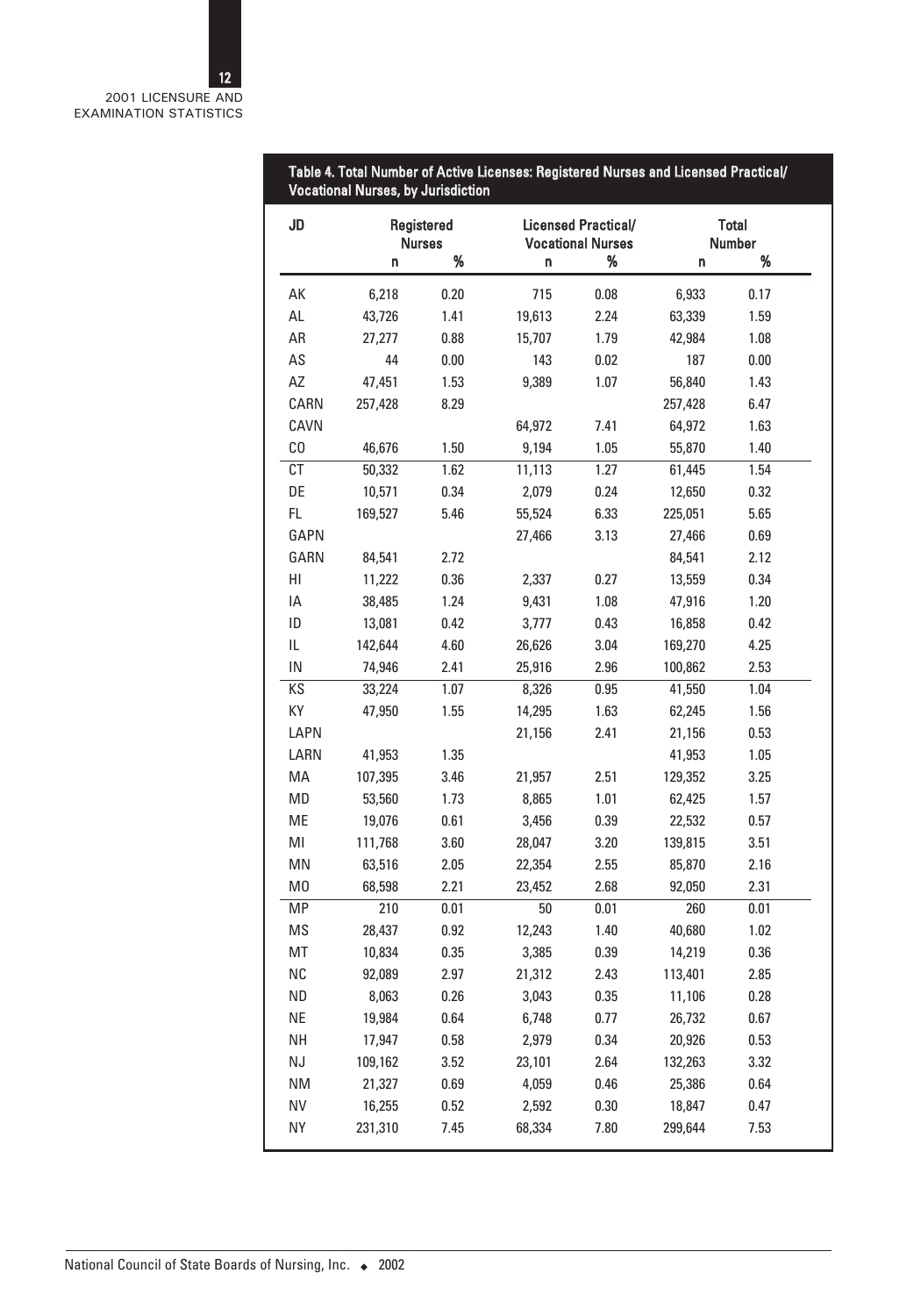| JD          |         | Registered<br><b>Nurses</b> |        | Licensed Practical/<br><b>Vocational Nurses</b> |         | <b>Total</b><br><b>Number</b> |
|-------------|---------|-----------------------------|--------|-------------------------------------------------|---------|-------------------------------|
|             | n       | %                           | n      | %                                               | n       | %                             |
| 0H          | 140,721 | 4.53                        | 38,674 | 4.41                                            | 179,395 | 4.51                          |
| 0K          | 30.948  | 1.00                        | 16,536 | 1.89                                            | 47.484  | 1.19                          |
| 0R          | 35,403  | 1.14                        | 4.074  | 0.46                                            | 39,477  | 0.99                          |
| PA          | 200,000 | 6.44                        | 51,000 | 5.82                                            | 251,000 | 6.31                          |
| RI.         | 18,444  | 0.59                        | 3,128  | 0.36                                            | 21,572  | 0.54                          |
| SC          | 39,422  | 1.27                        | 11,328 | 1.29                                            | 50,750  | 1.28                          |
| SD          | 10,552  | 0.34                        | 2.079  | 0.24                                            | 12,631  | 0.32                          |
| <b>TN</b>   | 67,603  | 2.18                        | 26,000 | 2.97                                            | 93,603  | 2.35                          |
| <b>TXRN</b> | 167,170 | 5.39                        |        |                                                 | 167,170 | 4.20                          |
| <b>TXVN</b> |         |                             | 74,511 | 8.50                                            | 74,511  | 1.87                          |
| UT          | 17,292  | 0.56                        | 3,873  | 0.44                                            | 21,165  | 0.53                          |
| VA          | 82,393  | 2.65                        | 26,263 | 3.00                                            | 108,656 | 2.73                          |
| VI          | 547     | 0.02                        | 178    | 0.02                                            | 725     | 0.02                          |
| VT          | 7,517   | 0.24                        | 2,057  | 0.23                                            | 9,574   | 0.24                          |
| <b>WA</b>   | 62,850  | 2.03                        | 13,740 | 1.57                                            | 76,590  | 1.92                          |
| WI          | 68,900  | 2.22                        | 12,213 | 1.39                                            | 81,113  | 2.04                          |
| <b>WVPN</b> |         |                             | 6,108  | 0.70                                            | 6,108   | 0.15                          |
| <b>WVRN</b> | 22,060  | 0.71                        |        |                                                 | 22,060  | 0.55                          |
| <b>WY</b>   | 4.795   | 0.15                        | 969    | 0.11                                            | 5,764   | 0.14                          |

<sup>1</sup>Includes 153,450 total number of active licenses reported in 2000 for Delaware, Michigan, Northern Mariana Islands and the Virgin Islands.

No information available for District of Columbia, Guam, and Puerto Rico.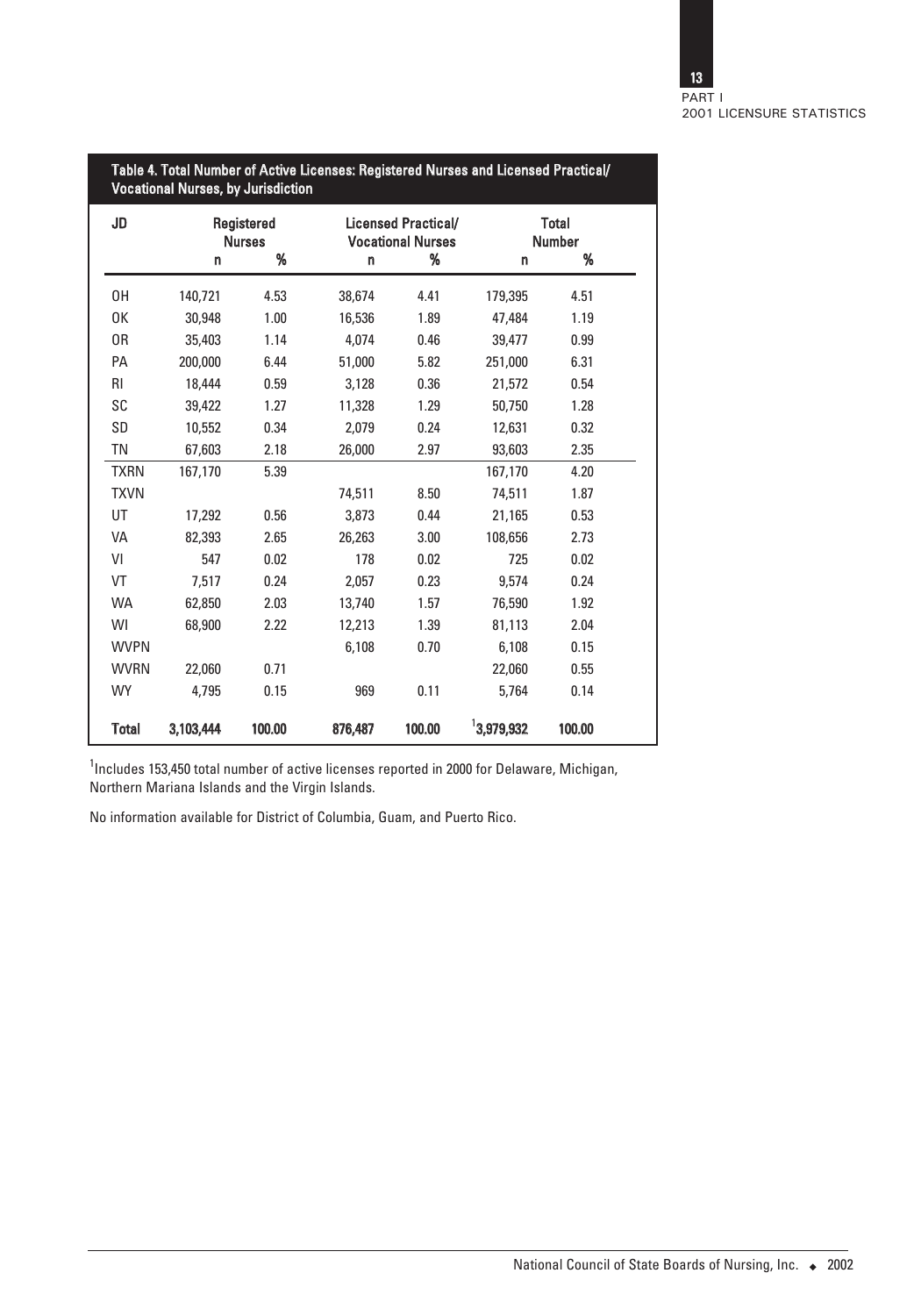| JD             | <b>RN Graduates of Foreign</b><br><b>Nursing Programs</b> | <b>LPN/VN Graduates of Foreign</b><br><b>Nursing Programs</b> |
|----------------|-----------------------------------------------------------|---------------------------------------------------------------|
| AR             | 13                                                        | 1                                                             |
| CARN           | 2248                                                      |                                                               |
| FL.            | 874                                                       | 116                                                           |
| GARN           | 165                                                       |                                                               |
| HI             | 200                                                       |                                                               |
| IA             | 9                                                         |                                                               |
| ΚS             | $\overline{2}$                                            | 1                                                             |
| MA             | 90                                                        | $\overline{4}$                                                |
| <b>MD</b>      | 133                                                       | $\overline{2}$                                                |
| <b>ME</b>      | 3                                                         |                                                               |
| <b>MN</b>      | 459                                                       | 5                                                             |
| M <sub>0</sub> | 64                                                        | 5                                                             |
| NJ             | 78                                                        | 10                                                            |
| <b>NM</b>      | 74                                                        | 1                                                             |
| 0K             | 44                                                        | 17                                                            |
| 0R             | 92                                                        | 3                                                             |
| PA             | 150                                                       | 5                                                             |
| SC             | 6                                                         |                                                               |
| <b>TXRN</b>    | 763                                                       |                                                               |
| <b>WVRN</b>    | 9                                                         |                                                               |
| <b>WY</b>      | 3                                                         |                                                               |
| <b>Total</b>   | 5,479                                                     | 170                                                           |

Information provided by 21 boards.

<sup>1</sup>Totals for active licenses include 153,450 reported in 2000 for Delaware, Michigan, Northern Mariana Islands, and the Virgin Islands. No information available for District of Columbia, Guam and Puerto Rico.

\*Information provided by 21 boards.

| Table 6. Summary of Licensing Activities     |            |  |
|----------------------------------------------|------------|--|
| <b>New in State</b>                          |            |  |
| <b>Registered Nurses</b>                     | 159,786    |  |
| <b>Licensed Practical/Vocational Nurses</b>  | 48,117     |  |
| Total                                        | 207,903    |  |
| <b>Active Licenses</b>                       |            |  |
| <b>Registered Nurses</b>                     | 3,103,444  |  |
| <b>Licensed Practical/Vocational Nurses</b>  | 876,487    |  |
| Total                                        | 13,979,932 |  |
| <b>Graduates of Foreign Nursing Programs</b> |            |  |
| <b>Registered Nurses</b>                     | 5,479      |  |
| <b>Licensed Practical/Vocational Nurses</b>  | 170        |  |
| Total                                        | $5,649*$   |  |
|                                              |            |  |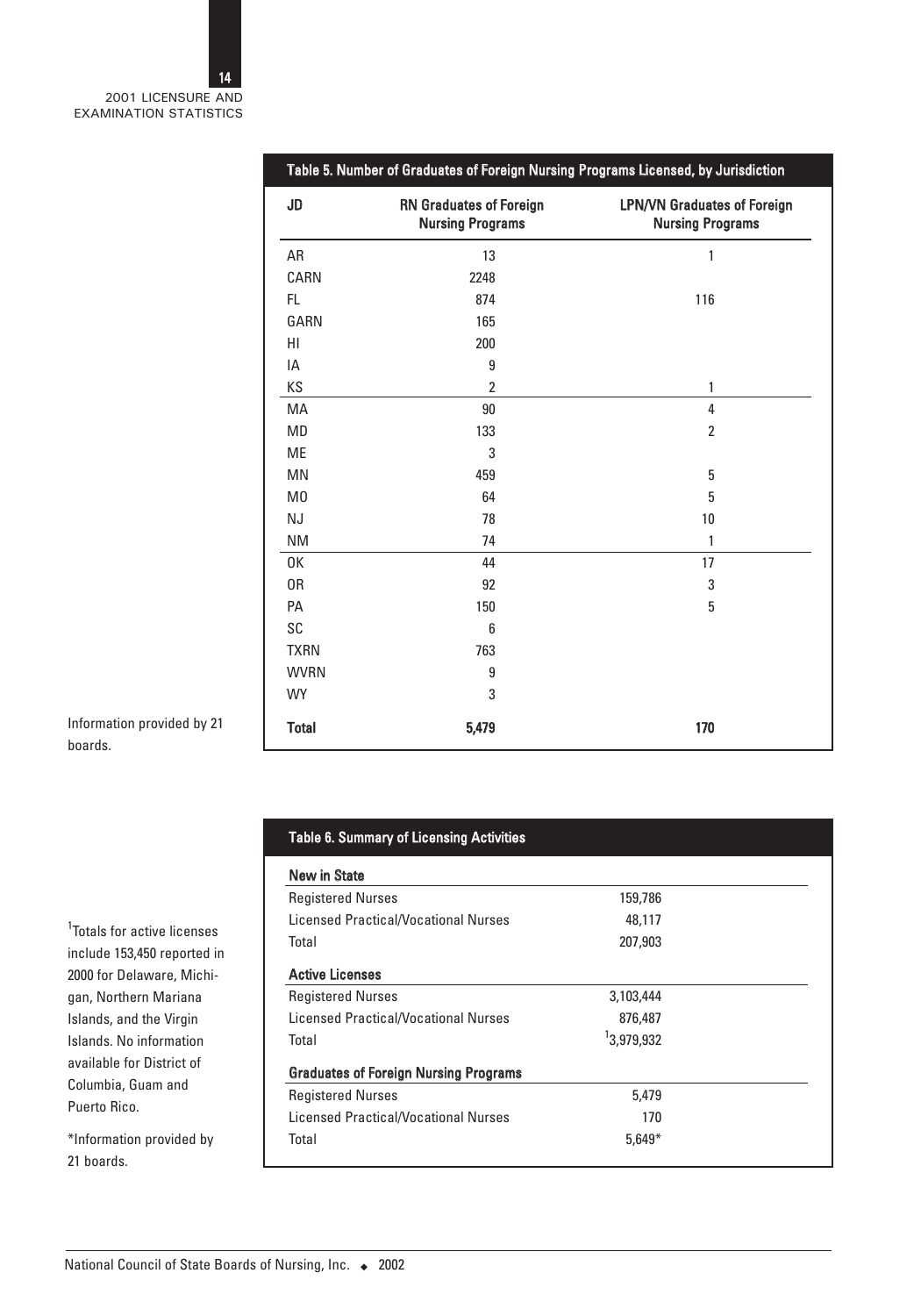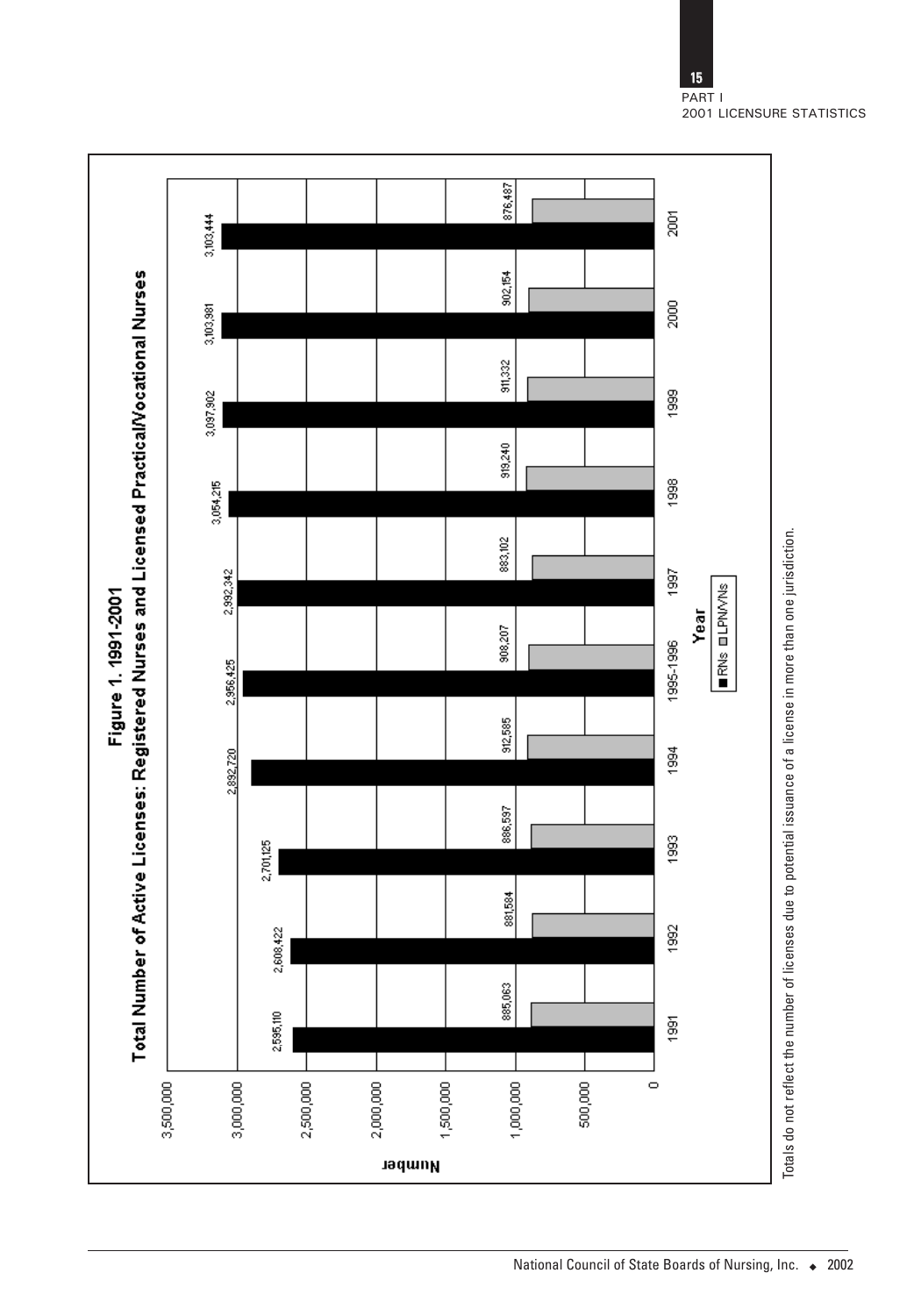| Table 7. Distribution of Active Adval |            |          |                  | <b>CNS</b>   |                          | nced Practice/Authority to Practice Licenses Within Each Specialty Category, by Jurisdiction |              |              |              |                          |              | Types of Nurse Practitioners* |                 |                |              |                |                          |                       |                          |                             |
|---------------------------------------|------------|----------|------------------|--------------|--------------------------|----------------------------------------------------------------------------------------------|--------------|--------------|--------------|--------------------------|--------------|-------------------------------|-----------------|----------------|--------------|----------------|--------------------------|-----------------------|--------------------------|-----------------------------|
| S                                     | <b>SNM</b> | CRNA     | <b>ESYCH</b>     | <b>CNS</b>   | CNS<br>Mo<br>Designation | ¥                                                                                            | <b>JHR</b>   | 훔            | g            | EMR                      | FAM          | FPN                           | GER             | <b>NEO</b>     | <b>WOM</b>   | PSY            | 5GH                      | NP<br>MP<br>Specialty | Other<br>Types           | Total<br>Active<br>Licenses |
|                                       | c          | $\equiv$ | c                | $\mathbf{r}$ | $\equiv$                 | $\mathbf{r}$                                                                                 | $\mathbf{r}$ | $\mathbf{r}$ | $\mathbf{r}$ | $\mathbf{r}$             | $\mathbf{r}$ | $\mathbf{r}$                  | $\mathbf{r}$    | $\mathbf{r}$   | $\mathbf{r}$ | $\mathbf{r}$   | $\mathbf{r}$             | $\mathbf{r}$          | $\mathbf{r}$             | $\equiv$                    |
| $\preceq$                             |            | 2        |                  |              |                          |                                                                                              |              |              |              |                          |              |                               |                 |                |              |                |                          | 357                   |                          | 444                         |
| $\overline{a}$                        | 35         | 1296     | 44               | 75           |                          | 89                                                                                           | 136          | 105          |              |                          | 658          |                               | $\frac{6}{2}$   | යි             | 124          |                | $\overline{\phantom{0}}$ |                       |                          | 2621                        |
| $\overline{\mathsf{A}}$               | 24         | 584      |                  |              | 82                       |                                                                                              |              |              |              |                          |              |                               |                 |                |              |                |                          | 504                   |                          | 1194                        |
| $4S$                                  | $\sim$     | $\circ$  | $\circ$          | $\circ$      |                          | $\circ$                                                                                      | $\circ$      | $\circ$      | $\circ$      | $\circ$                  | $\circ$      |                               | $\circ$         | $\circ$        | S            | $\circ$        | $\circ$                  | $\circ$               |                          | $\circ$                     |
| $\Delta Z$                            | 182        | 167      |                  | 76           |                          |                                                                                              | 350          | 191          |              |                          | 782          |                               | 45              | 145            | 300          | 98             | ၜ                        | $\circ$               |                          | 2351                        |
| CARN                                  | 1055       | 1507     | $\circ$          | 490          |                          | $\circ$                                                                                      | $\circ$      | $\circ$      | $\circ$      | $\circ$                  | $\circ$      | $\circ$                       | $\circ$         | $\circ$        | $\circ$      | $\circ$        | $\overline{\phantom{0}}$ | 10274                 |                          | 14326                       |
| S                                     | 217        | 341      |                  | 801          |                          |                                                                                              |              |              |              |                          |              |                               |                 |                |              |                |                          | 2031                  |                          | 3390                        |
| $\overline{\mathbb{C}}$               | 163        |          |                  |              |                          |                                                                                              |              |              |              |                          |              |                               |                 |                |              |                |                          |                       | 2082                     | 2445                        |
| $\overrightarrow{\mathbf{L}}$         | 564        | 2476     | 135              | $\circ$      |                          | $\overline{30}$                                                                              | 566          | 198          | $\circ$      | $\circ$                  | 988          | $\circ$                       | 85              | $\overline{1}$ | S            | $\circ$        | $\circ$                  |                       |                          | 5062                        |
| GARN                                  | 321        | 1266     | $\overline{301}$ |              |                          |                                                                                              |              |              |              |                          |              |                               |                 |                |              |                |                          | 2349                  |                          | 4237                        |
| Ξ                                     |            | 64       |                  |              |                          |                                                                                              |              |              |              |                          |              |                               |                 |                |              |                |                          | 422                   |                          | 486                         |
| $\triangleq$                          | 58         | 369      | 56               | 50           |                          | 4                                                                                            | 49           | 159          | $\circ$      | $\circ$                  | 324          | $\circ$                       | 35              | 4              | 156          | $\overline{1}$ | 4                        | $\circ$               | $\overline{\phantom{0}}$ | 1283                        |
| $\supseteq$                           | 20         | 283      | $\Xi$            | ၜ            |                          |                                                                                              |              |              |              |                          |              |                               |                 |                |              |                |                          | 334                   |                          | 656                         |
| $\equiv$                              | 119        | 645      |                  |              | 264                      |                                                                                              |              |              |              |                          |              |                               |                 |                |              |                |                          | 949                   |                          | 1977                        |
| $\leq$                                | 56         |          |                  |              | $88$                     |                                                                                              |              |              |              |                          |              |                               |                 |                |              |                |                          | 1195                  |                          | 1339                        |
| $\mathbb S$                           | 35         | 578      | 193              | 480          |                          | 22                                                                                           | 86           | 50           | $\circ$      | $\infty$                 | 612          | $\supseteq$                   | $\supseteq$     | 82             | 85           | 5              | $\circ$                  | 20                    | $\overline{3}$           | 2307                        |
| $\leq$                                | 102        | 789      |                  |              |                          |                                                                                              |              |              |              |                          |              |                               |                 |                |              |                |                          | 1057                  | 129                      | 2077                        |
| LARN                                  | 33         | 989      | 117              | 222          |                          | $\overline{4}$                                                                               | 48           | 47           |              | $\overline{\phantom{0}}$ | 449          |                               | $\overline{13}$ | 54             | 51           |                |                          |                       |                          | 2116                        |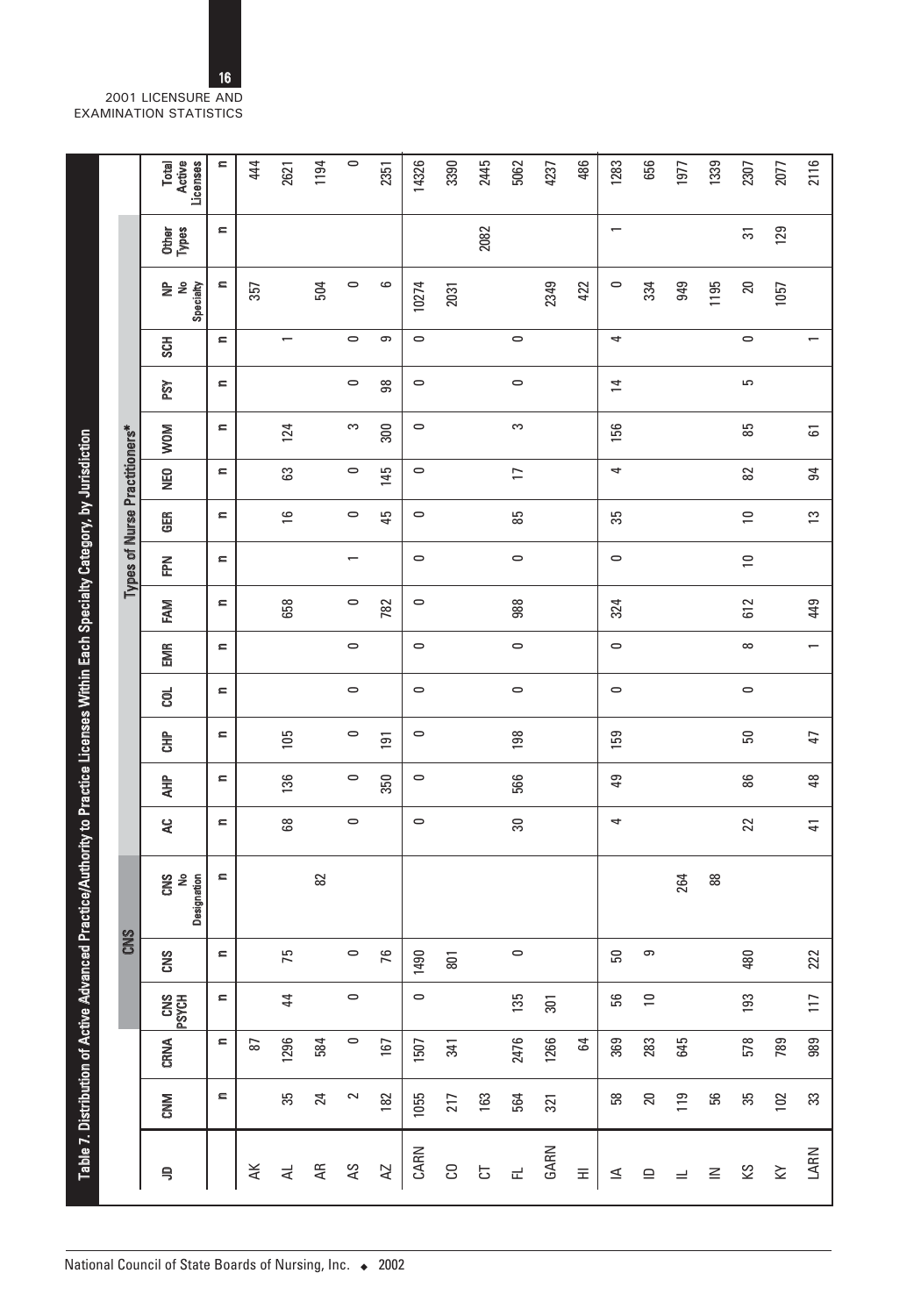| 6793    | 2794             | 1313            | 2757                                                                                                                                              | 3820                     | 1276                                                                                                                                              | 514            | 5029                  | 476                      | 762       | 1188        | 2947         | 7235         | 409         | 10838  | 6132                    | 1081                                                                                                                                              | 2004                                                                                                                                              | 5340            | 713                                                                                                                                               | 1561            | 626            |
|---------|------------------|-----------------|---------------------------------------------------------------------------------------------------------------------------------------------------|--------------------------|---------------------------------------------------------------------------------------------------------------------------------------------------|----------------|-----------------------|--------------------------|-----------|-------------|--------------|--------------|-------------|--------|-------------------------|---------------------------------------------------------------------------------------------------------------------------------------------------|---------------------------------------------------------------------------------------------------------------------------------------------------|-----------------|---------------------------------------------------------------------------------------------------------------------------------------------------|-----------------|----------------|
|         |                  | $\frac{1}{2}$   | $\circ$                                                                                                                                           |                          |                                                                                                                                                   |                | 6                     | 4                        |           |             |              |              |             | 622    | 2214                    |                                                                                                                                                   | $\overline{\phantom{0}}$                                                                                                                          |                 | $\hskip1.6pt\hskip1.3pt\hskip1.3pt\hskip1.3pt\hskip1.3pt\hskip1.3pt\hskip1.5pt\hskip1.5pt\hskip1.5pt\hskip1.5pt\hskip1.5pt\hskip1.5pt\hskip1.5pt$ | 4               |                |
|         |                  |                 |                                                                                                                                                   |                          |                                                                                                                                                   |                |                       |                          |           |             |              |              |             |        |                         |                                                                                                                                                   |                                                                                                                                                   |                 |                                                                                                                                                   |                 |                |
| 4512    |                  |                 | $\hskip1.6pt\hskip1.3pt\hskip1.3pt\hskip1.3pt\hskip1.3pt\hskip1.3pt\hskip1.5pt\hskip1.5pt\hskip1.5pt\hskip1.5pt\hskip1.5pt\hskip1.5pt\hskip1.5pt$ | $\circ$                  | $\circ$                                                                                                                                           | 313            |                       | $\circ$                  | 375       |             | 1985         | 3232         | 329         |        |                         | $\hskip1.6pt\hskip1.3pt\hskip1.3pt\hskip1.3pt\hskip1.3pt\hskip1.3pt\hskip1.5pt\hskip1.5pt\hskip1.5pt\hskip1.5pt\hskip1.5pt\hskip1.5pt\hskip1.5pt$ | $\circ$                                                                                                                                           |                 | 443                                                                                                                                               | $\overline{1}$  | 231            |
| 0       | $\sim$           | $\sim$          |                                                                                                                                                   | $\overline{\phantom{0}}$ | $\overline{\phantom{0}}$                                                                                                                          |                |                       | $\overline{\phantom{0}}$ |           | $\sim$      |              |              |             | 29     |                         |                                                                                                                                                   | $\hskip1.6pt\hskip1.3pt\hskip1.3pt\hskip1.3pt\hskip1.3pt\hskip1.5pt\hskip1.5pt\hskip1.5pt\hskip1.5pt\hskip1.5pt\hskip1.5pt\hskip1.5pt\hskip1.5pt$ | 50              |                                                                                                                                                   |                 |                |
| $\circ$ |                  | $\sim$          | $\overline{\phantom{0}}$                                                                                                                          | 4                        | 6                                                                                                                                                 |                | 6                     | $\circ$                  |           | 112         |              |              |             | 614    |                         |                                                                                                                                                   | 261                                                                                                                                               | 40              |                                                                                                                                                   | $\infty$        |                |
| $\circ$ | $\overline{151}$ | 64              | 202                                                                                                                                               | 236                      | 43                                                                                                                                                |                | 157                   | $\overline{1}$           |           | 77          |              | 917          |             | 361    |                         | 125                                                                                                                                               | 138                                                                                                                                               | 650             |                                                                                                                                                   | 78              |                |
| $\circ$ | $\overline{100}$ | $\overline{19}$ | 51                                                                                                                                                | $\overline{11}$          | 23                                                                                                                                                |                | $\overline{131}$      |                          |           | 20          |              |              |             | 210    |                         | 35                                                                                                                                                | 27                                                                                                                                                | 210             |                                                                                                                                                   | 50              |                |
| $\circ$ | 105              | $\frac{6}{1}$   | 170                                                                                                                                               | 86                       | 51                                                                                                                                                |                | 65                    | $\overline{15}$          |           | 29          |              | 1085         |             | 482    |                         | $\sim$                                                                                                                                            | 33                                                                                                                                                | 250             |                                                                                                                                                   | $\frac{3}{2}$   |                |
| $\circ$ |                  | $\rm ^{\circ}$  | $\circ$                                                                                                                                           | $\circ$                  | 4                                                                                                                                                 |                | $\infty$              | $\qquad \qquad \circ$    |           |             |              |              |             |        |                         |                                                                                                                                                   | $\circ$                                                                                                                                           | $\overline{70}$ |                                                                                                                                                   | 4               |                |
| $\circ$ | 435              | 376             | 435                                                                                                                                               | 1012                     | 647                                                                                                                                               |                | 1010                  | 180                      |           | 377         |              | 122          |             | 3166   |                         | 238                                                                                                                                               | 589                                                                                                                                               | 1900            |                                                                                                                                                   | 482             |                |
| 0       |                  | $\circ$         | $\circ$                                                                                                                                           | $\circ$                  | $\hskip1.6pt\hskip1.3pt\hskip1.3pt\hskip1.3pt\hskip1.3pt\hskip1.3pt\hskip1.5pt\hskip1.5pt\hskip1.5pt\hskip1.5pt\hskip1.5pt\hskip1.5pt\hskip1.5pt$ |                | $\sim$                | $\qquad \qquad \Box$     |           |             |              |              |             |        |                         |                                                                                                                                                   | $\circ$                                                                                                                                           | $\approx$       |                                                                                                                                                   |                 |                |
| $\circ$ |                  | $\sim$          | $\qquad \qquad \Box$                                                                                                                              | $\circ$                  | $\qquad \qquad \Box$                                                                                                                              |                | $\circ$               | $\qquad \qquad \circ$    |           |             |              |              |             |        |                         |                                                                                                                                                   | $\sim$                                                                                                                                            |                 |                                                                                                                                                   |                 |                |
| $\circ$ | 347              | $80\,$          | 244                                                                                                                                               | 295                      | 34                                                                                                                                                |                | 175                   | $\equiv$                 |           | 5           |              | 925          |             | 1275   |                         | 83                                                                                                                                                | 146                                                                                                                                               | 800             |                                                                                                                                                   | $\overline{72}$ |                |
| $\circ$ | 698              | 149             | 292                                                                                                                                               | 316                      | 43                                                                                                                                                |                | 253                   | ၜ                        |           | 174         |              |              |             | 3050   |                         | $\overline{19}$                                                                                                                                   | 306                                                                                                                                               | 1200            |                                                                                                                                                   | 89              |                |
| $\circ$ | $\overline{101}$ | 5               | $\overline{21}$                                                                                                                                   | 15                       | 23                                                                                                                                                |                | 38                    | $\circ$                  |           | $\supseteq$ |              |              |             | 138    |                         | G                                                                                                                                                 | $\overline{1}$                                                                                                                                    | 160             |                                                                                                                                                   | 48              |                |
| $\circ$ |                  |                 |                                                                                                                                                   |                          |                                                                                                                                                   |                |                       |                          |           |             |              |              |             |        |                         |                                                                                                                                                   |                                                                                                                                                   |                 |                                                                                                                                                   |                 |                |
|         |                  |                 |                                                                                                                                                   |                          |                                                                                                                                                   |                |                       |                          |           |             |              |              |             |        |                         |                                                                                                                                                   |                                                                                                                                                   |                 |                                                                                                                                                   |                 |                |
|         | $\Box$           | $\frac{8}{10}$  | တဲ                                                                                                                                                | 315                      | $\sim$                                                                                                                                            | $\frac{8}{10}$ | $\sim$ $\sim$<br>1026 |                          | $\bigcap$ |             | $\sim$<br>ë, | 112          |             |        | LO.<br>182 <sup>t</sup> | 57                                                                                                                                                | $\bigcap$                                                                                                                                         |                 |                                                                                                                                                   |                 | $\infty$       |
| 979     | 343              | 141             | 190                                                                                                                                               | 151                      | $\hskip1.6pt\hskip1.3pt\hskip1.3pt\hskip1.3pt\hskip1.3pt\hskip1.5pt\hskip1.5pt\hskip1.5pt\hskip1.5pt\hskip1.5pt\hskip1.5pt\hskip1.5pt\hskip1.5pt$ | $\overline{0}$ | 149                   | 26                       | $\circ$   |             |              | 626          |             |        |                         | 37                                                                                                                                                | $\circ$                                                                                                                                           |                 | 35                                                                                                                                                | 56              |                |
| 863     | 342              | 352             | 927                                                                                                                                               | 1190                     | 405                                                                                                                                               | 135            | 1826                  | 205                      | 370       | 213         |              | 215          | $\rm ^{80}$ |        | 1821                    | 410                                                                                                                                               | 289                                                                                                                                               |                 | 176                                                                                                                                               | 575             | 294            |
| 439     | 170              | 65              | 130                                                                                                                                               | 82                       | 32                                                                                                                                                | 38             | 176                   | $\infty$                 | 1T        | 92          |              |              |             | 891    | 272                     | $30\,$                                                                                                                                            | 196                                                                                                                                               |                 | 59                                                                                                                                                | 67              | $\overline{4}$ |
|         |                  |                 |                                                                                                                                                   |                          |                                                                                                                                                   |                |                       |                          |           |             |              |              |             |        |                         |                                                                                                                                                   |                                                                                                                                                   |                 |                                                                                                                                                   |                 |                |
| ΜA      | $\Xi$            | ăΜ              | $\leq$                                                                                                                                            | $\overline{\mathsf{N}}$  | SIN                                                                                                                                               | ΣĪ             | $\approx$             | $\supseteq$              | Ψ         | $\bar{\Xi}$ | $\supseteq$  | $\mathbb{N}$ | $\geqq$     | $\geq$ | 舌                       | ă                                                                                                                                                 | $\mathfrak S$                                                                                                                                     | 준               | $\overline{\mathbf{r}}$                                                                                                                           | SC              | SD             |

17 PART I 2001 LICENSURE STATISTICS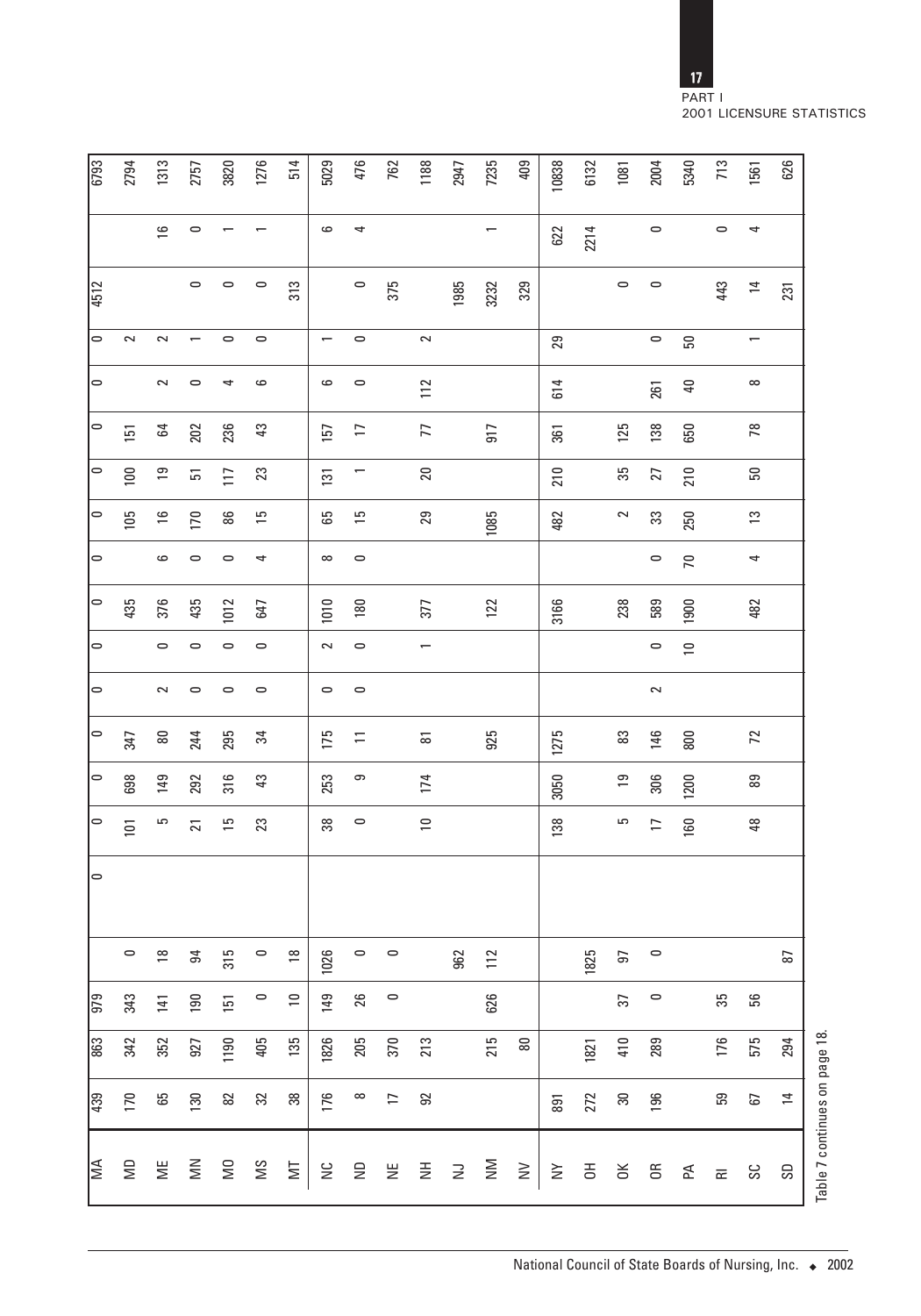|                  |            |        |             |                | <b>CNS</b>                     |          |       |       |          |          |           | Types of Nurse Practitioners* |          |            |                |          |          |                           |                |                             |
|------------------|------------|--------|-------------|----------------|--------------------------------|----------|-------|-------|----------|----------|-----------|-------------------------------|----------|------------|----------------|----------|----------|---------------------------|----------------|-----------------------------|
| ₽                | <b>CNM</b> | CRNA   | <b>ENSA</b> | g              | ż<br><b>CNS</b><br>Designation | g        | 붗     | 훔     | ತ        | EMR      | FAM       | N<br>E                        | E        | <b>DEN</b> | <b>MOM</b>     | PSY      | ŠЯ       | $\cong$<br>ş<br>Specialty | Other<br>Types | Total<br>Active<br>Licenses |
|                  | c          | c      | $\equiv$    |                | c                              | c        | c     | c     | $\equiv$ | $\equiv$ | $\equiv$  | $\equiv$                      | $\equiv$ | $\equiv$   | $\equiv$       | $\equiv$ | $\equiv$ | $\equiv$                  | c              | c                           |
| $TN**$           |            |        |             |                |                                |          |       |       |          |          |           |                               |          |            |                |          |          |                           |                | 2557                        |
| <b>TXRN</b>      | 340        | 2378   | 377         | œ<br>$\Xi$     |                                | 5        | 369   | 581   | $\circ$  | 50       | 1838      | $\circ$                       | 203      | 253        | 892            | 49       | 51       | $\circ$                   | 57             | 8597                        |
| 5                | 95         | 153    |             |                |                                |          |       |       |          |          |           |                               |          |            |                |          |          |                           | 786            | 1034                        |
| ≶                | 96         | 1325   | 444         |                |                                | 10       | 483   | 402   | $\circ$  | 24       | 1396      | S                             | S3       | 103        | 246            | $\circ$  |          | $\circ$                   |                | 4747                        |
| 5                | 54         | ශී     | 50          | 4              |                                | 5        | 79    | 27    | $\circ$  | $\circ$  | 138       | $\circ$                       | 13       | r          | đ              | $\circ$  | 2        | $\circ$                   |                | 489                         |
| WА               | 264        | 494    | 394         |                |                                | $\infty$ | 384   | 208   |          |          | 1021      |                               | io       | Ħ          | 288            |          | S        |                           |                | 3218                        |
| $\overline{\ge}$ | 120        |        |             |                |                                |          |       |       |          |          |           |                               |          |            |                |          |          | 1789                      |                | 1909                        |
| WVRN             | S          | 567    |             | g              |                                | 6        | 45    | 28    | $\circ$  | $\circ$  | 352       | $\circ$                       | တ        | 22         | 51             | $\circ$  | $\sim$   | $\circ$                   | $\overline{1}$ | 1242                        |
| $\geq$           | တ          | 104    |             | $\overline{=}$ |                                | ၜ        | S     |       | $\circ$  | $\circ$  | S4        |                               | 4        | $\circ$    | $\overline{9}$ | 4        | $\circ$  | $\circ$                   | $\circ$        | 253                         |
| Total            | 6,895      | 27,219 | 4,865       | 8,975          | 434                            | 88       | 9,196 | 6,564 | 4        |          | 76 19,611 | 106                           | 2,959    | 1,831      | 5,484          | 1,223    | 162      | 32,721                    | 5,954          | 13, 777                     |
|                  |            |        |             |                |                                |          |       |       |          |          |           |                               |          |            |                |          |          |                           |                |                             |

\*See Table 8 for abbreviation definitions, page 19. \*See Table 8 for abbreviation definitions, page 19.

\*\* Does not regulate titles; certifies fitness to prescribe.  $^{**}$ Does not regulate titles; certifies fitness to prescribe.

<sup>1</sup>Includes 2,557 licenses not available by specialty license category.  $^1$ Includes 2,557 licenses not available by specialty license category.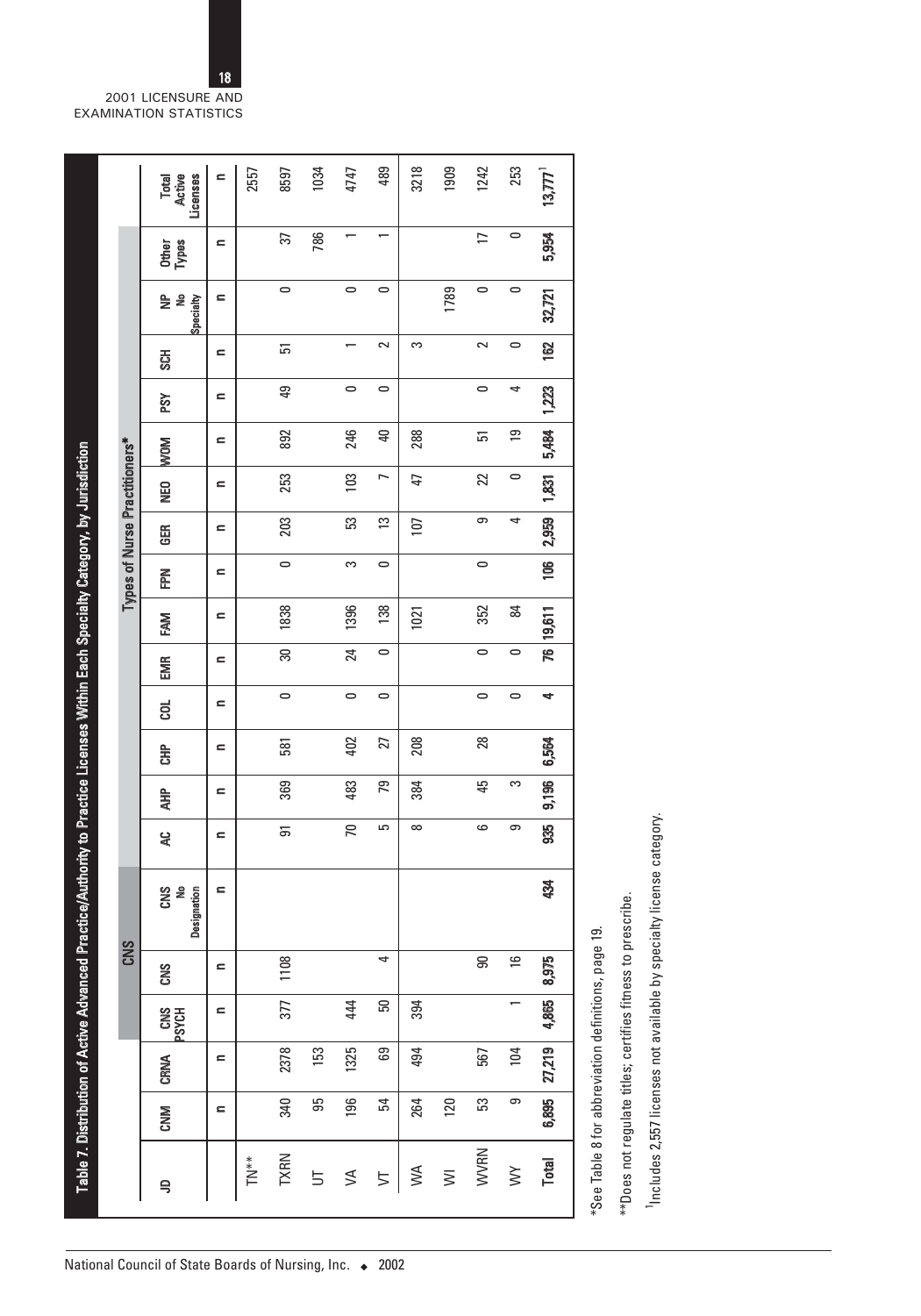| Table 8. Total Number of Active Advanced Practice/Authority to Practice Licenses Within |  |
|-----------------------------------------------------------------------------------------|--|
| <b>Member Board Jurisdictions</b>                                                       |  |

| <b>Abbreviation</b> | Category                                         |                        | <b>Active Licenses</b> |
|---------------------|--------------------------------------------------|------------------------|------------------------|
|                     |                                                  | n                      | %                      |
| CNM                 | <b>Certified Nurse Midwife</b>                   | 6.895                  | 5.1                    |
| CRNA                | <b>Certified Registered Nurse Anesthetist</b>    | 27,219                 | 20.1                   |
| CNS-PSYCH           | Clinical Nurse Specialist - Psychiatry and/or    |                        |                        |
|                     | Mental Health (including all its subspecialties) | 4,865                  | 3.6                    |
| CNS                 | Clinical Nurse Specialist (all others)           | 8,975                  | 6.6                    |
| CNS-no designation  | Clinical Nurse Specialist (no designation)       | 434                    | 0.3                    |
|                     | <b>Nurse Practitioners</b>                       |                        |                        |
| AC.                 | Acute Care                                       | 935                    | 0.7                    |
| AHP                 | <b>Adult Health</b>                              | 9,196                  | 6.8                    |
| CHP                 | Child Health/Pediatric                           | 6,564                  | 4.9                    |
| COL                 | <b>College Health</b>                            | 4                      | 0.0                    |
| <b>FMR</b>          | Emergency                                        | 76                     | 0.1                    |
| <b>FAM</b>          | Family                                           | 19.611                 | 14.5                   |
| <b>FPN</b>          | <b>Family Planning</b>                           | 106                    | 0.1                    |
| GER                 | Geriatric                                        | 2,959                  | 2.5                    |
| NE <sub>0</sub>     | Neonatal                                         | 1.831                  | 1.4                    |
| <b>WOM</b>          | Obstetrical and/or Gynecological and/or          |                        |                        |
|                     | Women's Health                                   | 5,484                  | 4.1                    |
| <b>PSY</b>          | Psychiatric and/or Mental Health                 | 1.223                  | 0.9                    |
| <b>SCH</b>          | <b>School Health</b>                             | 162                    | 0.1                    |
| <b>NP</b>           | Nurse Practitioner - no specialty designation    | 32,721                 | 23.9                   |
| 0TS                 | Other Specialty (unspecified)                    | 5,954                  | 4.4                    |
| <b>Total</b>        |                                                  | $135.214$ <sup>1</sup> | 100.0                  |

<sup>1</sup> Excludes 2,557 licenses not available by specialty license category.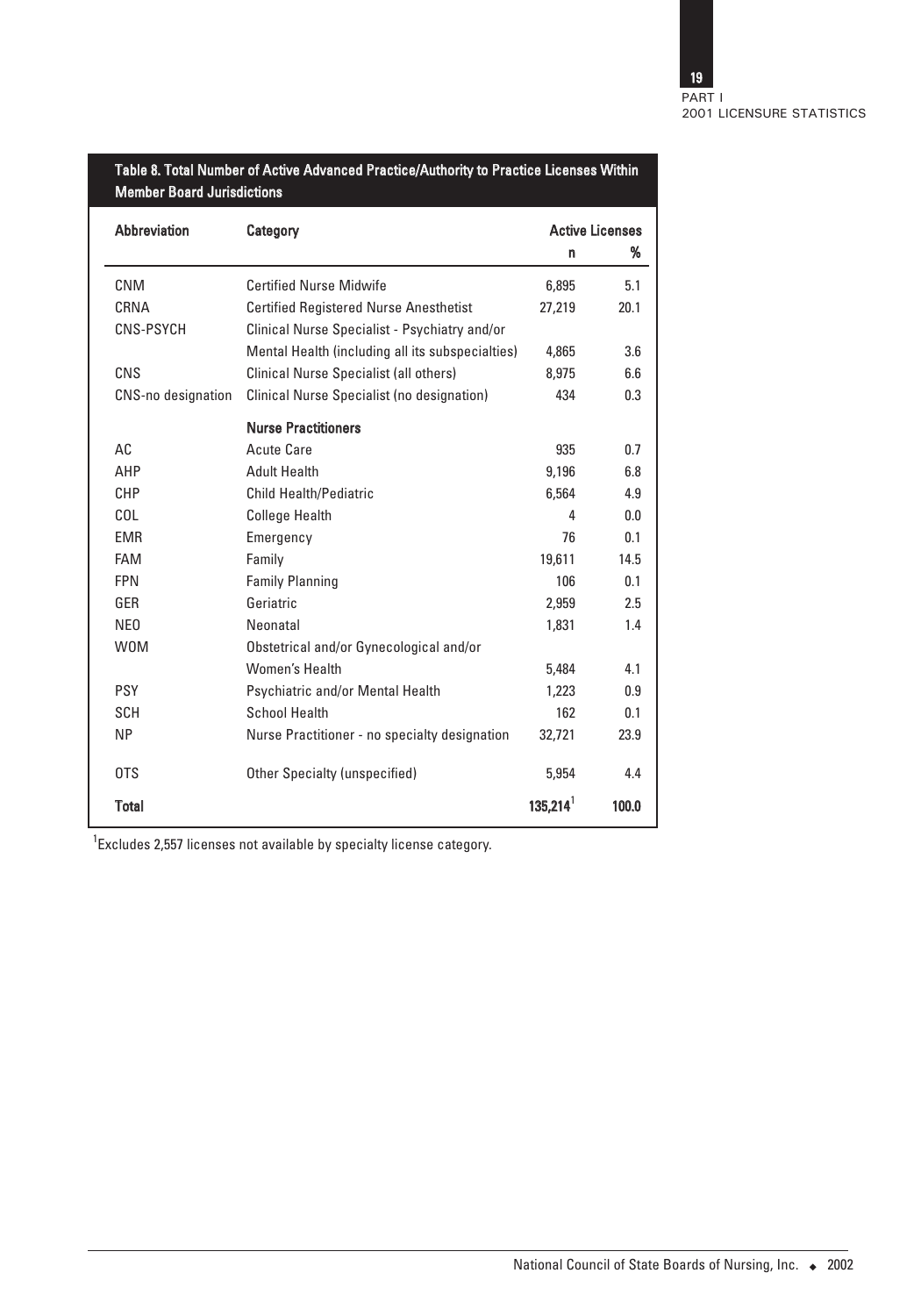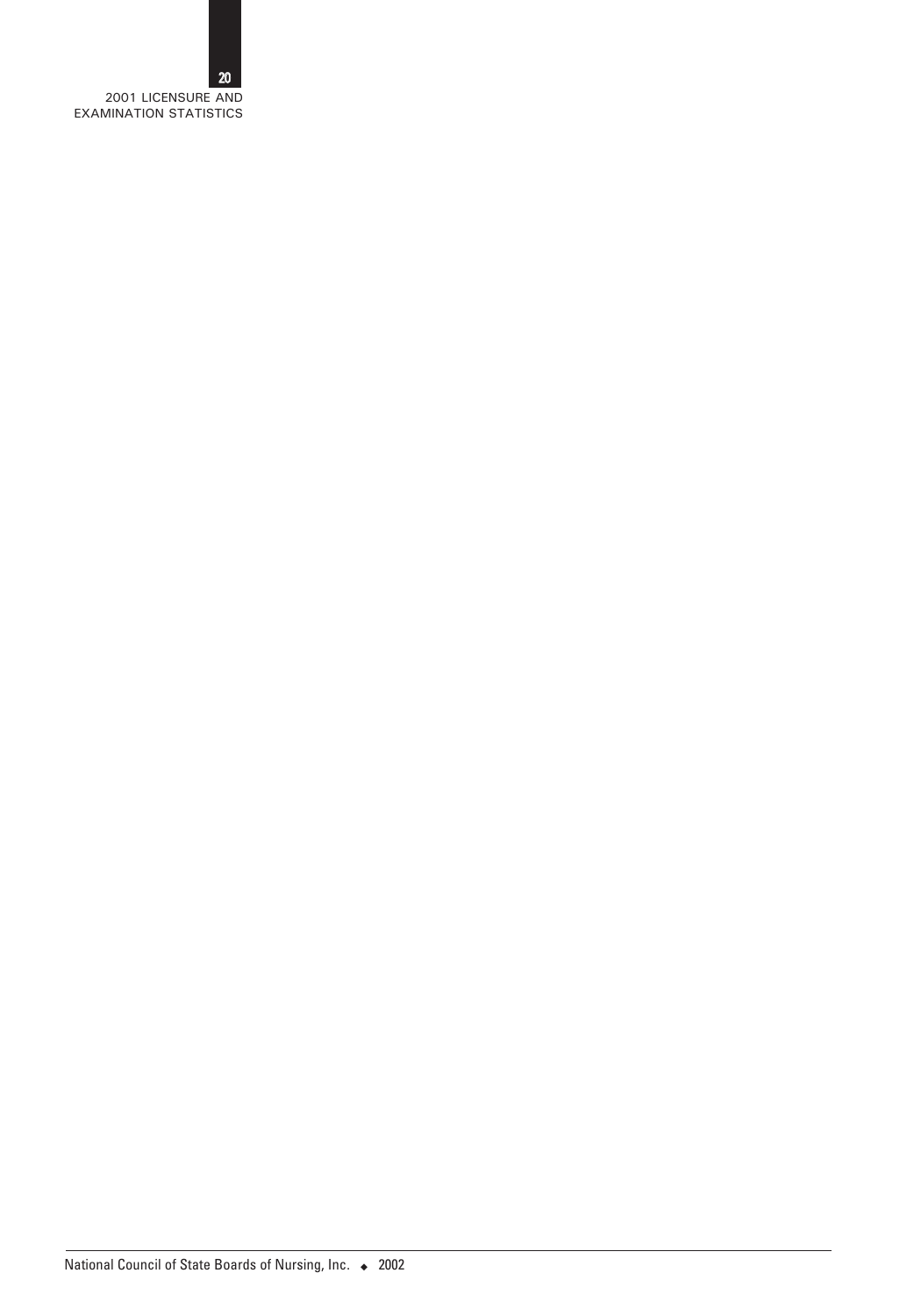

## PART II Licensure Examination **Statistics**

The National Council Licensure Examination for Registered Nurses (NCLEX-RN® examination) and the National Council Licensure Examination for Practical Nurses (NCLEX-PN® examination) are administered to candidates on behalf of NCSBN's member boards. The purpose of the licensing examination is to determine if a candidate possesses the minimum knowledge, skills, and abilities in order to provide safe and effective nursing care at the entry level.

On April 1, 1994, NCSBN implemented the use of the NCLEX examination via computerized adaptive testing (CAT) for the NCLEX-RN and NCLEX-PN examinations. CAT administration offers several advantages over the traditional paper and pencil testing. These advantages include: greater measurement efficiency of a candidate's competence level, shorter testing time, year-round continuous testing, and a less stressful environment.

Computerized adaptive testing is a method for administering examinations, which uses current computer technology and measurement theory. The NCLEX examination administered via CAT uses standard NCLEX examination

multiple-choice questions. With CAT, each candidate's test is unique: it is assembled interactively as the individual is tested. As the candidate answers each question, the computer calculates an ability estimate based on all earlier answers. The test questions, which are stored in a large item bank and classified by test plan area and level of difficulty, are then scanned and the question determined to measure the candidate's ability most precisely in the appropriate test plan area is selected and presented on the computer screen. This process is repeated for each question, creating an examination tailored to the individual's knowledge and skills while fulfilling all NCLEX test plan requirements. The examination continues in this way until a pass or fail decision is made. CAT provides greater measurement efficiency, as it administers only those questions that will offer the best measurement of the candidate's ability.

The NCLEX licensure examination assesses the ability estimate of the candidate in reference to the established passing standard. The passing standard is the minimum level of competence a candidate must demonstrate in order to provide safe and effective nursing care.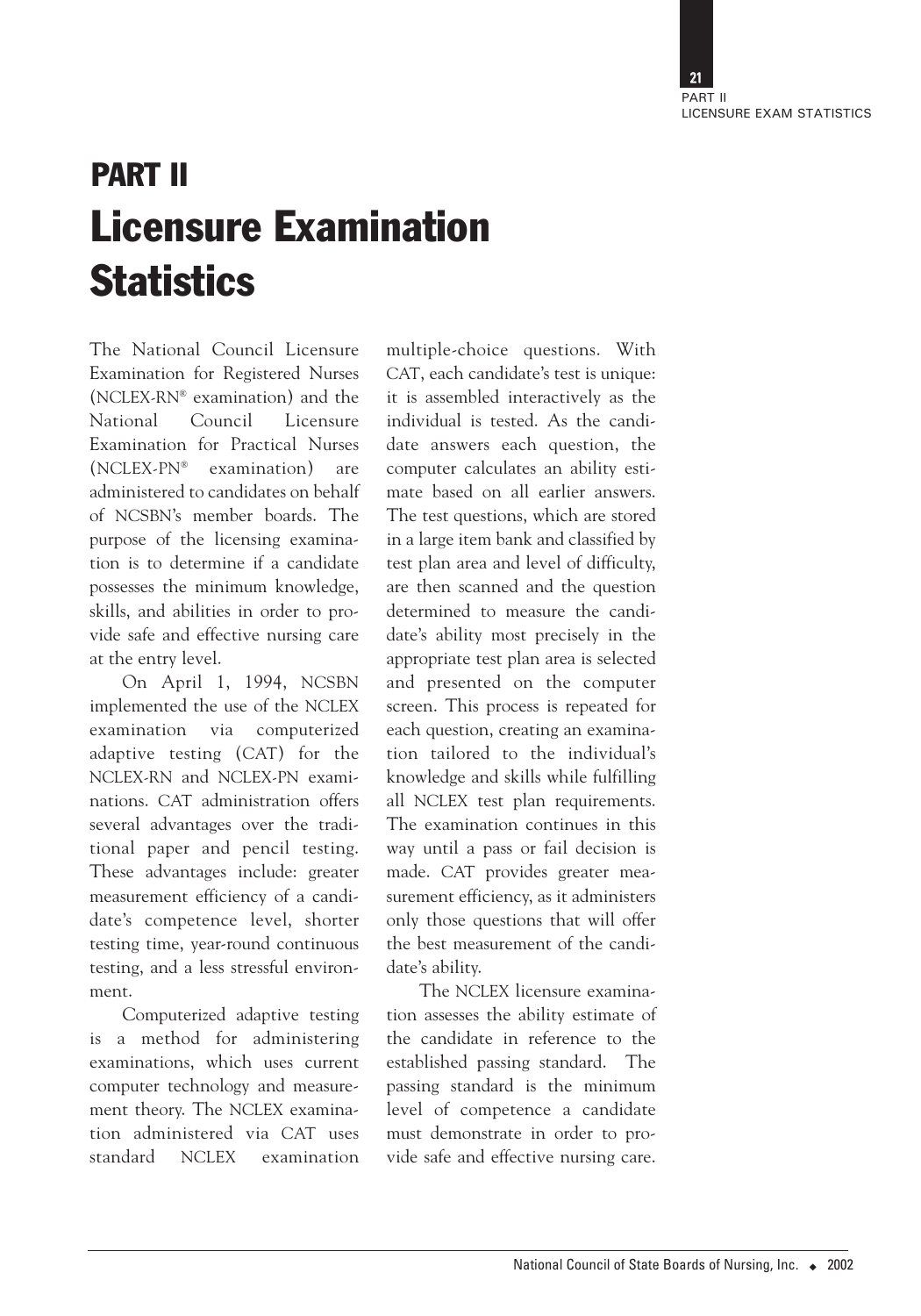Those candidates who demonstrate ability above the passing standard will pass the examination, and those with abilities below the standard will fail the examination. The result is therefore presented as a pass/fail decision.

NCLEX examination pass/fail decisions are not based solely on how many questions a candidate answers correctly, but also on the difficulty of the questions a candidate answers correctly. CAT administers questions with difficulty levels so that each candidate will answer about half correctly; these questions provide the most information. Thus, all candidates answer about 50 percent correctly: passing candidates answer 50 percent of the more difficult questions correctly, and failing candidates answer 50 percent of the easier questions correctly.

Even though candidates may answer different questions and different numbers of questions, the NCLEX examination administered using CAT is fair to every candidate. All examinations conform to either the *NCLEX-RN®* or *NCLEX-PN® Test Plan* which controls inclusion of important nursing content, and all candidates have ample opportunity to demonstrate their true competence, as the examination will not end until stability of the pass/fail result is assured, a maximum length test is taken, or time runs out.

The following statistics are derived from data provided to NCSBN and its member boards of Nursing by the Chauncey Group International, NCSBN's test service for the NCLEX examinations, following each quarter of testing.

The statistical information is reported as follows:

- 1. Information regarding passing performance by type of candidate, type of educational program, jurisdiction of education, and country of education for foreigneducated nurses are reported on a quarterly basis.
- 2. Charts compare national passing rates for first-time, U.S.-educated candidates with all examinees, reported by quarter since 1994 and in six-month time periods prior to April 1994.
- 3. Annual summary statistics are reported for first-time, U.S. educated candidates.

Definitions of selected statistical terms are provided in Appendix A.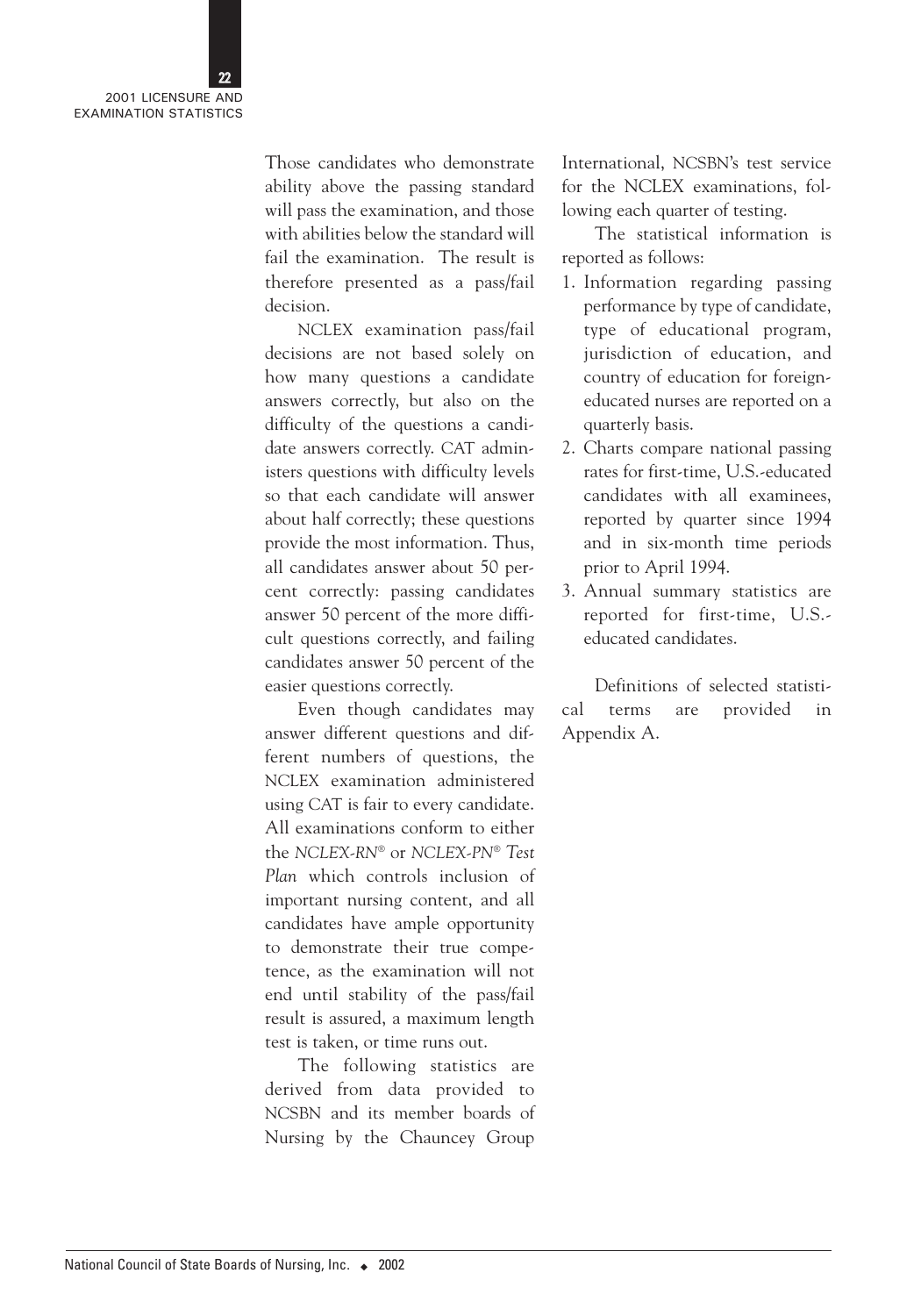| Table 1. Number of Candidates Taking NCLEX® Examination and Percent Passing, by Type of Candidate |                     |      |                    |                       |                    |      |          |                    |               |             |
|---------------------------------------------------------------------------------------------------|---------------------|------|--------------------|-----------------------|--------------------|------|----------|--------------------|---------------|-------------|
|                                                                                                   |                     |      |                    | NCLEX-PN® Examination |                    |      |          |                    |               |             |
|                                                                                                   | Jan 1- Mar 31, 2001 |      | Apr 1-Jun 30, 2001 |                       | Jul 1-Sep 30, 2001 |      |          | Oct 1-Dec 31, 2001 | <b>Totals</b> |             |
| <b>Type of Candidate</b>                                                                          | c                   | *    | $\equiv$           | శ                     | $\mathbf{r}$       | శ    | $\equiv$ | శ                  | c             | ٦g          |
| First-Time, US-Educated                                                                           | 7,067               | 85.7 | 5,970              | 85.3                  | 12,911             | 88.8 | 8,622    | 84.4               | 34,571        | 86.5        |
| Invalid Program Codes                                                                             |                     | 40.0 | $\overline{19}$    | 57.9                  | 23                 | 69.6 | 27       | 70.4               | 79            | 63.3        |
| <b>Type Total</b>                                                                                 | 7,077               | 85.6 | 5,990              | 85.2                  | 12,934             | 88.8 | 8,649    | $\vec{a}$          | 34,650        | <b>86.4</b> |
| Repeat, US-Educated                                                                               | 2,132               | 47.0 | 2,036              | 44.6                  | <b>P66</b>         | 42.1 | ,852     | 41.3               | 8,014         | 43.8        |
| First-Time, Foreign-Educated                                                                      | 341                 | 46.3 | 326                | 46.6                  | 347                | 54.8 | 349      | 49.3               | 1,363         | 49.3        |
| Repeat, Foreign-Educated                                                                          | 396                 | 21.2 | 443                | 25.3                  | 494                | 21.7 | 466      | 26.2               | 1,799         | 23.6        |
| <b>All Candidates</b>                                                                             | 9,946               | 73.4 | 8,794              | $\overline{11}$       | 15,769             | ន្ល  | 11,316   | 73.9               | 45,826        | 75.4        |
|                                                                                                   |                     |      |                    |                       |                    |      |          |                    |               |             |

2 3 PART II LICENSURE EXAM STATISTICS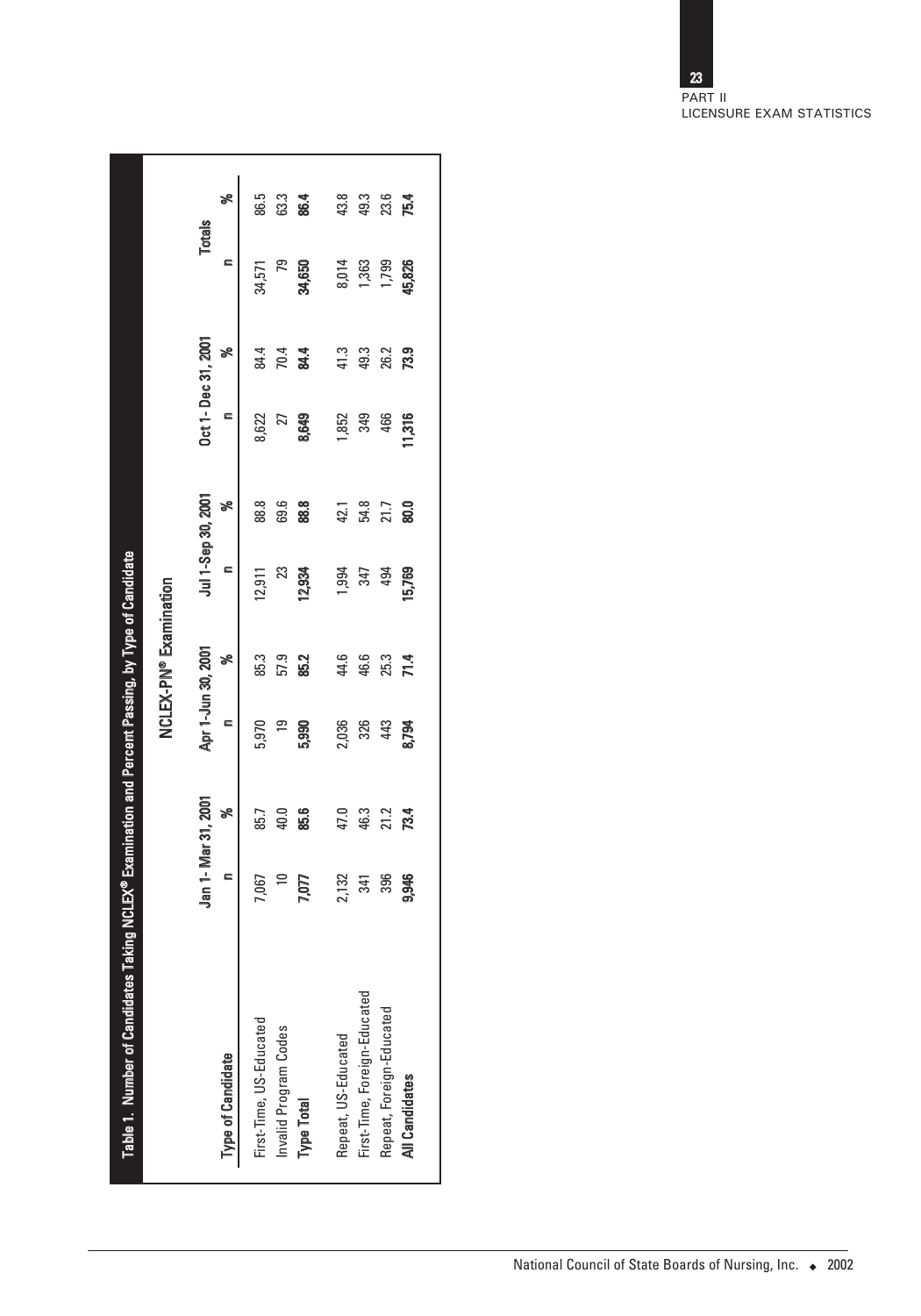| Table 2. Number of Candidates |                             | Examined and Passing Rates for First-Time Candidates Educated in Member Board Jurisdictions |                   |                        |                       |                   |                        |                     |                   |                        |                         |                   |
|-------------------------------|-----------------------------|---------------------------------------------------------------------------------------------|-------------------|------------------------|-----------------------|-------------------|------------------------|---------------------|-------------------|------------------------|-------------------------|-------------------|
|                               |                             |                                                                                             |                   |                        | NCLEX-PN® Examination |                   |                        |                     |                   |                        |                         |                   |
|                               |                             | Jan 1 - Mar 31, 2001                                                                        |                   |                        | Apr 1 - Jun 30, 2001  |                   |                        | Jul 1 - Sep 30, 200 |                   |                        | .2001<br>Oct 1 - Dec 31 |                   |
| Jurisdiction                  | lates<br>Examined<br>Candid | Passed<br>Number                                                                            | Percent<br>Passed | Candidates<br>Examined | Number<br>Passed      | Percent<br>Passed | Candidates<br>Examined | Number<br>Passed    | Percent<br>Passed | Candidates<br>Examined | Number<br>Passed        | Percent<br>Passed |
| Alabama                       | 211                         | $\frac{80}{2}$                                                                              | 85.3              | 89                     | 50                    | 73.5              | 217                    | $\overline{181}$    | 83.4              | 274                    | 217                     | 79.2              |
| Alaska                        | $\circ$                     | $\circ$                                                                                     | $0.0*$            | $\circ$                | $\circ$               | $0.0*$            |                        | $\circ$             | $0.0*$            | $\circ$                | $\circ$                 | $0.0*$            |
| American Samoa                | $\sim$                      |                                                                                             | 50.0              | $\sim$                 | $\circ$               | $\overline{0}$ .  |                        | $\circ$             | $\overline{0}$ .  | $\circ$                | $\circ$                 | $0.0*$            |
| Arizona                       | π                           | 65                                                                                          | 91.5              | ട                      | 83                    | 86.5              | 158                    | 142                 | 89.9              | 80                     | 76                      | 95.0              |
| Arkansas                      | 145                         | <b>34</b>                                                                                   | 92.4              | $\overline{4}$         | 36                    | 81.8              | 295                    | 267                 | 90.5              | $\frac{9}{2}$          | 102                     | 85.7              |
| California                    | 744                         | 550                                                                                         | 73.9              | 725                    | 519                   | 71.6              | 926                    | 688                 | 74.3              | 723                    | 558                     | 77.2              |
| Colorado                      | 104                         | 90                                                                                          | 86.5              | 140                    | 133                   | 95.0              | 239                    | 215                 | 90.0              | 53                     | $\overline{4}$          | 88.7              |
| Connecticut                   | 213                         | 204                                                                                         | 95.8              | 48                     | 42                    | 87.5              | $\overline{4}$         | $\overline{a}$      | 100.0             | 29                     | 28                      | 96.6              |
| Delaware                      | က                           | S                                                                                           | 100.0             | $\equiv$               | ニ                     | 100.0             | 52                     | 76                  | 87.4              | ڡ                      | 4                       | 66.7              |
| District of Columbia          | $\approx$                   | 42                                                                                          | 42.0              | $\overline{11}$        | డ                     | 53.5              | 5                      | $\ddot{t}$          | 51.6              | <b>138</b>             | 72                      | 52.2              |
| Florida                       | 482                         | 404                                                                                         | 83.8              | 445                    | 366                   | 82.2              | $\overline{3}$         | 357                 | 82.8              | 507                    | 427                     | 84.2              |
| Georgia                       | 253                         | 218                                                                                         | 86.2              | 204                    | 175                   | 85.8              | 184                    | 158                 | 85.9              | IЛ                     | 149                     | 84.2              |
| Guam                          |                             |                                                                                             | 100.0             |                        |                       | 100.0             | $\circ$                | $\circ$             | $0.0*$            |                        |                         | 100.0             |
| Hawaii                        |                             | $\overline{4}$                                                                              | 82.4              | 26                     | 25                    | 96.2              | 59                     | S3                  | 89.8              | 57                     | 50                      | 87.7              |
| Idaho                         | 39                          | 57                                                                                          | 94.9              | $\overline{15}$        | $\overline{4}$        | 93.3              | 73                     | $\overline{r}$      | 97.3              | 28                     | 24                      | 85.7              |
| lllinois                      | 178                         | 45                                                                                          | 81.5              | 134                    | Ξ                     | 82.8              | 378                    | 350                 | 92.6              | 281                    | 251                     | 89.3              |
| Indiana                       | 278                         | 247                                                                                         | 88.8              | 96                     | 58                    | 83.3              | 265                    | 241                 | 90.9              | 324                    | 290                     | 89.5              |
| lowa                          | 130                         | $\frac{9}{2}$                                                                               | 91.5              | 148                    | <b>36</b>             | 91.9              | 425                    | 397                 | 93.4              | 108                    | 103                     | 95.4              |
| Kansas                        | 90                          | 75                                                                                          | 83.3              | 96                     | 80                    | 83.3              | 348                    | 314                 | 90.2              | 60                     | 54                      | 90.0              |
| Kentucky                      | 219                         | $\overline{5}$                                                                              | 87.2              | $\Xi$                  | 103                   | 88.0              | 188                    | 167                 | 88.8              | 57                     | 5                       | 89.5              |
| Louisiana                     | 194                         | 173                                                                                         | 89.2              | 207                    | 184                   | 88.9              | 273                    | 245                 | 89.7              | 157                    | 132                     | 84.1              |
| Maine                         | 0                           | $\circ$                                                                                     | $0.0^\ast$        | $\circ$                | 0                     | $0.0*$            | $\overline{a}$         | $\equiv$            | 100.0             | $\infty$               |                         | 87.5              |
| Maryland                      | 드                           | $\equiv$                                                                                    | 100.0             | $\Xi$                  | $\infty$              | 80.0              | $\overline{76}$        | 72                  | 94.7              | 75                     | $\overline{r}$          | 94.7              |
| Massachusetts                 | 26                          | 24                                                                                          | 92.3              | $\frac{6}{2}$          | $\Xi$                 | 68.8              | 451                    | 415                 | 92.0              | 95                     | $\overline{4}$          | 83.9              |
| Michigan                      | 173                         | 59                                                                                          | 91.9              | 182                    | 175                   | 96.2              | 342                    | 327                 | 95.6              | 213                    | 196                     | 92.0              |
| Minnesota                     | 218                         | 194                                                                                         | 89.0              | $\overline{a}$         | 82                    | 87.2              | 503                    | 463                 | 91.0              | 54                     | 78                      | 83.0              |
| Mississippi                   | 88                          | 88                                                                                          | 89.8              | $\frac{6}{1}$          | $\tilde{c}$           | 81.3              | 292                    | 247                 | 84.6              | 125                    | 89                      | 71.2              |
| Missouri                      | 140                         | 125                                                                                         | 89.3              | 76                     | 67                    | 88.2              | 440                    | $\overline{41}$     | 93.4              | 252                    | 220                     | 87.3              |

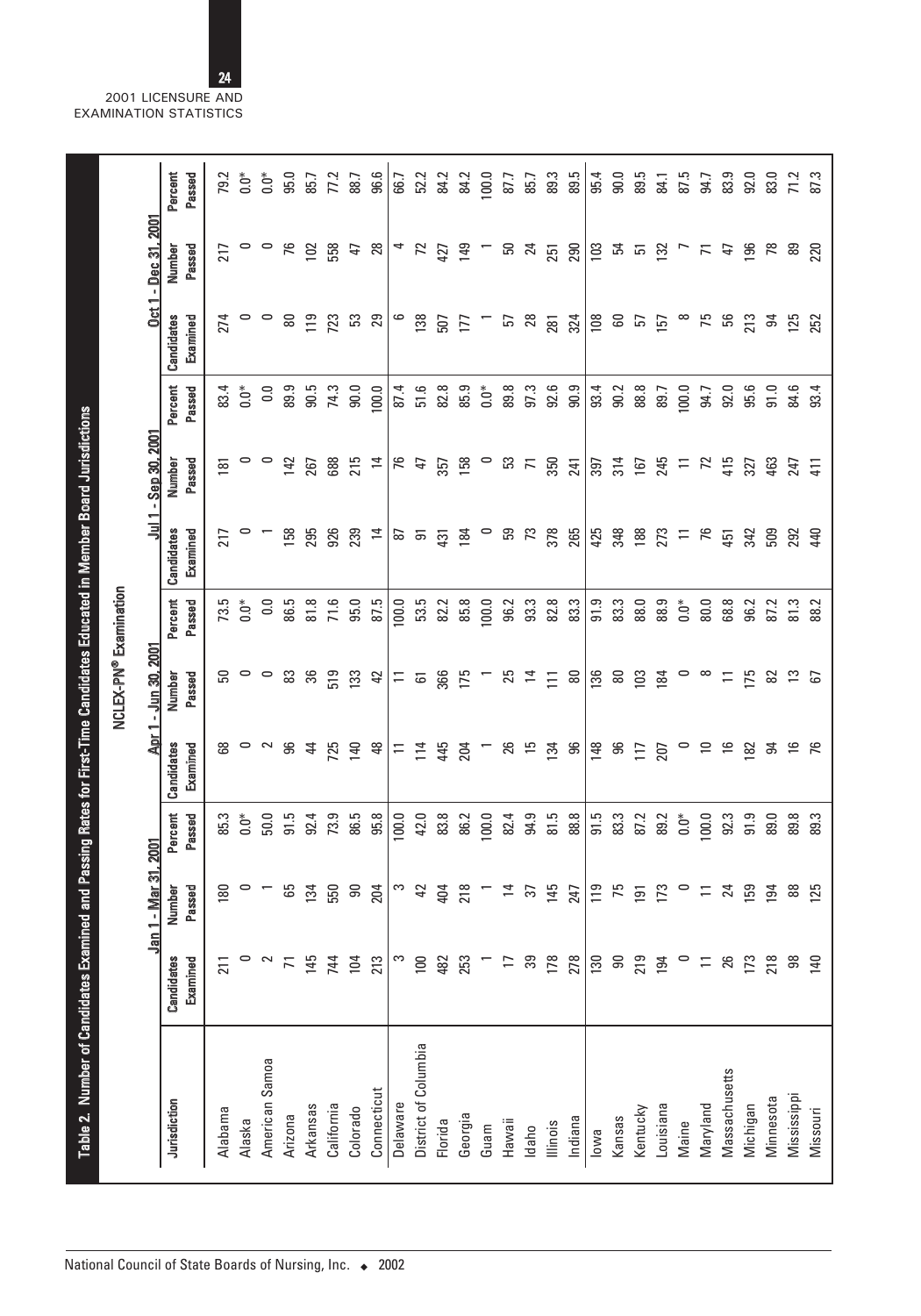|                                                                                                                                                                                                                                                                                             |        |               |            |            |          |                |              |                  |         |                                                                                                                                                                                                                                                                                                        |          |        |              |             |              |                |              |           |       |      |         |                     |          |            |               |           |         | 84.4          |                                                          |
|---------------------------------------------------------------------------------------------------------------------------------------------------------------------------------------------------------------------------------------------------------------------------------------------|--------|---------------|------------|------------|----------|----------------|--------------|------------------|---------|--------------------------------------------------------------------------------------------------------------------------------------------------------------------------------------------------------------------------------------------------------------------------------------------------------|----------|--------|--------------|-------------|--------------|----------------|--------------|-----------|-------|------|---------|---------------------|----------|------------|---------------|-----------|---------|---------------|----------------------------------------------------------|
| <b>2 8 4 8 9 9 9 9 2 9 2</b>                                                                                                                                                                                                                                                                |        |               |            |            |          |                |              |                  |         |                                                                                                                                                                                                                                                                                                        |          |        |              |             |              |                |              |           |       |      |         |                     |          |            |               |           |         | 7,281         |                                                          |
| 5 8 5 9 9 9 9 9 9 9 9                                                                                                                                                                                                                                                                       |        |               |            |            |          |                |              |                  |         | $ \frac{80}{2}$ $\frac{80}{2}$ $\frac{100}{2}$ $\frac{100}{2}$ $\frac{100}{2}$ $\frac{100}{2}$ $\frac{100}{2}$ $\frac{100}{2}$ $\frac{100}{2}$ $\frac{100}{2}$ $\frac{100}{2}$ $\frac{100}{2}$ $\frac{100}{2}$ $\frac{100}{2}$ $\frac{100}{2}$ $\frac{100}{2}$ $\frac{100}{2}$ $\frac{100}{2}$ $\frac$ |          |        |              |             |              |                |              |           |       |      |         |                     |          |            |               |           |         | 8,622         |                                                          |
|                                                                                                                                                                                                                                                                                             |        |               |            |            |          |                |              |                  |         |                                                                                                                                                                                                                                                                                                        |          |        |              |             |              |                |              |           |       |      |         |                     |          |            |               |           |         | 88.8          |                                                          |
| <b>ដូ ខូ 2 ង ឆូ 2 ង ឆូ 2 ង</b>                                                                                                                                                                                                                                                              |        |               |            |            |          |                |              |                  |         |                                                                                                                                                                                                                                                                                                        |          |        |              |             |              |                |              |           |       |      |         |                     |          |            |               |           |         | 11,463        |                                                          |
| <b>8524 26 28 36 76</b>                                                                                                                                                                                                                                                                     |        |               |            |            |          |                |              |                  |         | <b>DESERE PRESERES ESPERE</b>                                                                                                                                                                                                                                                                          |          |        |              |             |              |                |              |           |       |      |         |                     |          |            |               |           |         | 12,911        |                                                          |
|                                                                                                                                                                                                                                                                                             |        |               |            |            |          |                |              |                  |         |                                                                                                                                                                                                                                                                                                        |          |        |              |             |              |                |              |           |       |      |         |                     |          |            |               |           |         | 85.3          |                                                          |
|                                                                                                                                                                                                                                                                                             |        |               |            |            |          |                |              |                  |         |                                                                                                                                                                                                                                                                                                        |          |        |              |             |              |                |              |           |       |      |         |                     |          |            |               |           |         | 5,093         |                                                          |
| ដ ឌ ៚ ೫ ឣ ដ ឌ្ល ឌ ៓                                                                                                                                                                                                                                                                         |        |               |            |            |          |                |              |                  |         | $\sim$ 2 $\pm$ 8 $\approx$ 6 $\sim$ 6 $\sim$ 6 $\sim$ 6 $\pm$ 6 $\approx$ 6 $\pm$ 6 $\sim$ 6 $\pm$ 6 $\sim$ 6 $\pm$ 6 $\sim$ 6 $\sim$ 6 $\pm$ 6 $\sim$ 6 $\sim$                                                                                                                                        |          |        |              |             |              |                |              |           |       |      |         |                     |          |            |               |           |         | <u>ទ</u> ្ថ   |                                                          |
| $\begin{array}{c} 0.00000 \\ 0.00000 \\ 0.00000 \\ 0.00000 \\ 0.00000 \\ 0.0000 \\ 0.0000 \\ 0.0000 \\ 0.0000 \\ 0.0000 \\ 0.0000 \\ 0.0000 \\ 0.0000 \\ 0.0000 \\ 0.0000 \\ 0.0000 \\ 0.0000 \\ 0.0000 \\ 0.0000 \\ 0.0000 \\ 0.0000 \\ 0.0000 \\ 0.0000 \\ 0.0000 \\ 0.0000 \\ 0.0000 \\$ |        |               |            |            |          |                |              |                  |         |                                                                                                                                                                                                                                                                                                        |          |        |              |             |              |                |              |           |       |      |         |                     |          |            |               |           |         | 85.7          |                                                          |
|                                                                                                                                                                                                                                                                                             |        |               |            |            |          |                |              |                  |         |                                                                                                                                                                                                                                                                                                        |          |        |              |             |              |                |              |           |       |      |         |                     |          |            |               |           |         | 6,054         |                                                          |
| 5 2 3 5 5 6 7 8 9 7                                                                                                                                                                                                                                                                         |        |               |            |            |          |                |              |                  |         | o g n g s d s d l d l d s g d u l g s g s s s d s                                                                                                                                                                                                                                                      |          |        |              |             |              |                |              |           |       |      |         |                     |          |            |               |           |         | 50            |                                                          |
| Nebraska<br>Montana                                                                                                                                                                                                                                                                         | Nevada | New Hampshire | New Jersey | New Mexico | New York | North Carolina | North Dakota | Northern Mariana | Islands | Ohio                                                                                                                                                                                                                                                                                                   | Oklahoma | Oregon | Pennsylvania | Puerto Rico | Rhode Island | South Carolina | South Dakota | Tennessee | Texas | Utah | Vermont | U.S. Virgin Islands | Virginia | Washington | West Virginia | Wisconsin | Wyoming | <b>Totals</b> | *No candidates tested.                                   |
|                                                                                                                                                                                                                                                                                             |        |               |            |            |          |                |              |                  |         |                                                                                                                                                                                                                                                                                                        |          |        |              |             |              |                |              |           |       |      |         |                     |          |            |               |           |         |               | National Council of State Boards of Nursing, Inc. • 2002 |

25 PART II LICENSURE EXAM STATISTICS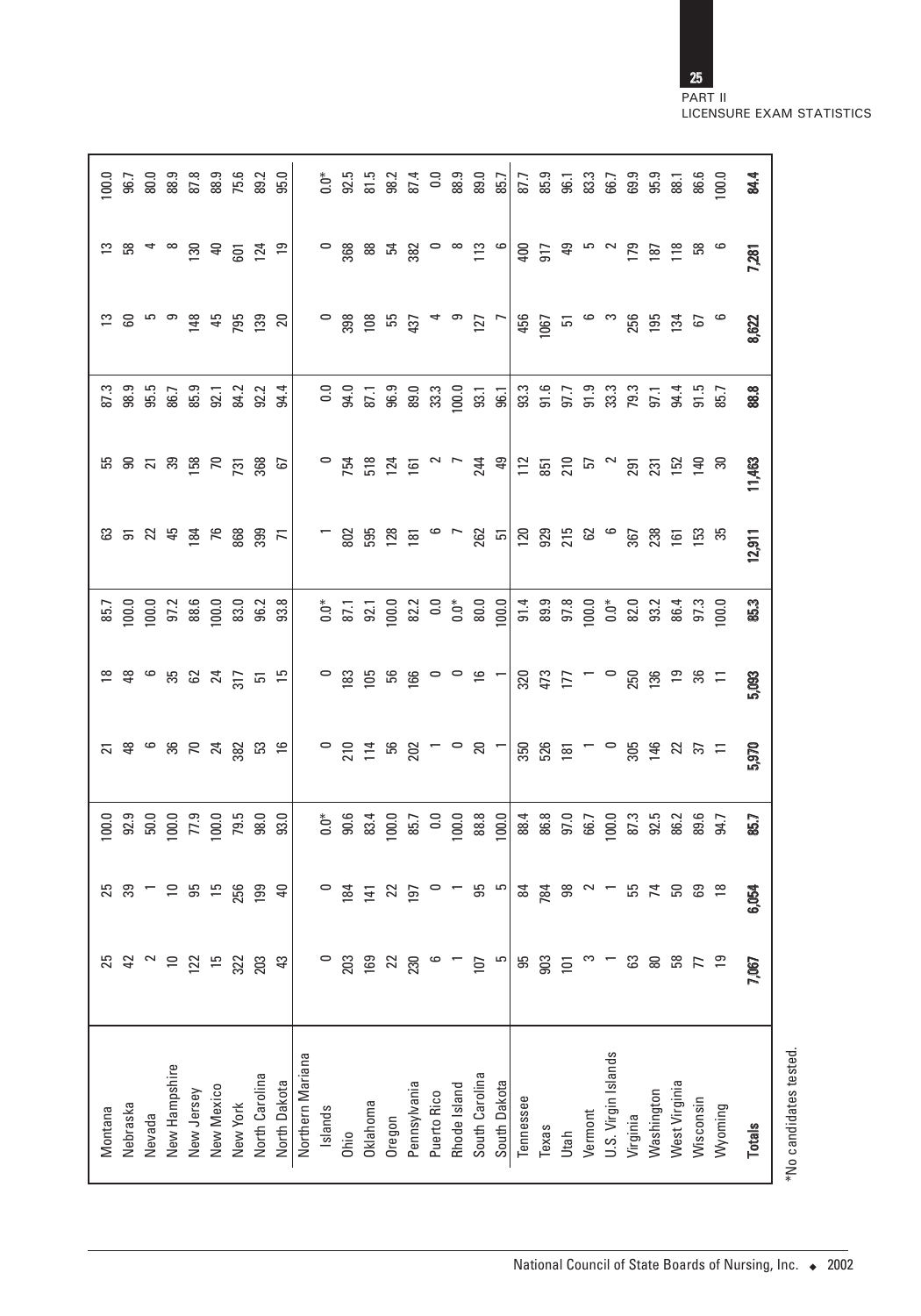| Table 3. Number of First-Time |                        |                      |                   | Candidates Not Educated in Member Board Jurisdictions Taking NCLEX® Examination and Percent Passing | NCLEX-PN® Examination |                   |                        |                      |                   |                        |                      |                   |
|-------------------------------|------------------------|----------------------|-------------------|-----------------------------------------------------------------------------------------------------|-----------------------|-------------------|------------------------|----------------------|-------------------|------------------------|----------------------|-------------------|
|                               |                        | Jan 1 - Mar 31, 2001 |                   |                                                                                                     | Apr 1 - Jun 30, 2001  |                   |                        | Jul 1 - Sep 30, 2001 |                   |                        | Oct 1 - Dec 31, 2001 |                   |
| Country of Education          | Candidates<br>Examined | Passed<br>Number     | Percent<br>Passed | <b>Candidates</b><br>Examined                                                                       | Passed<br>Number      | Percent<br>Passed | Candidates<br>Examined | Passed<br>Number     | Percent<br>Passed | Candidates<br>Examined | Passed<br>Number     | Percent<br>Passed |
| Albania                       |                        | $\circ$              | $\overline{0}$ .  |                                                                                                     |                       | 100.0             | $\sim$                 |                      | 50.0              |                        |                      |                   |
| Armenia                       |                        |                      |                   |                                                                                                     |                       | $50.0\,$          |                        | $\circ$              | 0.0               | $\sim$                 |                      | 50.0              |
| Australia                     |                        |                      |                   |                                                                                                     |                       | 100.0             |                        |                      |                   |                        |                      | 100.0             |
| Bahrain                       |                        |                      |                   |                                                                                                     |                       | 100.0             |                        |                      |                   |                        |                      |                   |
| <b>Belarus</b>                |                        |                      |                   |                                                                                                     |                       |                   |                        |                      |                   | 2                      | 0                    | 0.0               |
| Bolivia                       |                        |                      | 100.0             |                                                                                                     |                       |                   |                        |                      |                   |                        |                      | 100.0             |
| Bosnia and                    |                        |                      |                   |                                                                                                     |                       |                   |                        |                      |                   |                        |                      |                   |
| Herzegovina                   | 2                      |                      | 50.0              | S                                                                                                   | 2                     | 66.7              |                        |                      |                   |                        |                      |                   |
| Botswana                      |                        |                      |                   |                                                                                                     |                       |                   |                        |                      |                   |                        |                      | 100.0             |
| Brazil                        |                        |                      | 100.0             |                                                                                                     |                       |                   | $\sim$                 | $\sim$               | 100.0             |                        |                      |                   |
| Bulgaria                      |                        | $\circ$              | 0.0               |                                                                                                     |                       | 100.0             |                        |                      |                   |                        |                      |                   |
| Cameroon, Free                |                        |                      |                   |                                                                                                     |                       |                   |                        |                      |                   |                        |                      |                   |
| Republic of                   |                        |                      |                   |                                                                                                     |                       |                   | $\sim$                 | $\circ$              | 0.0               |                        |                      |                   |
| Canada                        |                        | $\infty$             | 72.7              |                                                                                                     | 5                     | 71.4              | $\infty$               | $\overline{ }$       | 87.5              | ص                      | S                    | 50.0              |
| Cape Verde Islands            |                        |                      |                   |                                                                                                     |                       |                   |                        |                      |                   |                        |                      | 100.0             |
| Cayman                        |                        | $\circ$              | $\overline{0}$ .  |                                                                                                     | $\circ$               | 0.0               |                        |                      |                   |                        |                      |                   |
| Colombia                      |                        |                      | 100.0             |                                                                                                     |                       |                   |                        |                      | 100.0             |                        |                      |                   |
| Cuba                          |                        | $\circ$              | 0.0               |                                                                                                     | $\circ$               | 0.0               |                        | $\circ$              | 0.0               |                        |                      | $\overline{0}$ .  |
| Denmark                       |                        |                      |                   |                                                                                                     |                       |                   |                        |                      | 100.0             |                        |                      |                   |
| Egypt, Arab                   |                        |                      |                   |                                                                                                     |                       |                   |                        |                      |                   |                        |                      |                   |
| Republic of                   |                        |                      |                   |                                                                                                     | $\circ$               | $\overline{0}$ .  |                        |                      |                   |                        |                      |                   |
| El Salvador                   |                        | $\circ$              | 0.0               |                                                                                                     |                       |                   |                        |                      | 100.0             |                        |                      | 100.0             |
| England                       |                        |                      | 100.0             |                                                                                                     |                       | 100.0             | S                      |                      | 33.0              |                        |                      | 100.0             |
| Eritrea                       |                        |                      |                   |                                                                                                     |                       |                   |                        |                      |                   |                        |                      | 100.0             |
| Estonia                       |                        |                      |                   |                                                                                                     |                       | 100.0             |                        |                      |                   |                        |                      |                   |
| Ethiopia                      |                        |                      |                   |                                                                                                     |                       |                   |                        |                      | 0.0               |                        |                      |                   |
| Fiji Islands                  |                        |                      |                   | 2                                                                                                   | 2                     | 100.0             |                        |                      | 100.0             |                        |                      |                   |
| French Territory of           |                        |                      |                   |                                                                                                     |                       |                   |                        |                      |                   |                        |                      |                   |
| Afars & Issas                 |                        |                      |                   |                                                                                                     |                       |                   |                        |                      | 100.0             |                        |                      |                   |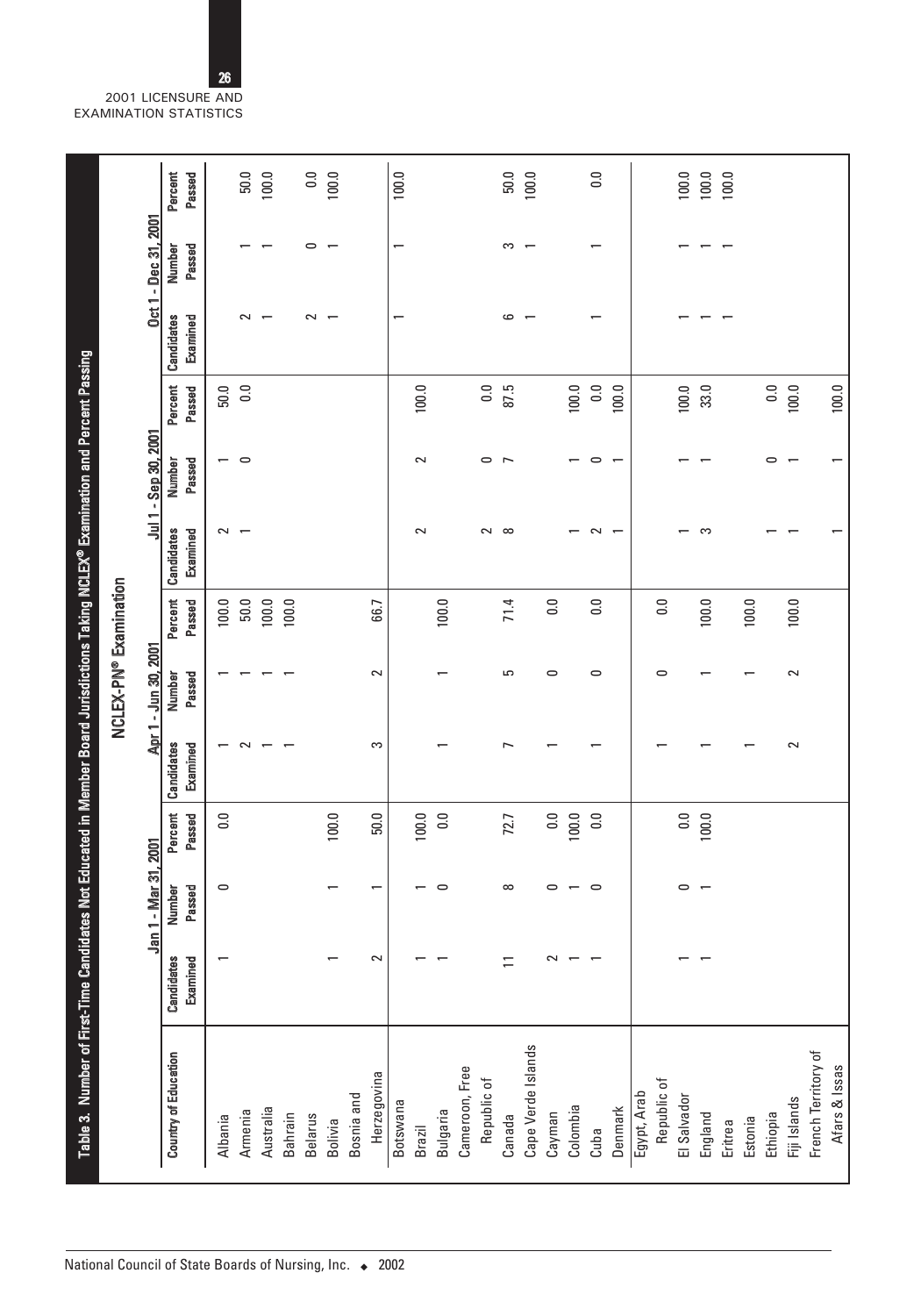| $\overline{0}$ .                                                   | 100.0                    |                          | $\frac{1}{3}$ $\frac{1}{3}$ $\frac{1}{3}$ $\frac{1}{3}$ |                                                  |          |                                                                                    |                          | 35.0       |                    |        |        |       |             |                                                     |        | ខ ខ្លួ ខ ខ ខ      |                 |         |         |                   |           | 100.0  | 0.0     |                                           |             |       | $\begin{array}{c} 0.0 \\ 63.0 \end{array}$ |
|--------------------------------------------------------------------|--------------------------|--------------------------|---------------------------------------------------------|--------------------------------------------------|----------|------------------------------------------------------------------------------------|--------------------------|------------|--------------------|--------|--------|-------|-------------|-----------------------------------------------------|--------|-------------------|-----------------|---------|---------|-------------------|-----------|--------|---------|-------------------------------------------|-------------|-------|--------------------------------------------|
| $\circ$                                                            | $\sim$                   | $\circ$                  |                                                         |                                                  |          |                                                                                    |                          | 9          |                    |        |        |       |             | $\circ$                                             |        | $-$ 0 0 0         |                 |         |         |                   |           |        | $\circ$ |                                           |             |       | ុ ក                                        |
|                                                                    | $\sim$                   | $\overline{\phantom{0}}$ | ິ ~<br>ລ                                                |                                                  |          |                                                                                    |                          | 26         |                    |        |        |       |             |                                                     |        | $\sim$ $\sim$ $-$ |                 |         |         |                   |           |        | က       |                                           |             |       | 24                                         |
| $\begin{array}{c} 100.0 \\ 50.0 \\ 100.0 \\ 100.0 \\ \end{array}$  |                          | $0.0\,$                  |                                                         | 40.0<br>10.5                                     |          | $\begin{array}{c} 0.0 \\ 0.0 \\ 52.0 \\ 66.7 \\ 66.7 \\ 0.0 \\ 0.0 \\ \end{array}$ |                          |            |                    |        |        |       |             | ី<br>ទី ទី ទី ទី<br>ទី ទី ទី                        |        |                   |                 |         |         |                   |           |        | 0.0     |                                           |             |       | 44.4                                       |
| က                                                                  | $\sim$                   | 0                        |                                                         | $\sim$ $\sim$                                    |          | $\circ$                                                                            |                          | <u>ന</u> o |                    | $\sim$ | $\sim$ |       | $\circ$     |                                                     | 22     |                   |                 |         |         |                   |           |        | $\circ$ |                                           |             |       | 4                                          |
| ా<br>$\sim$                                                        | $\sim$                   | $\sim$                   |                                                         | മ പ                                              |          |                                                                                    |                          | 25 -       |                    | က      | $\sim$ |       |             | $\sim$                                              | 4 ო    |                   |                 |         |         |                   |           |        | $\sim$  |                                           |             |       | ၜ                                          |
| $\begin{bmatrix} 0.0 \\ 0.0 \\ 0.0 \\ 0.0 \\ 0.0 \\ \end{bmatrix}$ |                          | 100.0                    |                                                         | $\begin{array}{c} 33 \\ 23 \\ 10 \\ \end{array}$ |          |                                                                                    | $0.0$<br>45.8            |            |                    |        |        | 100.0 |             | $\begin{bmatrix} 100.0 \\ 0.0 \\ 0.0 \end{bmatrix}$ |        |                   |                 |         | 0.0     |                   | $0.0\,$   |        |         | $\begin{array}{c} 0.0 \\ 0.0 \end{array}$ |             |       | 61.5                                       |
|                                                                    |                          |                          |                                                         | $\sim$ $\sim$ $\sim$                             |          |                                                                                    | $\circ$ =                |            |                    |        |        |       |             |                                                     |        | $\circ$           |                 |         | $\circ$ |                   | 0         |        |         |                                           |             |       | $\infty$                                   |
|                                                                    |                          |                          |                                                         | േ ഇ                                              |          |                                                                                    | $\overline{\phantom{0}}$ | 24         |                    |        |        |       |             |                                                     |        | $\sim$            |                 |         |         |                   |           |        |         |                                           |             |       | $\tilde{\mathbf{u}}$                       |
| 100.0                                                              | $rac{1}{6}$              |                          |                                                         | $\frac{50.0}{7.7}$                               |          |                                                                                    |                          |            | $\frac{23}{4}$ 0.0 |        |        |       |             |                                                     |        | <b>3</b> 3 6 8 8  |                 | 100.0   |         |                   |           |        | 50.0    |                                           |             |       | 62.5                                       |
| $\circ$                                                            | $\Box$                   |                          |                                                         |                                                  |          |                                                                                    |                          |            | $= 0$              |        |        |       |             | 0                                                   | ▭      |                   |                 | $\sim$  |         |                   |           |        |         |                                           |             |       | 51                                         |
|                                                                    |                          |                          |                                                         | $\sim$ $\approx$                                 |          |                                                                                    |                          |            | $26 - 2$           |        |        |       |             |                                                     | $\sim$ | $\sim$ 4          |                 | $\sim$  |         |                   |           |        | $\sim$  |                                           |             |       | 24                                         |
| Germany<br>Gambia<br>Gabon                                         | Grenada and the<br>Ghana | Grenadines<br>Guatemala  | Guyana                                                  | Haiti                                            | Honduras | Hong Kong                                                                          | Hungary                  | India      | Indonesia          | Iran   | Israel | Italy | Ivory Coast | Jamaica                                             | Japan  | Kenya             | Korea<br>Latvia | Lebanon | Liberia | Macedonia, Former | Yugloslav | Malawi | Mexico  | Morocco                                   | New Zealand | Niger | Nigeria                                    |

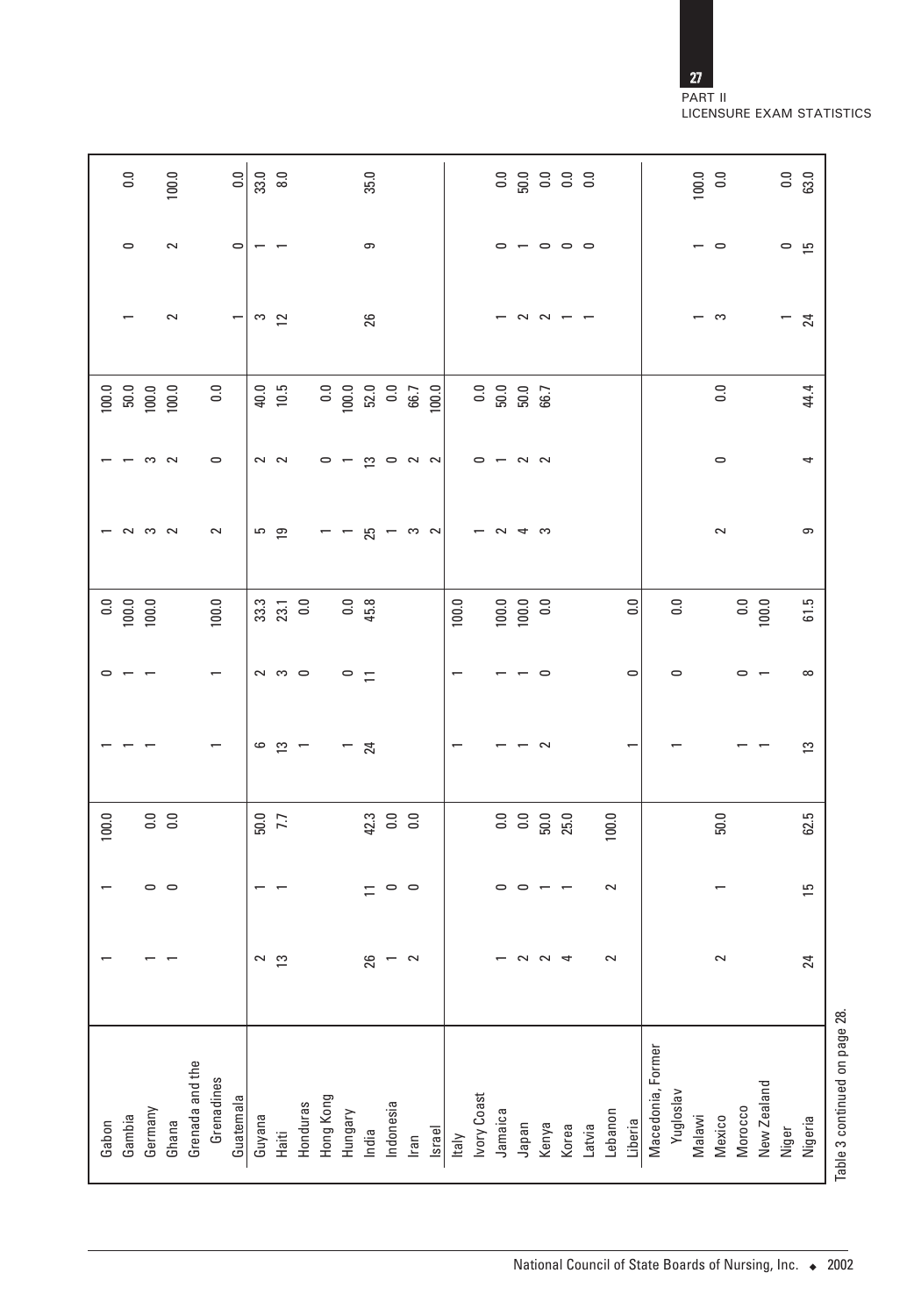| ۱ | J |
|---|---|
| ļ |   |

|                       |                        |                      |                   |                        | NCLEX-PN® Examination |                   |                               |                      |                   |                        |                      |                   |
|-----------------------|------------------------|----------------------|-------------------|------------------------|-----------------------|-------------------|-------------------------------|----------------------|-------------------|------------------------|----------------------|-------------------|
|                       |                        | Jan 1 - Mar 31, 2001 |                   |                        | Apr 1 - Jun 30, 2001  |                   |                               | Jul 1 - Sep 30, 2001 |                   |                        | Oct 1 - Dec 31, 2001 |                   |
| Country of Education  | Candidates<br>Examined | Passed<br>Number     | Percent<br>Passed | Candidates<br>Examined | Passed<br>Number      | Percent<br>Passed | <b>Candidates</b><br>Examined | Number<br>Passed     | Percent<br>Passed | Candidates<br>Examined | Passed<br>Number     | Percent<br>Passed |
|                       |                        |                      |                   |                        |                       |                   |                               |                      |                   |                        |                      |                   |
| Pakistan              |                        |                      | 25.0              | S                      | 2                     | 66.7              | S                             |                      | 33.3              | 2                      |                      | 50.0              |
| Peoples Republic      |                        |                      |                   |                        |                       |                   |                               |                      |                   |                        |                      |                   |
| of China              |                        |                      |                   | 4                      | S                     | 75.0              | 5                             | 2                    | 40.0              |                        | ∾                    | 29.0              |
| Peru                  | 2                      |                      | 50.0              | က                      | $\sim$                | 66.7              |                               |                      |                   |                        |                      | 100.0             |
| Philippines           | 202                    | 54                   | 46.5              | 197                    | 5                     | 46.2              | 203                           | 126                  | 62.1              | 222                    | 118                  | 53.0              |
| Poland                | $\sim$                 |                      | 50.0              |                        |                       | 100.0             | $\sim$                        | $\circ$              | $\overline{0}$    |                        |                      | 100.0             |
| Rumania Romania       | 4                      |                      | 25.0              |                        |                       |                   |                               |                      |                   | 4                      |                      | 25.0              |
| Russia                |                        | 4                    | 57.1              | ص                      | 0                     | 0.0               | 6                             | 2                    | 33.3              | 4                      | S                    | 75.0              |
| Rwanda                |                        |                      |                   |                        | 0                     | $\overline{0}$ .  |                               |                      |                   |                        |                      |                   |
| Sierra Leone          |                        | 0                    | $\overline{0}$ .  |                        | $\mathbf{\circ}$      | $\overline{0}$    |                               |                      | 0.0               |                        |                      |                   |
| South Africa<br>Spain |                        |                      |                   |                        |                       |                   |                               |                      | 100.0             |                        | $\circ$              | $\overline{0}$ .  |
|                       |                        |                      |                   |                        |                       | 100.0             |                               |                      |                   |                        |                      |                   |
| Taiwan (Republic      |                        |                      |                   |                        |                       |                   |                               |                      |                   |                        |                      |                   |
| of China)             |                        |                      | 0.0               | S                      | 0                     | $\overline{0}$ .  | $\sim$                        |                      | 50.0              |                        |                      | 100.0             |
| Thailand              | 2                      | $\sim$               | 100.0             |                        |                       |                   |                               | 0                    | $\overline{0}$ .  |                        |                      |                   |
| Trinidad & Tobago     |                        |                      |                   | 2                      |                       | 50.0              |                               |                      |                   |                        |                      |                   |
| Turkey                | $\sim$                 |                      | 50.0              |                        |                       |                   |                               |                      |                   |                        |                      | 100.0             |
| Uganda                |                        |                      |                   |                        |                       |                   |                               | 0                    | $\overline{0}$ .  |                        | $\circ$              | $\overline{0}$ .  |
| Ukraine               |                        |                      | 100.0             | 5                      | 2                     | 40.0              |                               |                      | 0.0               |                        | $\sim$               | 50.0              |
| Uzbekistan            |                        |                      | 50.0              | 5                      | $\sim$                | 40.0              |                               |                      | 25.0              |                        | $\circ$              | 0.0               |
| Yugoslavia/Former     |                        |                      |                   |                        |                       |                   |                               |                      | 100.0             |                        |                      |                   |
| Zaire                 |                        |                      | 100.0             |                        |                       |                   |                               |                      |                   |                        |                      |                   |
| Zambia                |                        |                      | 100.0             |                        |                       |                   |                               |                      |                   |                        |                      |                   |
| Zimbabwe              |                        |                      | 100.0             |                        |                       |                   |                               |                      | 100.0             |                        |                      |                   |
| Total                 | ਙ                      | 158                  | 46.3              | 326                    | 152                   | 46.6              | 347                           | $\overline{90}$      | 55.4              | 349                    | 172                  | 49.0              |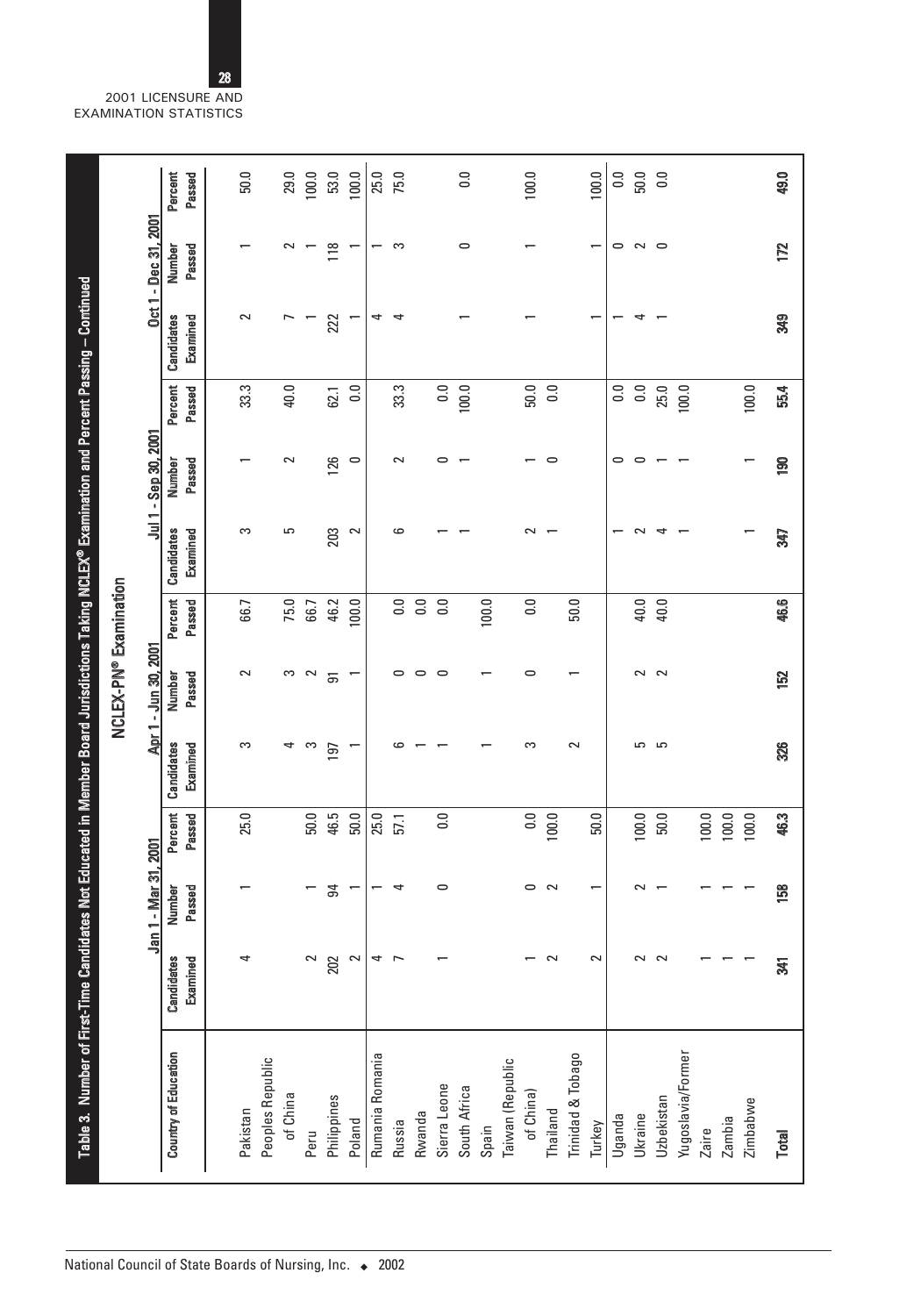### Table 4. Summary Statistics for First-Time, U.S.-Educated Candidates Taking NCLEX-PN® Examination, January - December 2001

| <b>NCLEX-PN®</b> Examination                   |                         |
|------------------------------------------------|-------------------------|
|                                                | January - December 2001 |
| *Passing Standard                              | $-4700$ logits          |
| <b>Estimated Decision Consistency</b>          | .91                     |
| Average Number of Test Items (Questions) Taken | 116.8                   |
| Percent Taking Minimum Number of Items         | 58.3%                   |
| Percent Taking Maximum Number of Items         | 16.8%                   |
| Average Testing Time                           | 2 hours, 22 minutes     |
| Percent Taking Maximum Amount of Time          | 2.5%                    |

See Appendix A for definitions of terms, page 53.

\*The passing standard is presented in units, called logits, on the Rasch measurement scale.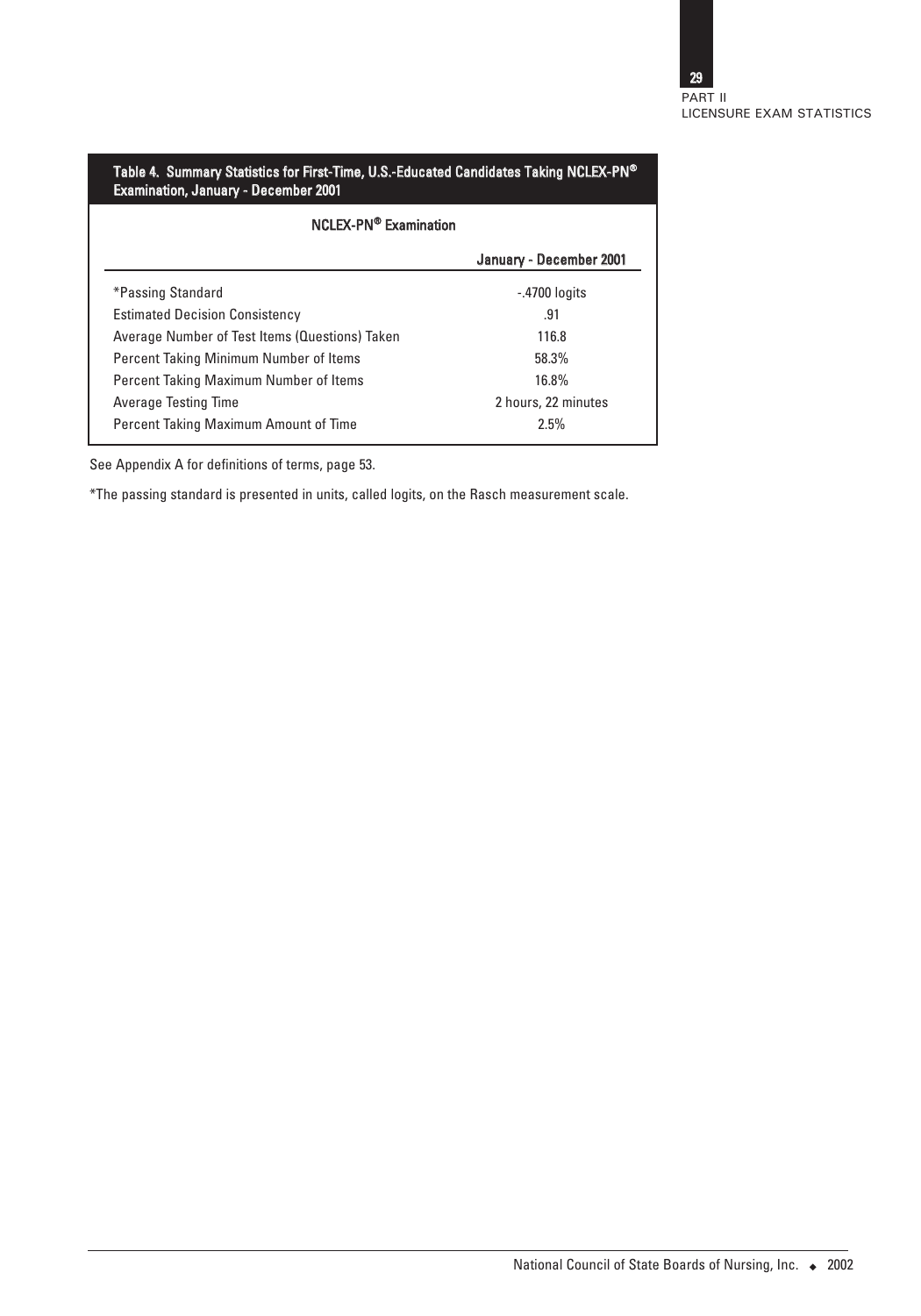

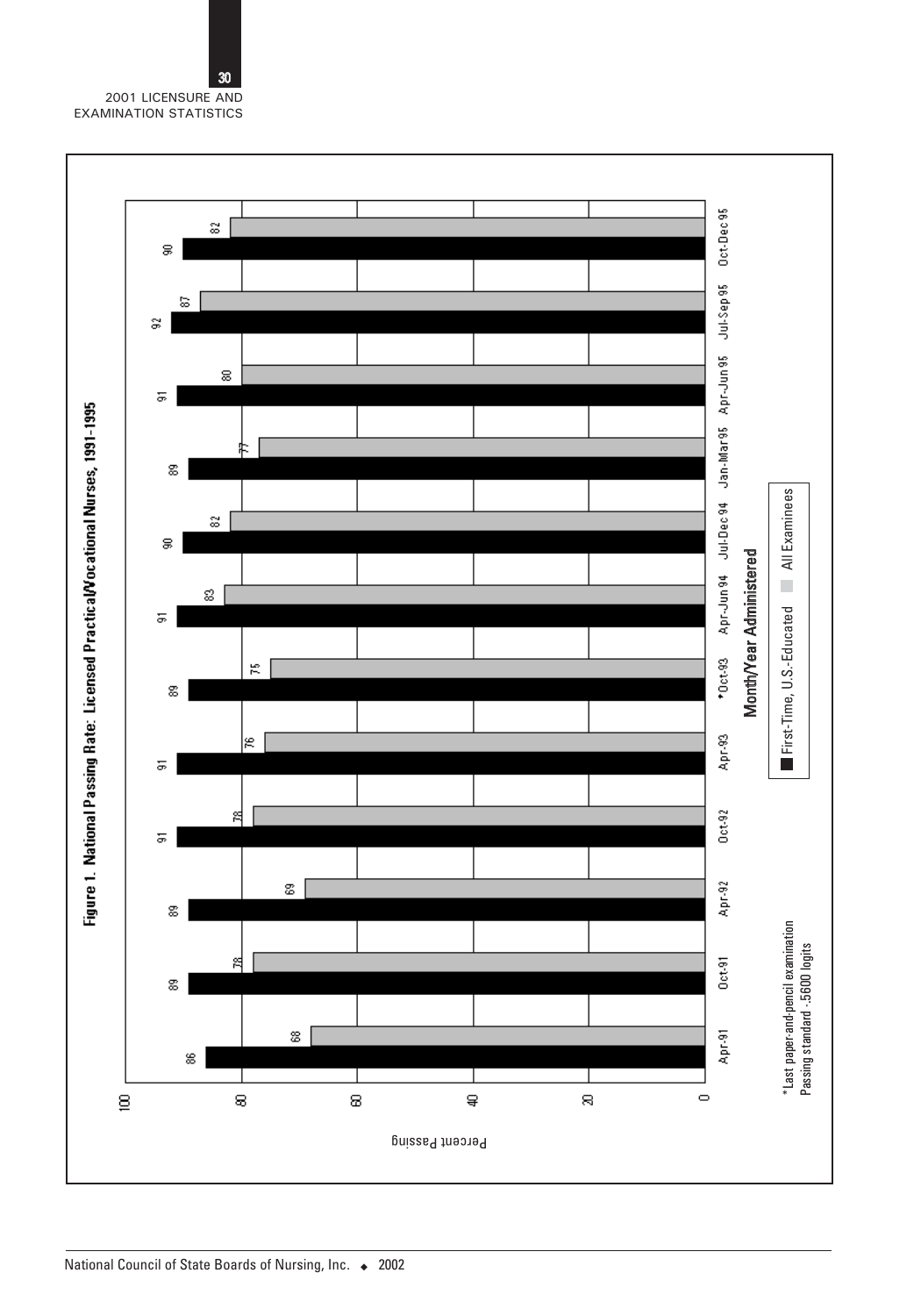

31 PART II LICENSURE EXAM STATISTICS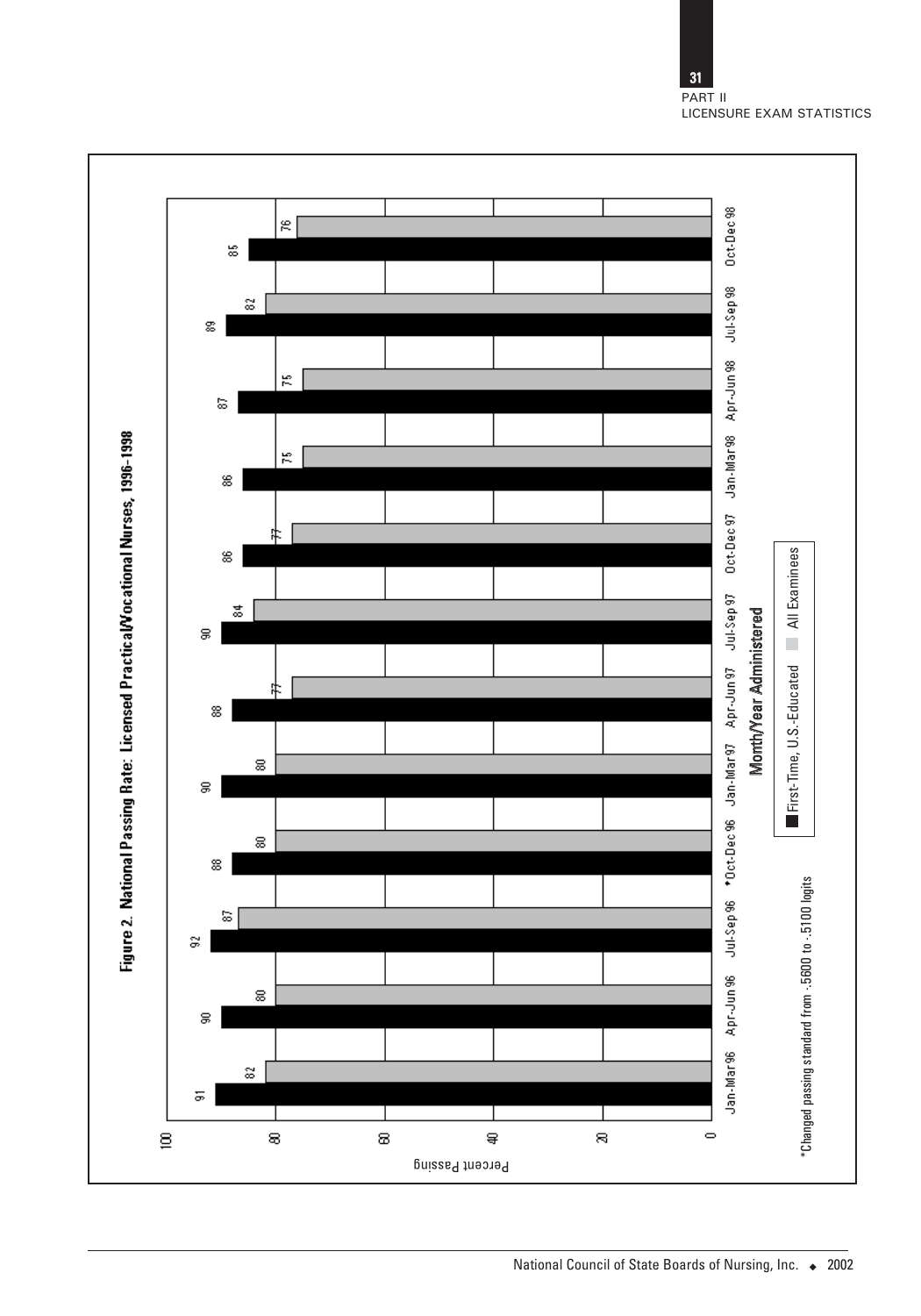

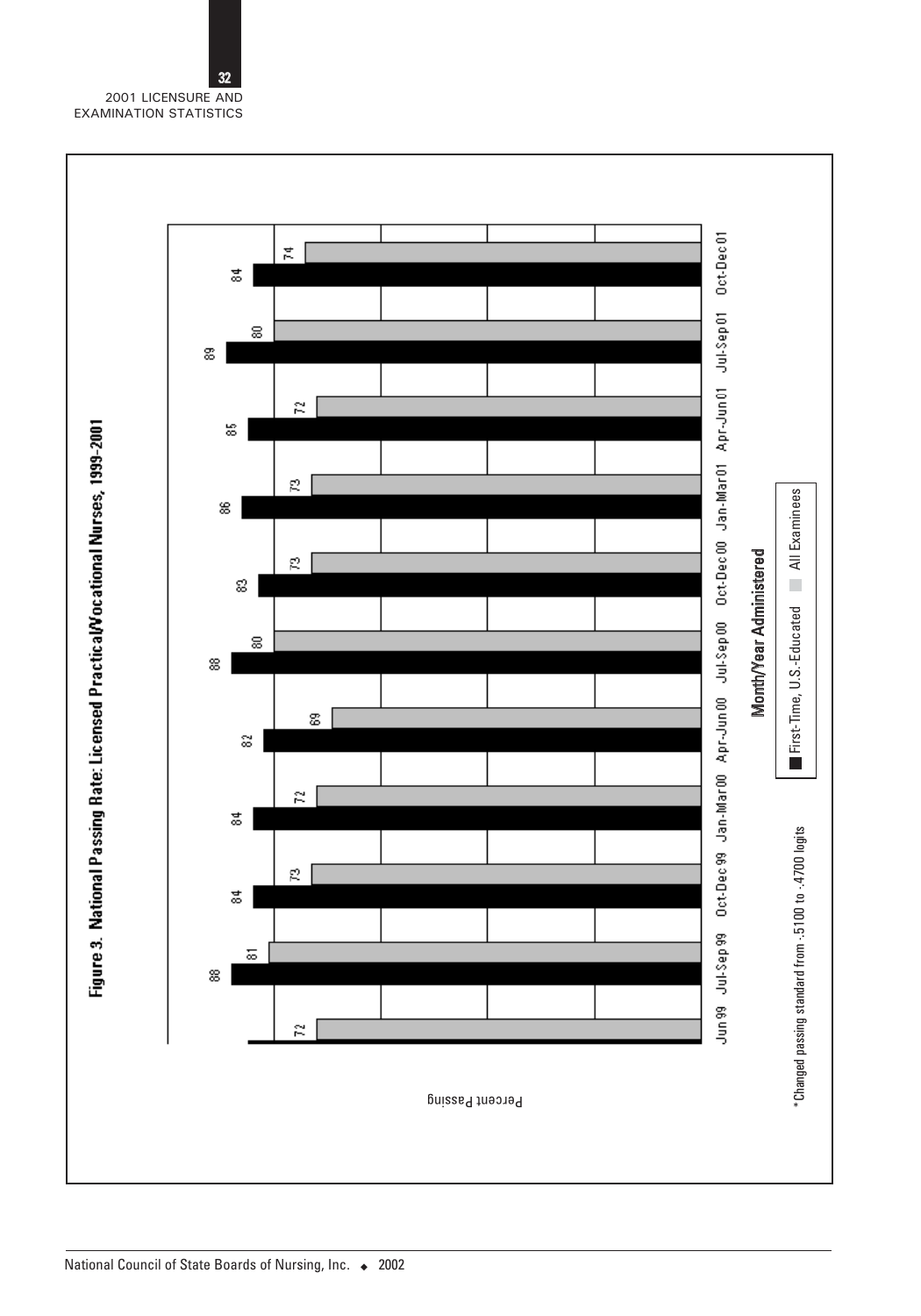|                              |                     |              |                    | NCLEX-RN® Examination |                             |      |                    |                      |                |                             |
|------------------------------|---------------------|--------------|--------------------|-----------------------|-----------------------------|------|--------------------|----------------------|----------------|-----------------------------|
|                              | Jan 1- Mar 31, 2001 |              | Apr 1-Jun 30, 2001 |                       | Jul 1-Sep 30, 2001          |      | Oct 1-Dec 31, 2001 |                      | <b>Totals</b>  |                             |
| <b>Type of Candidate</b>     | E                   | چ            | E                  | శ                     | E                           | శ    | E                  | چ                    | $\blacksquare$ | چ                           |
| First-Time, U.S.-Educated    |                     |              |                    |                       |                             |      |                    |                      |                |                             |
| Diploma                      | 544                 | 85.3         | 337                | 87.8                  | 1,163                       | 87.6 | 266                | 79.7                 | 2,310          | 86.2                        |
| Associate Degree             | 7,991               | 83.7         | 8,950              | 88.1                  | 21,401                      | 86.3 | 3,225              |                      | 11,567         | 85.3                        |
| Baccalaureate Degree         | 5,065               | 86.7<br>54.5 | 4,841              | 88.3                  | 13,327                      | 85.9 | 1,599              | 75.0<br>75.4<br>66.7 | 24,832         |                             |
| Invalid Program Codes        | $\equiv$            |              | 12                 | 58.3                  | $\overline{z}$              | 85.7 | $\circ$            |                      | 5              | 85.9<br>70.0<br><b>85.5</b> |
| <b>Type Total</b>            | 13,611              | 84.8         | 14,140             | <b>as:1</b>           | 35,912                      | 86.2 | 5,096              | 75.4                 | 68,759         |                             |
| Repeat, U.S.-Educated        | 4,820               |              |                    |                       |                             | 49.4 |                    |                      | 19,544         |                             |
| First-Time, Foreign-Educated | 1,946               | 47.3<br>44.4 | 4,647<br>2,030     | 49.5<br>46.4          | $4,111$<br>2, 140<br>3, 072 | 49.6 | 5,966<br>2,497     | 53.2<br>55.7         | 8,612          | 50 4<br>49 1<br>21 0        |
| Repeat, Foreign-Educated     | 2,622               | 19.0         | 2,767              | 20.6                  |                             | 22.9 | 3,101              | 21.3                 | 11,562         |                             |
| All candidates               | 22,999              | 66.0         | 23,584             | 69.0                  | 15,235                      | 76.8 | 16,660             |                      | 108,477        | 69.4                        |

#### 3 3 PART II LICENSURE EXAM STATISTICS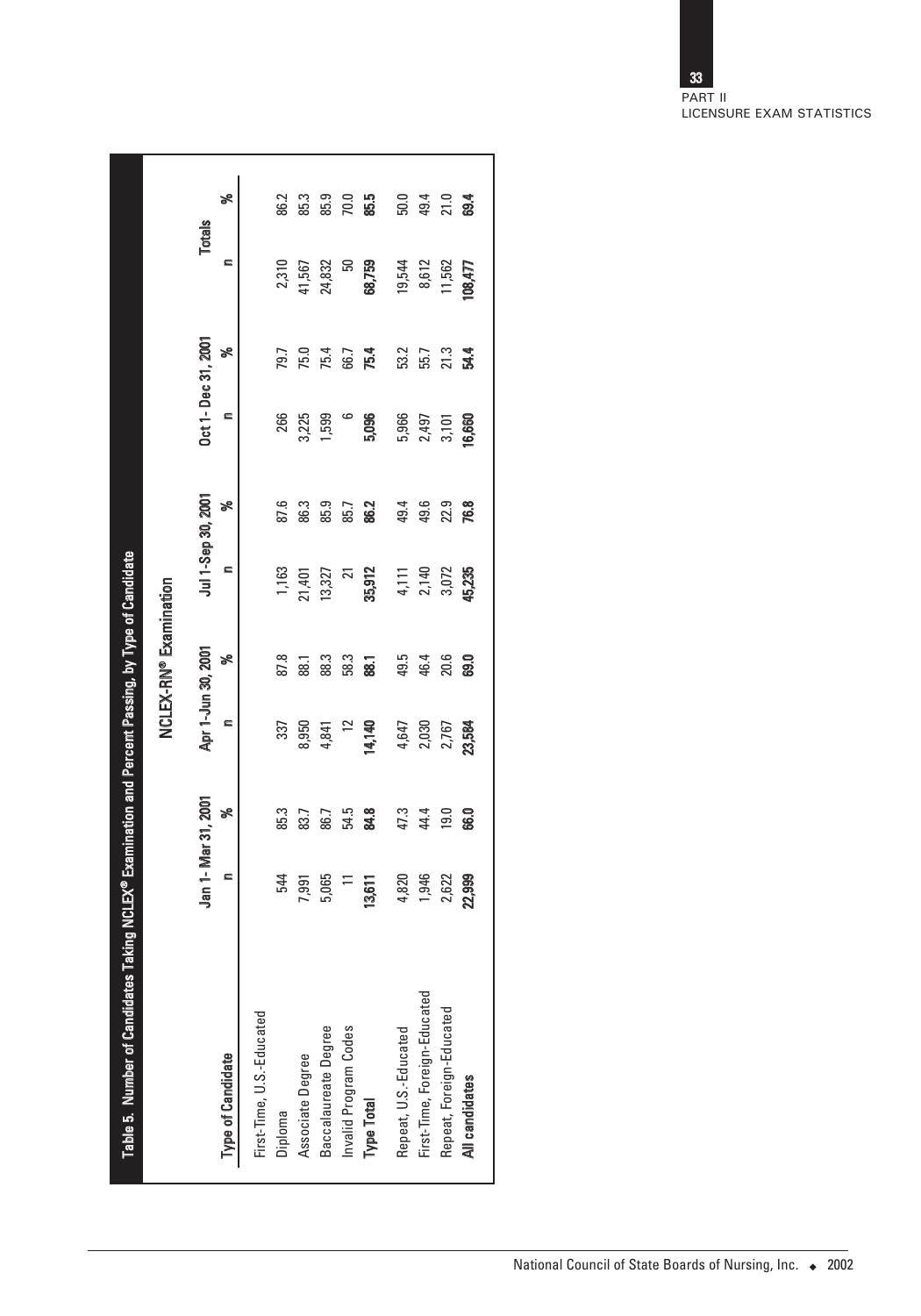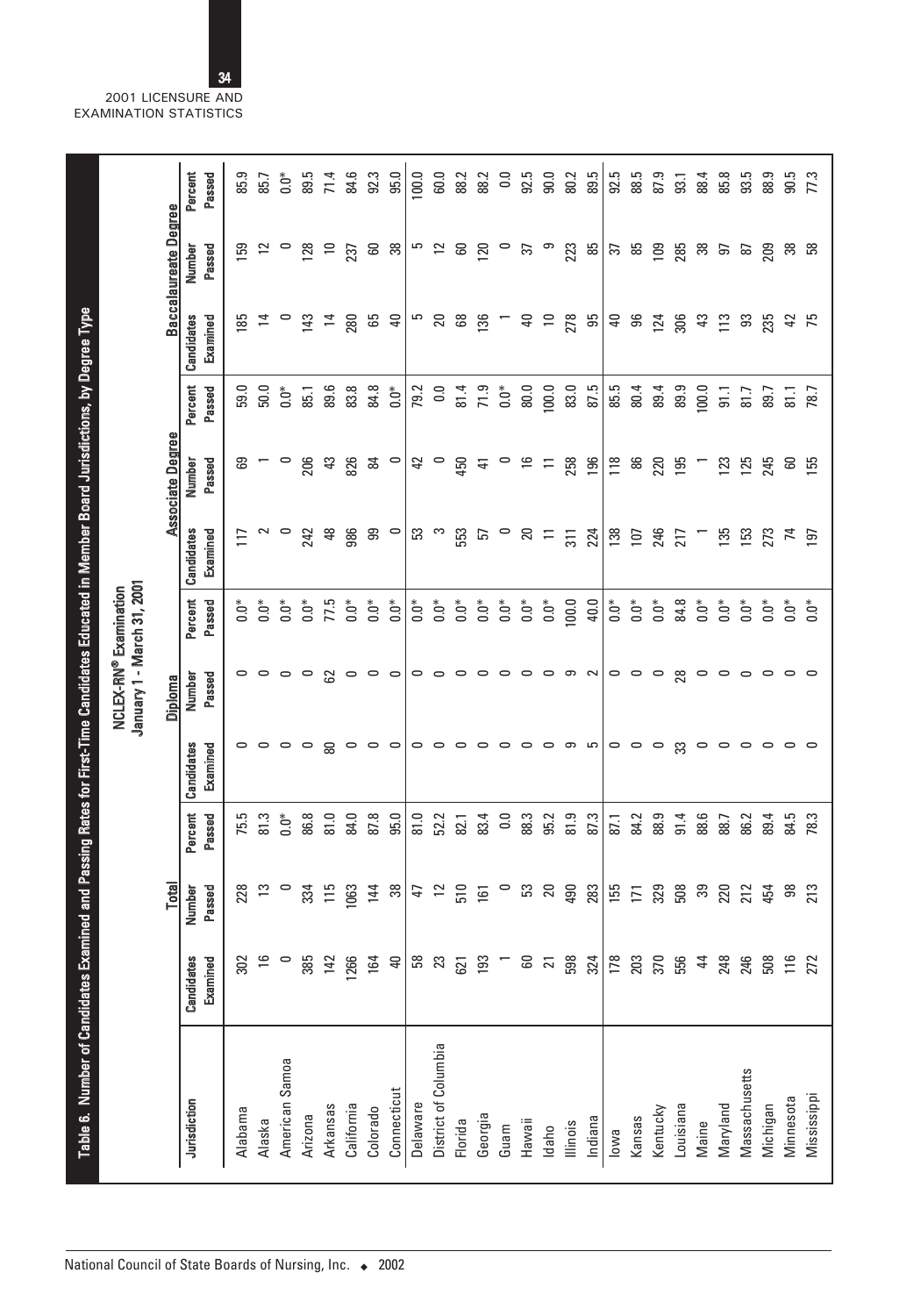|                                                                                                                                                                                                                                                                                                                     |          |        |               |            |            |          |                |              |                  |         |      |          |        |              |             |              |                |              |           |       |      |                                                                                                                                                                                                                                                                                                                                                                                        |                     |          |            |               |           |         | 86.7                                                |                        |
|---------------------------------------------------------------------------------------------------------------------------------------------------------------------------------------------------------------------------------------------------------------------------------------------------------------------|----------|--------|---------------|------------|------------|----------|----------------|--------------|------------------|---------|------|----------|--------|--------------|-------------|--------------|----------------|--------------|-----------|-------|------|----------------------------------------------------------------------------------------------------------------------------------------------------------------------------------------------------------------------------------------------------------------------------------------------------------------------------------------------------------------------------------------|---------------------|----------|------------|---------------|-----------|---------|-----------------------------------------------------|------------------------|
|                                                                                                                                                                                                                                                                                                                     |          |        |               |            |            |          |                |              |                  |         |      |          |        |              |             |              |                |              |           |       |      |                                                                                                                                                                                                                                                                                                                                                                                        |                     |          |            |               |           |         | 389                                                 |                        |
|                                                                                                                                                                                                                                                                                                                     |          |        |               |            |            |          |                |              |                  |         |      |          |        |              |             |              |                |              |           |       |      |                                                                                                                                                                                                                                                                                                                                                                                        |                     |          |            |               |           |         | 5,065                                               |                        |
|                                                                                                                                                                                                                                                                                                                     |          |        |               |            |            |          |                |              |                  |         |      |          |        |              |             |              |                |              |           |       |      |                                                                                                                                                                                                                                                                                                                                                                                        |                     |          |            |               |           |         | 83.7                                                |                        |
|                                                                                                                                                                                                                                                                                                                     |          |        |               |            |            |          |                |              |                  |         |      |          |        |              |             |              |                |              |           |       |      |                                                                                                                                                                                                                                                                                                                                                                                        |                     |          |            |               |           |         | 6,686                                               |                        |
| <sub>ᅉ</sub> ᇦᇬᆷᇮᇣᅌᅠᇯᇦᇬᇮᇮᇮᇰᇢᅌᅠᇾᇅᅌᆘᇰᇯᇯᇮᅌᅠᇕᅌᅠ<br>ᇴᅁᅙᄢᅌᅠᇯᇕᅌᅠᇯᇯ                                                                                                                                                                                                                                                         |          |        |               |            |            |          |                |              |                  |         |      |          |        |              |             |              |                |              |           |       |      |                                                                                                                                                                                                                                                                                                                                                                                        |                     |          |            |               |           |         | 59                                                  |                        |
|                                                                                                                                                                                                                                                                                                                     |          |        |               |            |            |          |                |              |                  |         |      |          |        |              |             |              |                |              |           |       |      |                                                                                                                                                                                                                                                                                                                                                                                        |                     |          |            |               |           |         | 85.3                                                |                        |
|                                                                                                                                                                                                                                                                                                                     |          |        |               |            |            |          |                |              |                  |         |      |          |        |              |             |              |                |              |           |       |      |                                                                                                                                                                                                                                                                                                                                                                                        |                     |          |            |               |           |         | \$                                                  |                        |
|                                                                                                                                                                                                                                                                                                                     |          |        |               |            |            |          |                |              |                  |         |      |          |        |              |             |              |                |              |           |       |      |                                                                                                                                                                                                                                                                                                                                                                                        |                     |          |            |               |           |         | £,                                                  |                        |
|                                                                                                                                                                                                                                                                                                                     |          |        |               |            |            |          |                |              |                  |         |      |          |        |              |             |              |                |              |           |       |      |                                                                                                                                                                                                                                                                                                                                                                                        |                     |          |            |               |           |         | 84.8                                                |                        |
|                                                                                                                                                                                                                                                                                                                     |          |        |               |            |            |          |                |              |                  |         |      |          |        |              |             |              |                |              |           |       |      | $\begin{array}{c} 0 & \frac{13}{4} & \frac{13}{4} & \frac{13}{4} & \frac{13}{4} & \frac{13}{4} & \frac{13}{4} & \frac{13}{4} & \frac{13}{4} & \frac{13}{4} & \frac{13}{4} & \frac{13}{4} & \frac{13}{4} & \frac{13}{4} & \frac{13}{4} & \frac{13}{4} & \frac{13}{4} & \frac{13}{4} & \frac{13}{4} & \frac{13}{4} & \frac{13}{4} & \frac{13}{4} & \frac{13}{4} & \frac{13}{4} & \frac{$ |                     |          |            |               |           |         | 11,539                                              |                        |
| $\frac{1}{2}$ $\frac{1}{2}$ $\frac{1}{2}$ $\frac{1}{2}$ $\frac{1}{2}$ $\frac{1}{2}$ $\frac{1}{2}$ $\frac{1}{2}$ $\frac{1}{2}$ $\frac{1}{2}$ $\frac{1}{2}$ $\frac{1}{2}$ $\frac{1}{2}$ $\frac{1}{2}$ $\frac{1}{2}$ $\frac{1}{2}$ $\frac{1}{2}$ $\frac{1}{2}$ $\frac{1}{2}$ $\frac{1}{2}$ $\frac{1}{2}$ $\frac{1}{2}$ |          |        |               |            |            |          |                |              |                  |         |      |          |        |              |             |              |                |              |           |       |      | $\frac{1}{2}$ $\frac{1}{2}$ $\frac{1}{2}$ $\frac{1}{2}$ $\frac{1}{2}$ $\frac{1}{2}$ $\frac{1}{2}$ $\frac{1}{2}$ $\frac{1}{2}$ $\frac{1}{2}$ $\frac{1}{2}$ $\frac{1}{2}$ $\frac{1}{2}$ $\frac{1}{2}$ $\frac{1}{2}$ $\frac{1}{2}$ $\frac{1}{2}$ $\frac{1}{2}$ $\frac{1}{2}$ $\frac{1}{2}$ $\frac{1}{2}$ $\frac{1}{2}$                                                                    |                     |          |            |               |           |         | 800<br>5                                            |                        |
| Montana<br>Missouri                                                                                                                                                                                                                                                                                                 | Nebraska | Nevada | New Hampshire | New Jersey | New Mexico | New York | North Carolina | North Dakota | Northern Mariana | Islands | Ohio | Oklahoma | Oregon | Pennsylvania | Puerto Rico | Rhode Island | South Carolina | South Dakota | Tennessee | Texas | Utah | Vermont                                                                                                                                                                                                                                                                                                                                                                                | U.S. Virgin Islands | Virginia | Washington | West Virginia | Wisconsin | Wyoming | <b>Totals</b>                                       | *No candidates tested. |
|                                                                                                                                                                                                                                                                                                                     |          |        |               |            |            |          |                |              |                  |         |      |          |        |              |             |              |                |              |           |       |      |                                                                                                                                                                                                                                                                                                                                                                                        |                     |          |            |               |           |         | National Council of State Boards of Nursing, Inc. + | 2002                   |

<sup>35</sup> PART II LICENSURE EXAM STATISTICS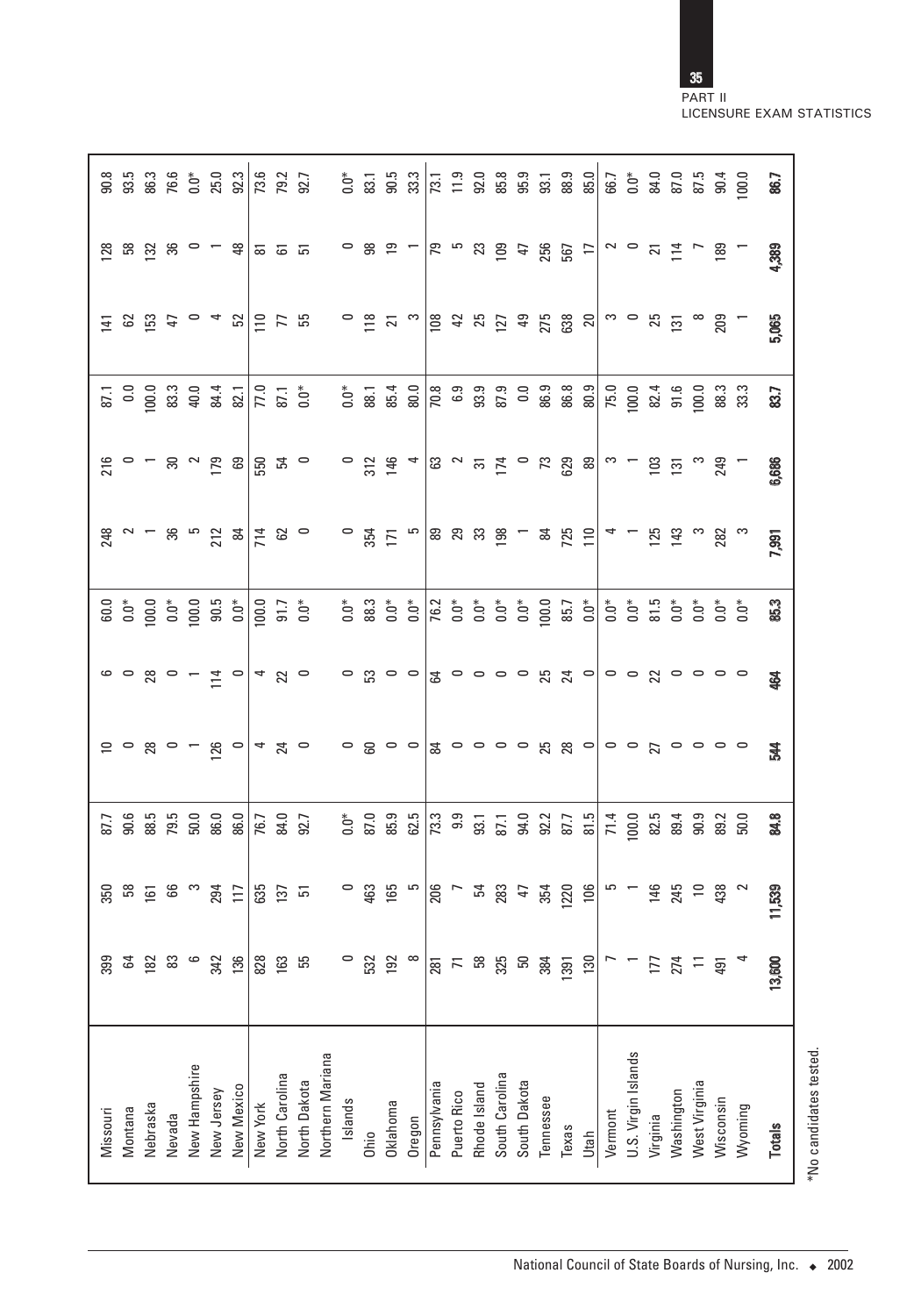| <b>Table 7. Number of Candidates</b> |                        |                  |                   |                        |                                                  |                   | Examined and Passing Rates for First-Time Candidates Educated in Member Board Jurisdictions, by Degree Type |                         |                   |                        |                             |                   |
|--------------------------------------|------------------------|------------------|-------------------|------------------------|--------------------------------------------------|-------------------|-------------------------------------------------------------------------------------------------------------|-------------------------|-------------------|------------------------|-----------------------------|-------------------|
|                                      |                        |                  |                   |                        | NCLEX-RN® Examination<br>April 1 - June 30, 2001 |                   |                                                                                                             |                         |                   |                        |                             |                   |
|                                      |                        | Total            |                   |                        | <b>Diploma</b>                                   |                   |                                                                                                             | <b>Associate Degree</b> |                   |                        | <b>Baccalaureate Degree</b> |                   |
| Jurisdiction                         | Candidates<br>Examined | Passed<br>Number | Percent<br>Passed | Candidates<br>Examined | Passed<br>Number                                 | Percent<br>Passed | Candidates<br>Examined                                                                                      | Number<br>Passed        | Percent<br>Passed | Candidates<br>Examined | Passed<br>Number            | Percent<br>Passed |
| Alabama                              | 126                    | 114              | 90.5              | $\circ$                | $\circ$                                          | $0.0*$            | ಹ                                                                                                           | 74                      | $\frac{1}{88}$    | 5,                     | ş                           | 95.2              |
| Alaska                               | $\approx$              | $\overline{1}$   | 77.8              | $\circ$                | $\circ$                                          | $0.0*$            | ڡ                                                                                                           | G                       | 83.3              | $\approx$              | ၜ                           | 75.0              |
| American Samoa                       | $\sim$                 | $\circ$          | 0.0               | $\circ$                | $\circ$                                          | $0.0*$            | $\sim$                                                                                                      | $\circ$                 | 0.0               |                        | $\Box$                      | $0.0*$            |
| Arizona                              | 96                     | Ξ                | 87.2              | $\circ$                | $\circ$                                          | $0.0*$            | 147                                                                                                         | <b>IZT</b>              | 86.4              | 49                     | $\ddot{4}$                  | 89.8              |
| Arkansas                             | 239                    | 207              | 86.6              | က                      | $\sim$                                           | 66.7              | 146                                                                                                         | $\overline{131}$        | 89.7              | 90                     | 74                          | 82.2              |
| California-RN                        | 743                    | 589              | 79.3              | $\circ$                | $\circ$                                          | $0.0*$            | 542                                                                                                         | 425                     | 78.4              | $\overline{201}$       | 164                         | 81.6              |
| Colorado                             | 214                    | $\overline{191}$ | 89.3              | $\circ$                | $\circ$                                          | $0.0*$            | 155                                                                                                         | 139                     | 89.7              | 59                     | 52                          | 88.1              |
| Connecticut                          | 5                      | డ                | 100.0             | $\overline{24}$        | 24                                               | 100.0             | 4                                                                                                           | 4                       | 100.0             | 33                     | ౢ                           | 100.0             |
| Delaware                             | GO                     | 52               | 86.7              | က                      | က                                                | 100.0             | 27                                                                                                          | 22                      | 81.5              | వె                     | 27                          | 90.0              |
| District of Columbia                 | Ξ                      | ڡ                | 54.5              | $\circ$                | $\circ$                                          | $0.0^\ast$        |                                                                                                             | $\circ$                 | $\overline{0.0}$  | $\overline{1}$         | $\circ$                     | 60.0              |
| Florida                              | 502                    | 422              | 84.1              | $\circ$                | $\circ$                                          | $0.0*$            | 376                                                                                                         | 317                     | 84.3              | <b>PZI</b>             | 105                         | 83.3              |
| Georgia                              | 332                    | 297              | 89.5              | $\circ$                | $\circ$                                          | $0.0*$            | 175                                                                                                         | 155                     | 88.6              | 157                    | 142                         | 90.4              |
| Guam                                 | G                      | $\circ$          | 0.0               | 0                      | $\circ$                                          | $0.0*$            | $\sim$                                                                                                      |                         | 0.0               | S                      | $\circ$                     | 0.0               |
| Hawaii                               | 4                      | 35               | 79.5              | $\circ$                | $\circ$                                          | $0.0*$            | 22                                                                                                          | $\overline{19}$         | 86.4              | 22                     | $\frac{6}{2}$               | 72.7              |
| Idaho                                | 85                     | 76               | 89.4              | $\circ$                | $\circ$                                          | $0.0^\ast$        | 65                                                                                                          | 59                      | 90.8              | 20                     | F                           | 85.0              |
| lllinois                             | 449                    | 365              | 81.3              | ᆉ                      | 4                                                | 100.0             | 267                                                                                                         | 225                     | 84.3              | 178                    | 136                         | 76.4              |
| Indiana                              | 566                    | 507              | 89.6              | ⇉                      | က                                                | 75.0              | 369                                                                                                         | 329                     | 89.2              | 193                    | 175                         | 90.7              |
| lowa                                 | 251                    | 218              | 86.9              |                        |                                                  | 100.0             | 150                                                                                                         | 130                     | 86.7              | $\Xi$                  | 55                          | 87.0              |
| Kansas                               | <b>I53</b>             | 134              | 87.6              | 0                      | 0                                                | $0.0*$            | 67                                                                                                          | ౚ                       | 83.5              | 56                     | 53                          | 94.6              |
| Kentucky                             | 517                    | 478              | 92.5              | 0                      | 0                                                | $0.0*$            | 385                                                                                                         | 362                     | 94.0              | 132                    | 116                         | 87.9              |
| Louisiana                            | 106                    | 92               | 86.8              | $\circ$                | 0                                                | $0.0^\ast$        | 57                                                                                                          | 48                      | 84.2              | 49                     | $\overline{4}$              | 89.8              |
| Maine                                | 148                    | 129              | 87.2              | $\circ$                | $\circ$                                          | $0.0*$            | 83                                                                                                          | $\overline{7}$          | 89.2              | 65                     | 55                          | 84.6              |
| Maryland                             | $\overline{5}$         | 167              | 87.9              | $\circ$                | $\circ$                                          | $0.0*$            | 133                                                                                                         | 125                     | 94.0              | 57                     | 42                          | 73.7              |
| Massachusetts                        | 226                    | 202              | 89.4              | 4                      | 4                                                | 100.0             | 125                                                                                                         | $\equiv$                | 93.6              | 57                     | ౚ                           | 83.5              |
| Michigan                             | 449                    | 380              | 84.6              | $\circ$                | 0                                                | $0.0*$            | 267                                                                                                         | 231                     | 86.5              | 182                    | 149                         | 81.9              |
| Minnesota                            | 238                    | 210              | 88.2              | 0                      | 0                                                | $0.0*$            | 165                                                                                                         | $\overline{141}$        | 85.5              | 73                     | 69                          | 94.5              |
| Mississippi                          | 408                    | 367              | 90.0              | $\circ$                | $\circ$                                          | $0.0*$            | 270                                                                                                         | 243                     | 90.0              | 138                    | 124                         | بە<br>89.         |

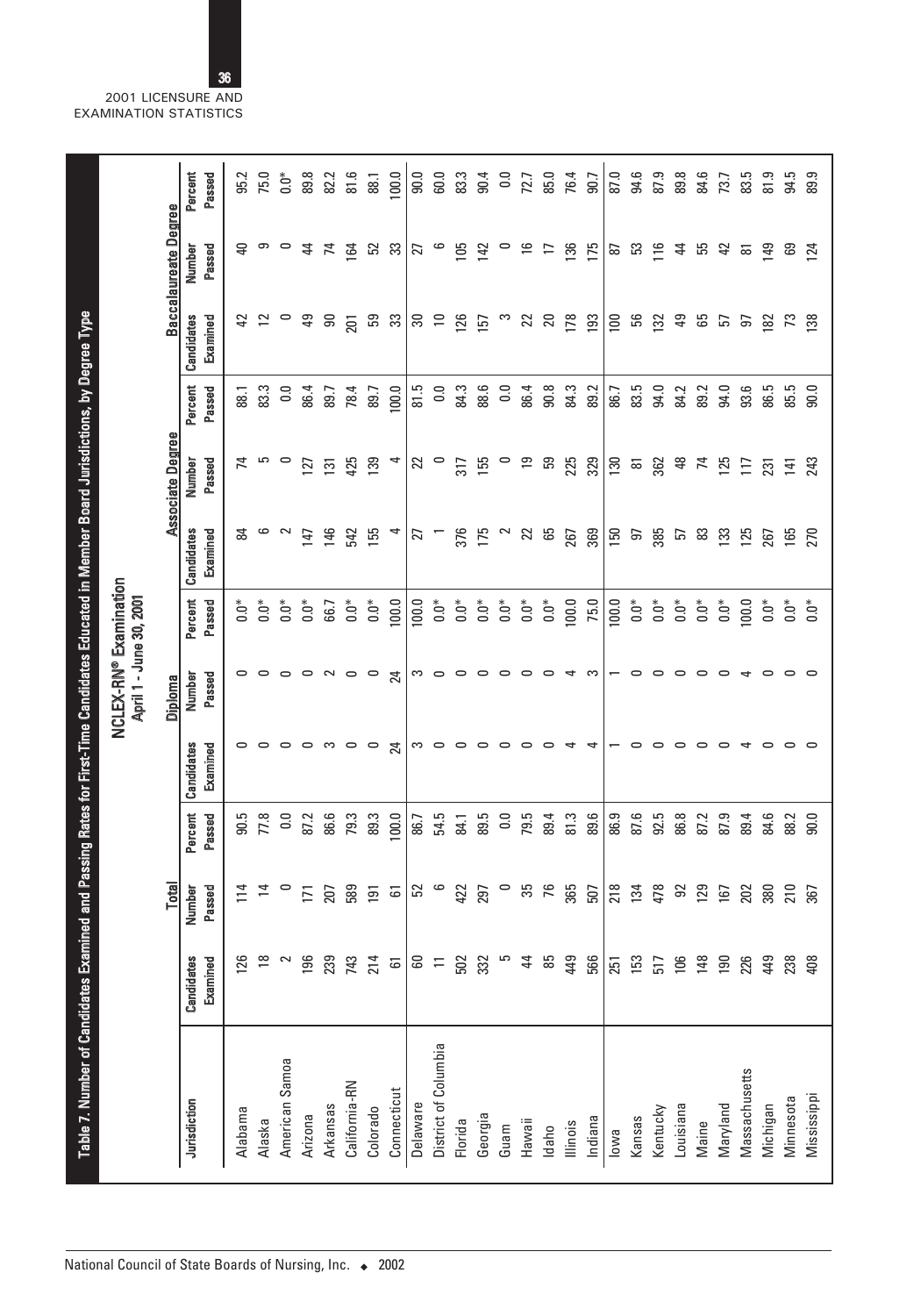|          |         |          |        |               |            |                        |          |                      |                                                                                                                                                                                                                                                                                                                                                                                      |                  |         |      |          |        |              |             |              |                |              |           |       |      |                                                                                                                                                                                                                                                                                                                                                                          |                     |                                     |            |               |           |         | 88.3                                                |                        |
|----------|---------|----------|--------|---------------|------------|------------------------|----------|----------------------|--------------------------------------------------------------------------------------------------------------------------------------------------------------------------------------------------------------------------------------------------------------------------------------------------------------------------------------------------------------------------------------|------------------|---------|------|----------|--------|--------------|-------------|--------------|----------------|--------------|-----------|-------|------|--------------------------------------------------------------------------------------------------------------------------------------------------------------------------------------------------------------------------------------------------------------------------------------------------------------------------------------------------------------------------|---------------------|-------------------------------------|------------|---------------|-----------|---------|-----------------------------------------------------|------------------------|
|          |         |          |        |               |            |                        |          |                      |                                                                                                                                                                                                                                                                                                                                                                                      |                  |         |      |          |        |              |             |              |                |              |           |       |      |                                                                                                                                                                                                                                                                                                                                                                          |                     |                                     |            |               |           |         | 275                                                 |                        |
|          |         |          |        |               |            |                        |          |                      |                                                                                                                                                                                                                                                                                                                                                                                      |                  |         |      |          |        |              |             |              |                |              |           |       |      |                                                                                                                                                                                                                                                                                                                                                                          |                     |                                     |            |               |           |         | 1,841                                               |                        |
|          |         |          |        |               |            |                        |          |                      | $\frac{1}{6}$ $\frac{2}{3}$ $\frac{2}{3}$ $\frac{3}{6}$ $\frac{3}{6}$ $\frac{3}{6}$ $\frac{3}{6}$ $\frac{4}{6}$ $\frac{5}{6}$ $\frac{1}{6}$ $\frac{3}{6}$ $\frac{3}{6}$ $\frac{3}{6}$ $\frac{4}{6}$ $\frac{5}{6}$ $\frac{1}{6}$ $\frac{3}{6}$ $\frac{3}{6}$ $\frac{4}{6}$ $\frac{5}{6}$ $\frac{1}{6}$ $\frac{3}{6}$                                                                  |                  |         |      |          |        |              |             |              |                |              |           |       |      |                                                                                                                                                                                                                                                                                                                                                                          |                     |                                     |            |               |           |         | 88                                                  |                        |
|          |         |          |        |               |            |                        |          |                      |                                                                                                                                                                                                                                                                                                                                                                                      |                  |         |      |          |        |              |             |              |                |              |           |       |      | $\overline{5}$ , $\overline{5}$ $\overline{2}$ $\overline{3}$ $\overline{4}$ $\overline{5}$ $\overline{5}$ , $\overline{2}$ , $\overline{2}$ $\overline{3}$ $\overline{4}$ , $\overline{5}$ $\overline{2}$ , $\overline{2}$ $\overline{3}$ $\overline{4}$ , $\overline{5}$ $\overline{2}$ , $\overline{2}$ $\overline{3}$ , $\overline{2}$ $\overline{4}$ , $\overline{$ |                     |                                     |            |               |           |         | 7,884                                               |                        |
|          |         |          |        |               |            |                        |          |                      |                                                                                                                                                                                                                                                                                                                                                                                      |                  |         |      |          |        |              |             |              |                |              |           |       |      |                                                                                                                                                                                                                                                                                                                                                                          |                     |                                     |            |               |           |         | 8,950                                               |                        |
|          |         |          |        |               |            |                        |          |                      |                                                                                                                                                                                                                                                                                                                                                                                      |                  |         |      |          |        |              |             |              |                |              |           |       |      |                                                                                                                                                                                                                                                                                                                                                                          |                     |                                     |            |               |           |         | 87.8                                                |                        |
|          |         |          |        |               |            |                        |          |                      |                                                                                                                                                                                                                                                                                                                                                                                      |                  |         |      |          |        |              |             |              |                |              |           |       |      |                                                                                                                                                                                                                                                                                                                                                                          |                     |                                     |            |               |           |         | 8                                                   |                        |
|          |         |          |        |               |            |                        |          |                      |                                                                                                                                                                                                                                                                                                                                                                                      |                  |         |      |          |        |              |             |              |                |              |           |       |      |                                                                                                                                                                                                                                                                                                                                                                          |                     |                                     |            |               |           |         | 37                                                  |                        |
|          |         |          |        |               |            | 8<br>8 8 5 8 8 9 5 8 9 |          | 79.6<br>92.7<br>92.5 |                                                                                                                                                                                                                                                                                                                                                                                      |                  |         |      |          |        |              |             |              |                |              |           |       |      |                                                                                                                                                                                                                                                                                                                                                                          |                     | 8<br>8 3 3 5 5 6 9<br>8 9 9 5 6 6 9 |            |               |           |         | N<br>88                                             |                        |
|          |         |          |        |               |            |                        |          |                      | $\overline{15}$ $\overline{2}$ $\overline{5}$ $\overline{8}$ $\overline{8}$ $\overline{8}$ $\overline{8}$ $\overline{8}$ $\overline{8}$ $\overline{8}$ $\overline{8}$ $\overline{8}$ $\overline{8}$ $\overline{8}$ $\overline{8}$ $\overline{8}$ $\overline{8}$ $\overline{8}$ $\overline{8}$ $\overline{8}$ $\overline{8}$ $\overline{8}$ $\overline{8}$ $\overline{8}$ $\overline$ |                  |         |      |          |        |              |             |              |                |              |           |       |      | $\begin{array}{r}\n0 & 2 & 3 \\ 0 & 0 & 3\n\end{array}$                                                                                                                                                                                                                                                                                                                  |                     |                                     |            |               |           |         | 12,455                                              |                        |
|          |         |          |        |               |            |                        |          |                      |                                                                                                                                                                                                                                                                                                                                                                                      |                  |         |      |          |        |              |             |              |                |              |           |       |      |                                                                                                                                                                                                                                                                                                                                                                          |                     |                                     |            |               |           |         | 128                                                 |                        |
| Missouri | Montana | Nebraska | Nevada | New Hampshire | New Jersey | New Mexico             | New York | North Carolina       | North Dakota                                                                                                                                                                                                                                                                                                                                                                         | Northern Mariana | Islands | Ohio | Oklahoma | Oregon | Pennsylvania | Puerto Rico | Rhode Island | South Carolina | South Dakota | Tennessee | Texas | Utah | Vermont                                                                                                                                                                                                                                                                                                                                                                  | U.S. Virgin Islands | Virginia                            | Washington | West Virginia | Wisconsin | Wyoming | Total                                               | *No candidates tested. |
|          |         |          |        |               |            |                        |          |                      |                                                                                                                                                                                                                                                                                                                                                                                      |                  |         |      |          |        |              |             |              |                |              |           |       |      |                                                                                                                                                                                                                                                                                                                                                                          |                     |                                     |            |               |           |         | National Council of State Boards of Nursing, Inc. + | 2002                   |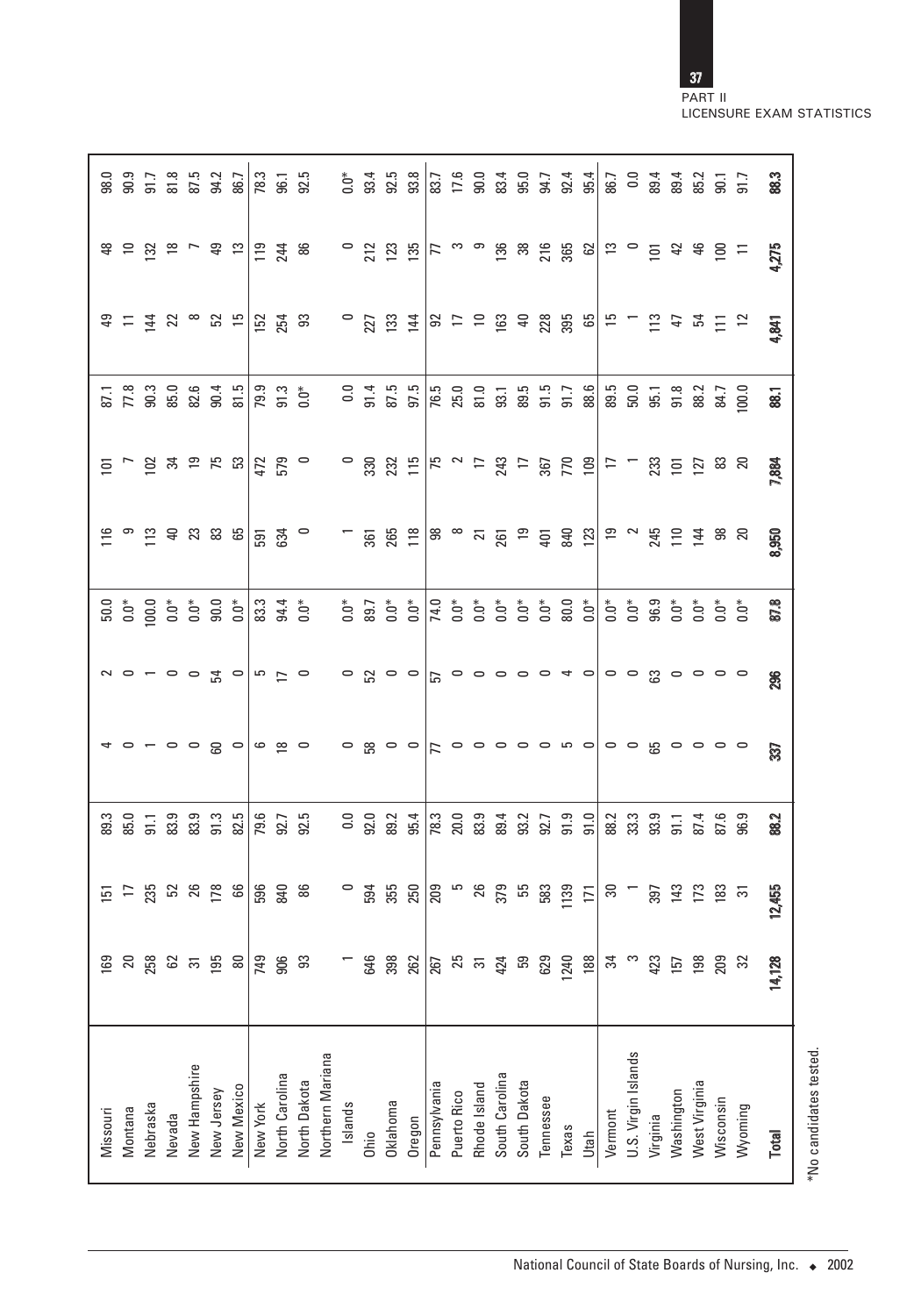| Table 8. Number of Candidate |                        |                  |                   |                        |                                                      |                   | s Examined and Passing Rates for First-Time Candidates Educated in Member Board Jurisdictions, by Degree Type |                         |                   |                        |                             |                   |
|------------------------------|------------------------|------------------|-------------------|------------------------|------------------------------------------------------|-------------------|---------------------------------------------------------------------------------------------------------------|-------------------------|-------------------|------------------------|-----------------------------|-------------------|
|                              |                        |                  |                   |                        | NCLEX-RN® Examination<br>July 1 - September 30, 2001 |                   |                                                                                                               |                         |                   |                        |                             |                   |
|                              |                        | Total            |                   |                        | <b>Diploma</b>                                       |                   |                                                                                                               | <b>Associate Degree</b> |                   |                        | <b>Baccalaureate Degree</b> |                   |
| Jurisdiction                 | Candidates<br>Examined | Passed<br>Number | Passed<br>Percent | Candidates<br>Examined | Passed<br>Number                                     | Percent<br>Passed | Candidates<br>Examined                                                                                        | Passed<br>Number        | Passed<br>Percent | Candidates<br>Examined | Passed<br>Number            | Percent<br>Passed |
| Alabama                      | 992                    | $\overline{5}$   | 87.8              |                        |                                                      | $0.0*$            | 650                                                                                                           | 566                     | $\overline{5}$    | 342                    | 305                         | 89.2              |
| Alaska                       | 4                      | 44               | 00.0              |                        | 0                                                    | $0.0*$            | 23                                                                                                            | 23                      | 00.0              | $\overline{z}$         | $\overline{z}$              | 100.0             |
| American Samoa               |                        |                  | $0.0*$            | $\circ$                | 0                                                    | $0.0^\ast$        |                                                                                                               |                         | $0.0*$            |                        | $\circ$                     | $0.0*$            |
| Arizona                      | 355                    | 277              | 78.0              | $\circ$                | $\circ$                                              | $0.0*$            | 251                                                                                                           | $\overline{9}$          | Ż.                | $\overline{5}$         | 86                          | 82.7              |
| Arkansas                     | 389                    | 332              | 85.3              |                        |                                                      | 50.0              | 226                                                                                                           | 189                     | 83.6              | $\overline{161}$       | 142                         | 88.2              |
| California                   | 2391                   | 2062             | 86.2              | 0                      | 0                                                    | $0.0*$            | 737                                                                                                           | 1492                    | 85.9              | 654                    | 570                         | 87.2              |
| Colorado                     | 405                    | 350              | 86.4              | 0                      | 0                                                    | $0.0*$            | 188                                                                                                           | 154                     | 81.9              | 217                    | 196                         | 90.3              |
| Connecticut                  | 464                    | 418              | 50.1              | ၜ                      | $\infty$                                             | 94.7              | 233                                                                                                           | 218                     | 93.6              | 212                    | 182                         | 85.8              |
| Delaware                     | 142                    | $\overline{11}$  | 82.4              | ڡ                      | ڡ                                                    | 100.0             | 58                                                                                                            | 47                      | 81.0              | 68                     | 54                          | 79.4              |
| District of Columbia         | 105                    | F                | 73.3              | $\circ$                | $\circ$                                              | $0.0*$            | $\overline{19}$                                                                                               | Ξ                       | 57.9              | 86                     | 66                          | 76.7              |
| Florida                      | 651                    | 553              | 83.9              |                        | $\circ$                                              | $0.0*$            | 304                                                                                                           | 1098                    | 84.2              | 547                    | 455                         | 83.2              |
| Georgia                      | 809                    | 705              | 87.1              | 0                      | $\circ$                                              | $0.0*$            | 397                                                                                                           | 355                     | 89.4              | 412                    | 350                         | 85.0              |
| Guam                         |                        |                  | 100.0             | 0                      | $\circ$                                              | $0.0*$            |                                                                                                               |                         | 100.0             | $\circ$                | $\circ$                     | $0.0*$            |
| Hawaii                       | 139                    | 112              | 80.6              | $\circ$                | $\circ$                                              | $0.0*$            | 57                                                                                                            | 45                      | 78.9              | 82                     | 67                          | 81.7              |
| Idaho                        | 178                    | 167              | 93.8              | $\circ$                | $\circ$                                              | $0.0^\ast$        | 129                                                                                                           | 126                     | 97.7              | 49                     | $\overline{4}$              | 83.7              |
| <b>Illinois</b>              | <b>1710</b>            | 1471             | 86.0              | 35                     | స్                                                   | 88.6              | 1062                                                                                                          | 927                     | 87.3              | 613                    | 513                         | 83.7              |
| Indiana                      | 665                    | 569              | 85.6              | $\overline{ }$         | G                                                    | 71.4              | 383                                                                                                           | 324                     | 84.6              | 275                    | 240                         | 87.3              |
| lowa                         | 519                    | 448              | 86.3              |                        |                                                      | $0.0*$            | 392                                                                                                           | 344                     | 87.8              | 126                    | 103                         | 81.7              |
| Kansas                       | 626                    | 511              | 81.6              | 0                      | $\circ$                                              | $0.0^\ast$        | 348                                                                                                           | 283                     | 81.3              | 278                    | 228                         | 82.0              |
| Kentucky                     | 462                    | 408              | 88.3              | $\circ$                | $\circ$                                              | $0.0^\ast$        | 315                                                                                                           | 281                     | 89.2              | 147                    | 127                         | 86.4              |
| Louisiana                    | 699                    | 645              | 92.3              | $\circ$                | $\circ$                                              | $0.0\,^*$         | 294                                                                                                           | 264                     | 89.8              | 405                    | $\overline{381}$            | 94.1              |
| Maine                        | 227                    | IЦ               | 78.0              | $\circ$                | $\circ$                                              | $0.0^\ast$        | 150                                                                                                           | 119                     | 79.3              | 77                     | 58                          | 75.3              |
| Maryland                     | 717                    | 613              | 85.5              | $\circ$                | $\circ$                                              | $0.0*$            | 399                                                                                                           | 332                     | 83.2              | 318                    | 281                         | 88.4              |
| Massachusetts                | 157                    | <b>982</b>       | 84.9              | 93                     | $\mathbb{Z}$                                         | 77.4              | 586                                                                                                           | 486                     | 82.9              | 478                    | 424                         | 88.7              |
| Michigan                     | 1385                   | <b>173</b>       | 84.7              | $\circ$                | $\circ$                                              | $0.0*$            | 875                                                                                                           | 754                     | 86.2              | 510                    | 419                         | 82.2              |
| Minnesota                    | 1067                   | 909              | 85.2              | $\circ$                | $\circ$                                              | $0.0*$            | 678                                                                                                           | 57                      | $\overline{85}$   | 389                    | 332                         | 85.3              |
| Mississippi                  | 463                    | 392              | 84.7              | $\circ$                | $\circ$                                              | $0.0*$            | 320                                                                                                           | 271                     | 84.7              | 143                    | 121                         | 84.6              |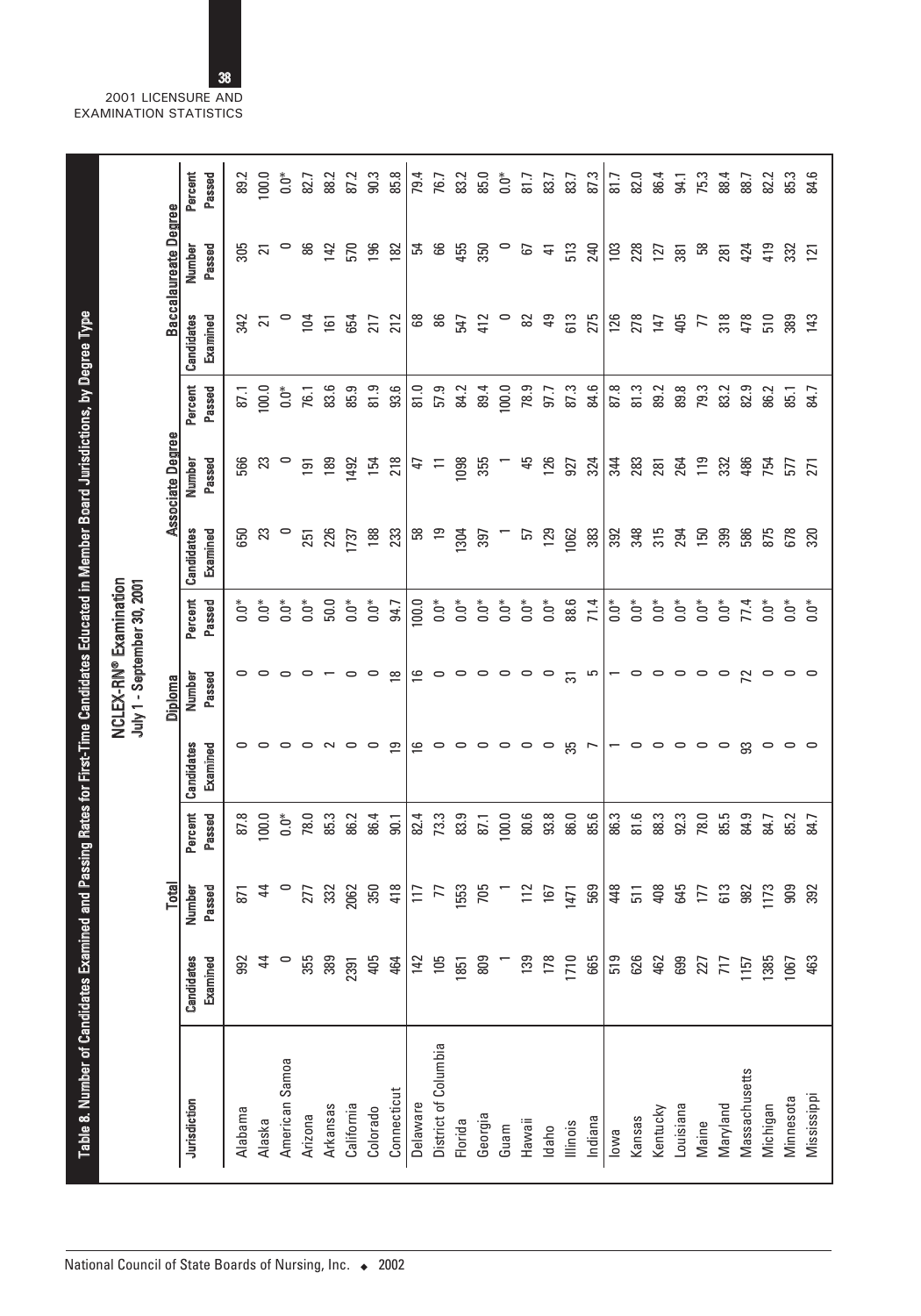| 89.6                                                                                                                                                                                                                                                                                                                  |          |        |               |            |            |          | $\begin{array}{cc}\n 2.2 \\  2.5 \\  3.6 \\  4\n \end{array}$ |                      |                  |         |      |                                                                                                                                                                                                                                                                                                                     |        |              |             |              |                |              |           |        |      |         |                     | 83.3<br>57.5<br>57.7<br>57.2 |            |                | 86.0                          | 39.5    | 85.9          |                                                          |
|-----------------------------------------------------------------------------------------------------------------------------------------------------------------------------------------------------------------------------------------------------------------------------------------------------------------------|----------|--------|---------------|------------|------------|----------|---------------------------------------------------------------|----------------------|------------------|---------|------|---------------------------------------------------------------------------------------------------------------------------------------------------------------------------------------------------------------------------------------------------------------------------------------------------------------------|--------|--------------|-------------|--------------|----------------|--------------|-----------|--------|------|---------|---------------------|------------------------------|------------|----------------|-------------------------------|---------|---------------|----------------------------------------------------------|
| <u>និ ទុ ដ ៩ ៩ ទុ ចុន្ទ្រី ខ្ល</u><br>ដំបូង នេ                                                                                                                                                                                                                                                                        |          |        |               |            |            |          |                                                               |                      |                  |         |      |                                                                                                                                                                                                                                                                                                                     |        |              |             |              |                |              |           |        |      |         |                     |                              |            |                |                               |         | 11,453        |                                                          |
|                                                                                                                                                                                                                                                                                                                       |          |        |               |            |            |          |                                                               |                      |                  |         |      |                                                                                                                                                                                                                                                                                                                     |        |              |             |              |                |              |           |        |      |         |                     |                              |            |                |                               |         | 13,327        |                                                          |
|                                                                                                                                                                                                                                                                                                                       |          |        |               |            |            |          |                                                               | 86.3<br>85.9<br>0.0* |                  |         |      |                                                                                                                                                                                                                                                                                                                     |        |              |             |              |                |              |           |        |      |         |                     |                              |            |                | 87.7<br>79.0                  |         | 86.3          |                                                          |
| $\frac{15}{2}$ $\frac{6}{2}$ $\frac{4}{2}$ $\frac{15}{2}$ $\frac{15}{2}$ $\frac{10}{2}$ $\frac{30}{2}$ $\frac{30}{2}$ $\frac{1}{2}$                                                                                                                                                                                   |          |        |               |            |            |          |                                                               |                      |                  |         |      | $\frac{1}{2}$ $\frac{1}{2}$ $\frac{1}{2}$ $\frac{1}{2}$ $\frac{1}{2}$ $\frac{1}{2}$ $\frac{1}{2}$ $\frac{1}{2}$ $\frac{1}{2}$ $\frac{1}{2}$ $\frac{1}{2}$ $\frac{1}{2}$ $\frac{1}{2}$ $\frac{1}{2}$ $\frac{1}{2}$ $\frac{1}{2}$ $\frac{1}{2}$ $\frac{1}{2}$ $\frac{1}{2}$ $\frac{1}{2}$ $\frac{1}{2}$ $\frac{1}{2}$ |        |              |             |              |                |              |           |        |      |         |                     |                              |            |                | $30 - 52 = 52$                |         | 18,464        |                                                          |
|                                                                                                                                                                                                                                                                                                                       |          |        |               |            |            |          |                                                               |                      |                  |         |      |                                                                                                                                                                                                                                                                                                                     |        |              |             |              |                |              |           |        |      |         |                     |                              |            |                |                               |         | 21,401        |                                                          |
| $3.3$ $\frac{3}{2}$ $\frac{1}{2}$ $\frac{1}{6}$ $\frac{1}{2}$ $\frac{1}{6}$ $\frac{1}{3}$ $\frac{1}{6}$ $\frac{1}{3}$ $\frac{1}{6}$ $\frac{1}{3}$ $\frac{1}{6}$ $\frac{1}{3}$ $\frac{1}{6}$ $\frac{1}{6}$ $\frac{1}{3}$ $\frac{1}{6}$ $\frac{1}{6}$ $\frac{1}{6}$ $\frac{1}{6}$ $\frac{1}{6}$ $\frac{1}{6}$ $\frac{1$ |          |        |               |            |            |          |                                                               |                      |                  |         |      |                                                                                                                                                                                                                                                                                                                     |        |              |             |              |                |              |           |        |      |         |                     |                              |            |                |                               |         | 87.6          |                                                          |
|                                                                                                                                                                                                                                                                                                                       |          |        |               |            |            |          |                                                               |                      |                  |         |      |                                                                                                                                                                                                                                                                                                                     |        |              |             |              |                |              |           |        |      |         |                     |                              |            |                |                               |         | 1,019         |                                                          |
|                                                                                                                                                                                                                                                                                                                       |          |        |               |            |            |          |                                                               |                      |                  |         |      |                                                                                                                                                                                                                                                                                                                     |        |              |             |              |                |              |           |        |      |         |                     |                              |            |                |                               |         | 1,163         |                                                          |
| 2<br>82 52 62 62 62 62<br>82 62 62 62 62 63                                                                                                                                                                                                                                                                           |          |        |               |            |            |          | 85.1<br>87.4<br>90.4                                          |                      |                  |         |      | $0.08$<br>$87.9$<br>$81.0$<br>$80.0$                                                                                                                                                                                                                                                                                |        |              |             |              |                |              |           |        |      |         |                     |                              |            |                | 88.5<br>57.5<br>57.5<br>58.68 | 80.7    | 86.2          |                                                          |
| $\frac{33}{22}$ $\frac{35}{22}$ $\frac{35}{22}$ $\frac{35}{22}$ $\frac{35}{22}$ $\frac{35}{22}$ $\frac{35}{22}$ $\frac{35}{22}$ $\frac{35}{22}$ $\frac{35}{22}$ $\frac{35}{22}$ $\frac{35}{22}$ $\frac{35}{22}$ $\frac{35}{22}$ $\frac{35}{22}$ $\frac{35}{22}$ $\frac{35}{22}$ $\frac{35}{22}$ $\frac{3$             |          |        |               |            |            |          |                                                               |                      |                  |         |      | $\begin{array}{c} 0.676 & 0.676 \\ 0.676 & 0.676 \\ 0.676 & 0.676 \\ 0.676 & 0.676 \\ 0.676 & 0.676 \\ 0.676 & 0.676 \\ 0.676 & 0.676 \\ 0.676 & 0.676 \\ 0.676 & 0.676 \\ 0.676 & 0.676 \\ 0.676 & 0.676 \\ 0.676 & 0.676 \\ 0.676 & 0.676 \\ 0.676 & 0.676 \\ 0.676 & 0.676 \\ 0.$                                |        |              |             |              |                |              |           |        |      |         |                     |                              |            |                |                               |         | 30,936        |                                                          |
|                                                                                                                                                                                                                                                                                                                       |          |        |               |            |            |          |                                                               |                      |                  |         |      | $\frac{1}{2}$ $\frac{1}{3}$ $\frac{1}{3}$ $\frac{1}{3}$ $\frac{1}{3}$ $\frac{1}{3}$ $\frac{1}{3}$ $\frac{1}{3}$ $\frac{1}{3}$ $\frac{1}{3}$ $\frac{1}{3}$ $\frac{1}{3}$ $\frac{1}{3}$ $\frac{1}{3}$ $\frac{1}{3}$ $\frac{1}{3}$ $\frac{1}{3}$ $\frac{1}{3}$ $\frac{1}{3}$ $\frac{1}{3}$ $\frac{1}{3}$ $\frac{1}{3}$ |        |              |             |              |                |              |           |        |      |         |                     |                              |            |                |                               |         | ଛି<br>န       |                                                          |
| Montana<br>Missouri                                                                                                                                                                                                                                                                                                   | Nebraska | Nevada | New Hampshire | New Jersey | New Mexico | New York | North Carolina                                                | North Dakota         | Northern Mariana | Islands | Ohio | Oklahoma                                                                                                                                                                                                                                                                                                            | Oregon | Pennsylvania | Puerto Rico | Rhode Island | South Carolina | South Dakota | Tennessee | Texas- | Utah | Vermont | U.S. Virgin Islands | Virginia                     | Washington | West Virginia- | Wisconsin                     | Wyoming | <b>Totals</b> | *No candidates tested.                                   |
|                                                                                                                                                                                                                                                                                                                       |          |        |               |            |            |          |                                                               |                      |                  |         |      |                                                                                                                                                                                                                                                                                                                     |        |              |             |              |                |              |           |        |      |         |                     |                              |            |                |                               |         |               | National Council of State Boards of Nursing, Inc. • 2002 |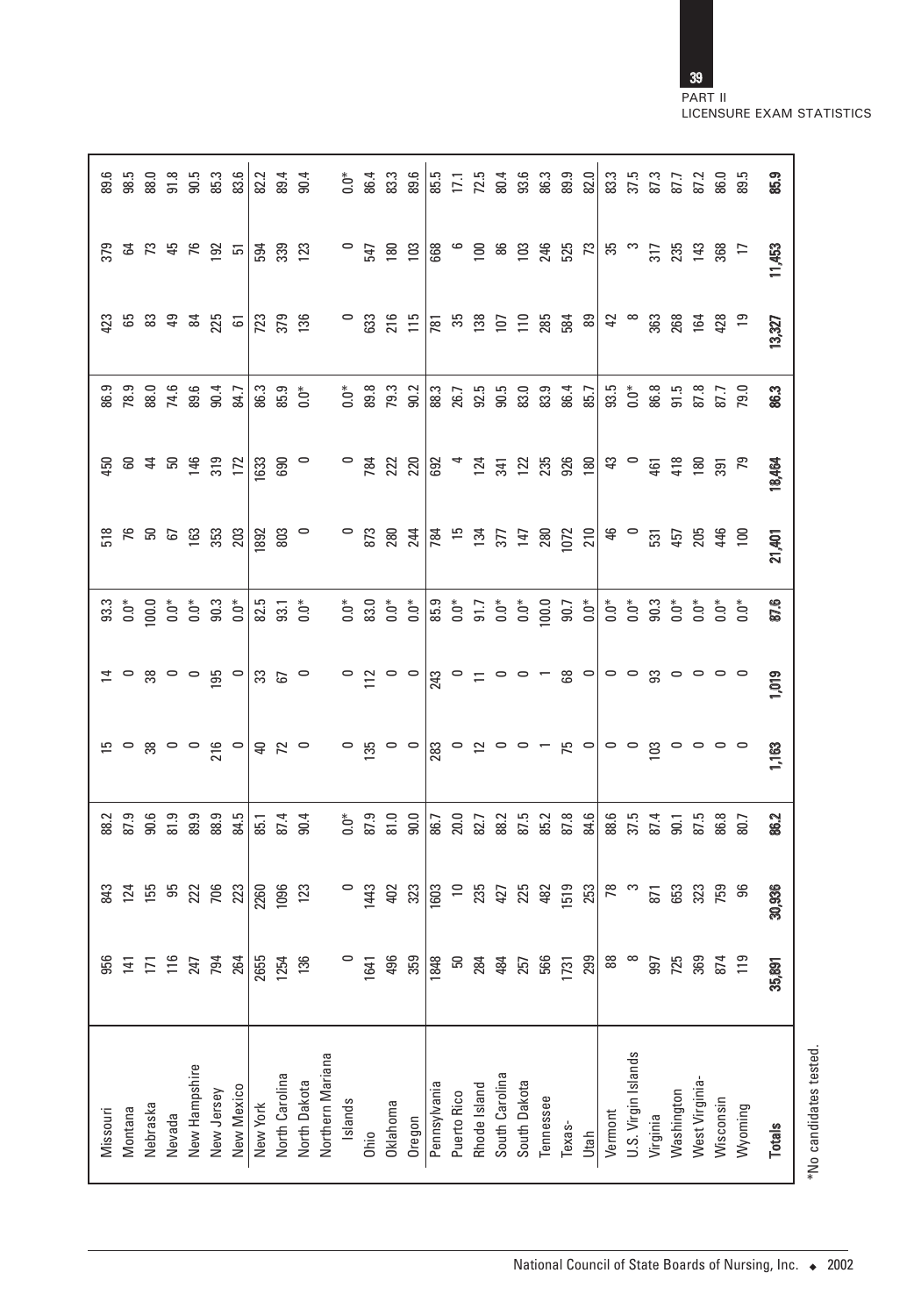| 60.9<br>80.6<br>73.8<br>83.9<br>80.4<br>58.8<br>75.9<br>88.9<br>69.6<br>65.5<br>77.8<br>54.5<br>81.8<br>72.9<br>83.3<br>Percent<br>76.9<br>77.8<br>40.0<br>78.8<br>71.9<br>Passed<br>0.0<br>$0.0*$<br>26.7<br>67.7<br>78.7<br>72.7<br>82.1<br>Total<br>$\overline{1}$<br>$\infty$<br><b>I59</b><br>55<br>$\overline{10}$<br>46<br>ڡ<br>45<br>$\frac{9}{4}$<br>Passed<br>$\sim$<br>$\circ$<br>$\overline{4}$<br>29<br>479<br>$\infty$<br>$\infty$<br>450<br>22<br>23<br>$\overline{1}$<br>$\overline{20}$<br>47<br>21<br>$\overline{ }$<br>Number<br>$\overline{r}$<br>으<br>649<br>84<br>25<br>99<br>189<br>Candidates<br>Examined<br>156<br>$\sim$<br>$\circ$<br>23<br>36<br>56<br>တ<br>30<br>560<br>29<br><b>ာ</b><br>202<br>102<br>တ<br>55<br>70<br>32<br>$\overline{c}$<br>H<br>Ξ<br>Ξ<br>5<br>District of Columbia<br>American Samoa<br>Massachusetts<br>Connecticut<br>Mississippi<br>Minnesota<br>Jurisdiction<br>Delaware<br>Maryland<br>Arkansas<br>California<br>Louisiana<br>Michigan<br>Colorado<br>Kentucky<br>Alabama<br>Arizona<br>Georgia<br>Kansas<br>Indiana<br>Alaska<br>Florida<br>Hawaii<br>Maine<br><b>Illinois</b><br>Guam<br>Idaho<br>lowa | Table 9. Number of Candidates |  |                        |                                                        |                   |                        |                         |                   |                        |                             |                   |
|-------------------------------------------------------------------------------------------------------------------------------------------------------------------------------------------------------------------------------------------------------------------------------------------------------------------------------------------------------------------------------------------------------------------------------------------------------------------------------------------------------------------------------------------------------------------------------------------------------------------------------------------------------------------------------------------------------------------------------------------------------------------------------------------------------------------------------------------------------------------------------------------------------------------------------------------------------------------------------------------------------------------------------------------------------------------------------------------------------------------------------------------------------------------|-------------------------------|--|------------------------|--------------------------------------------------------|-------------------|------------------------|-------------------------|-------------------|------------------------|-----------------------------|-------------------|
|                                                                                                                                                                                                                                                                                                                                                                                                                                                                                                                                                                                                                                                                                                                                                                                                                                                                                                                                                                                                                                                                                                                                                                   |                               |  |                        | October 1 - December 31, 2001<br>NCLEX-RN® Examination |                   |                        |                         |                   |                        |                             |                   |
|                                                                                                                                                                                                                                                                                                                                                                                                                                                                                                                                                                                                                                                                                                                                                                                                                                                                                                                                                                                                                                                                                                                                                                   |                               |  |                        | <b>Diploma</b>                                         |                   |                        | <b>Associate Degree</b> |                   |                        | <b>Baccalaureate Degree</b> |                   |
|                                                                                                                                                                                                                                                                                                                                                                                                                                                                                                                                                                                                                                                                                                                                                                                                                                                                                                                                                                                                                                                                                                                                                                   |                               |  | Examined<br>Candidates | Passed<br>Number                                       | Percent<br>Passed | Candidates<br>Examined | Number<br>Passed        | Percent<br>Passed | Candidates<br>Examined | Number<br>Passed            | Percent<br>Passed |
|                                                                                                                                                                                                                                                                                                                                                                                                                                                                                                                                                                                                                                                                                                                                                                                                                                                                                                                                                                                                                                                                                                                                                                   |                               |  | $\circ$                | 0                                                      | $0.0*$            | ജ                      | 8                       | 69.4              | 38                     | 52                          | 89.7              |
|                                                                                                                                                                                                                                                                                                                                                                                                                                                                                                                                                                                                                                                                                                                                                                                                                                                                                                                                                                                                                                                                                                                                                                   |                               |  | $\circ$                | $\circ$                                                | $0.0*$            | $\circ$                | $\circ$                 | 0.0               | $\sim$                 | $\sim$                      | 0.0               |
|                                                                                                                                                                                                                                                                                                                                                                                                                                                                                                                                                                                                                                                                                                                                                                                                                                                                                                                                                                                                                                                                                                                                                                   |                               |  | $\circ$                | $\circ$                                                | $0.0*$            |                        | $\circ$                 | $0.0*$            | $\circ$                | $\circ$                     | $0.0*$            |
|                                                                                                                                                                                                                                                                                                                                                                                                                                                                                                                                                                                                                                                                                                                                                                                                                                                                                                                                                                                                                                                                                                                                                                   |                               |  | $\circ$                | 0                                                      | $0.0*$            | ာ                      |                         | 57.9              | 4                      | က                           | 75.0              |
|                                                                                                                                                                                                                                                                                                                                                                                                                                                                                                                                                                                                                                                                                                                                                                                                                                                                                                                                                                                                                                                                                                                                                                   |                               |  | 22                     |                                                        | 95.5              | ニ                      | ڡ                       | 54.5              | က                      | $\sim$                      | 66.7              |
|                                                                                                                                                                                                                                                                                                                                                                                                                                                                                                                                                                                                                                                                                                                                                                                                                                                                                                                                                                                                                                                                                                                                                                   |                               |  | 0                      | 0                                                      | $0.0*$            | 458                    | 323                     | 70.5              | $\overline{9}1$        | <b>156</b>                  | 81.7              |
|                                                                                                                                                                                                                                                                                                                                                                                                                                                                                                                                                                                                                                                                                                                                                                                                                                                                                                                                                                                                                                                                                                                                                                   |                               |  | 0                      | 0                                                      | $0.0^\ast$        | 29                     | 22                      | 75.9              | 27                     | 25                          | 92.6              |
|                                                                                                                                                                                                                                                                                                                                                                                                                                                                                                                                                                                                                                                                                                                                                                                                                                                                                                                                                                                                                                                                                                                                                                   |                               |  |                        |                                                        | $0.0^\ast$        | S                      | $\sim$                  | 66.7              |                        | G                           | 71.4              |
|                                                                                                                                                                                                                                                                                                                                                                                                                                                                                                                                                                                                                                                                                                                                                                                                                                                                                                                                                                                                                                                                                                                                                                   |                               |  | 0                      | 0                                                      | $0.0*$            | G                      | 4                       | 80.0              | 4                      | S                           | 75.0              |
|                                                                                                                                                                                                                                                                                                                                                                                                                                                                                                                                                                                                                                                                                                                                                                                                                                                                                                                                                                                                                                                                                                                                                                   |                               |  |                        |                                                        | $0.0^\ast$        | $\approx$              | $\sim$                  | 20.0              | 20                     | G                           | 30.0              |
|                                                                                                                                                                                                                                                                                                                                                                                                                                                                                                                                                                                                                                                                                                                                                                                                                                                                                                                                                                                                                                                                                                                                                                   |                               |  |                        |                                                        | $0.0^\ast$        | 465                    | 379                     | 81.5              | 95                     |                             | 74.7              |
|                                                                                                                                                                                                                                                                                                                                                                                                                                                                                                                                                                                                                                                                                                                                                                                                                                                                                                                                                                                                                                                                                                                                                                   |                               |  |                        |                                                        | $0.0*$            | $\approx$              | $\approx$               | 83.3              | ഇ                      |                             | 57.9              |
|                                                                                                                                                                                                                                                                                                                                                                                                                                                                                                                                                                                                                                                                                                                                                                                                                                                                                                                                                                                                                                                                                                                                                                   |                               |  |                        |                                                        | $0.0^\ast$        |                        | $\circ$                 | $\overline{0}$ .  | $\frac{6}{5}$          | $\approx$                   | 62.5              |
|                                                                                                                                                                                                                                                                                                                                                                                                                                                                                                                                                                                                                                                                                                                                                                                                                                                                                                                                                                                                                                                                                                                                                                   |                               |  |                        |                                                        | $0.0^\ast$        | ڡ                      | 4                       | 66.7              | 23                     | ≌                           | 78.3              |
|                                                                                                                                                                                                                                                                                                                                                                                                                                                                                                                                                                                                                                                                                                                                                                                                                                                                                                                                                                                                                                                                                                                                                                   |                               |  |                        | $\circ$                                                | $0.0^\ast$        | $\overline{ }$         | ڡ                       | 85.7              | $\sim$                 | $\sim$                      | 100.0             |
|                                                                                                                                                                                                                                                                                                                                                                                                                                                                                                                                                                                                                                                                                                                                                                                                                                                                                                                                                                                                                                                                                                                                                                   |                               |  |                        | 0                                                      | $0.0^\ast$        | 143                    | $\frac{3}{11}$          | 79.0              | 59                     | 46                          | 78.0              |
|                                                                                                                                                                                                                                                                                                                                                                                                                                                                                                                                                                                                                                                                                                                                                                                                                                                                                                                                                                                                                                                                                                                                                                   |                               |  |                        | $\circ$                                                | $0.0^\ast$        | 79                     | 55                      | 69.6              | 22                     | $\frac{6}{2}$               | 72.7              |
|                                                                                                                                                                                                                                                                                                                                                                                                                                                                                                                                                                                                                                                                                                                                                                                                                                                                                                                                                                                                                                                                                                                                                                   |                               |  |                        | 0                                                      | $0.0*$            | $\overline{2}$         | 고                       | 71.8              | $\tilde{c}$            | 4                           | 30.8              |
|                                                                                                                                                                                                                                                                                                                                                                                                                                                                                                                                                                                                                                                                                                                                                                                                                                                                                                                                                                                                                                                                                                                                                                   |                               |  |                        |                                                        | $0.0*$            | $\overline{12}$        |                         | 58.3              | ≌                      | S                           | 23.1              |
|                                                                                                                                                                                                                                                                                                                                                                                                                                                                                                                                                                                                                                                                                                                                                                                                                                                                                                                                                                                                                                                                                                                                                                   |                               |  |                        |                                                        | $0.0*$            | ၜ                      |                         | 77.8              | $\circ$                | $\circ$                     | $0.0*$            |
|                                                                                                                                                                                                                                                                                                                                                                                                                                                                                                                                                                                                                                                                                                                                                                                                                                                                                                                                                                                                                                                                                                                                                                   |                               |  |                        |                                                        | $0.0^\ast$        | ၜ                      | $\infty$                | 88.9              | t,                     | 38                          | 80.9              |
|                                                                                                                                                                                                                                                                                                                                                                                                                                                                                                                                                                                                                                                                                                                                                                                                                                                                                                                                                                                                                                                                                                                                                                   |                               |  |                        | $\circ$                                                | $0.0^\ast$        | 9                      | 4                       | 66.7              | G                      | $\sim$                      | 40.0              |
|                                                                                                                                                                                                                                                                                                                                                                                                                                                                                                                                                                                                                                                                                                                                                                                                                                                                                                                                                                                                                                                                                                                                                                   |                               |  |                        |                                                        | $0.0^\ast$        | 25                     | $\approx$               | 72.0              | 50                     | 27                          | 90.0              |
|                                                                                                                                                                                                                                                                                                                                                                                                                                                                                                                                                                                                                                                                                                                                                                                                                                                                                                                                                                                                                                                                                                                                                                   |                               |  |                        |                                                        | 100.0             | 33                     | $\approx$               | 54.5              | 35                     | $\overline{\mathfrak{D}}$   | 88.6              |
|                                                                                                                                                                                                                                                                                                                                                                                                                                                                                                                                                                                                                                                                                                                                                                                                                                                                                                                                                                                                                                                                                                                                                                   |                               |  |                        |                                                        | $0.0*$            | $\overline{141}$       | 109                     | 77.3              | $\frac{8}{4}$          | 40                          | 83.3              |
|                                                                                                                                                                                                                                                                                                                                                                                                                                                                                                                                                                                                                                                                                                                                                                                                                                                                                                                                                                                                                                                                                                                                                                   |                               |  | 0                      | 0                                                      | $0.0*$            | 24                     | Ξ                       | 70.8              | ∞                      | ڡ                           | 75.0              |
|                                                                                                                                                                                                                                                                                                                                                                                                                                                                                                                                                                                                                                                                                                                                                                                                                                                                                                                                                                                                                                                                                                                                                                   |                               |  |                        | 0                                                      | $0.0*$            |                        | ڡ                       | 85.7              | ç                      | 4                           | 80.0              |

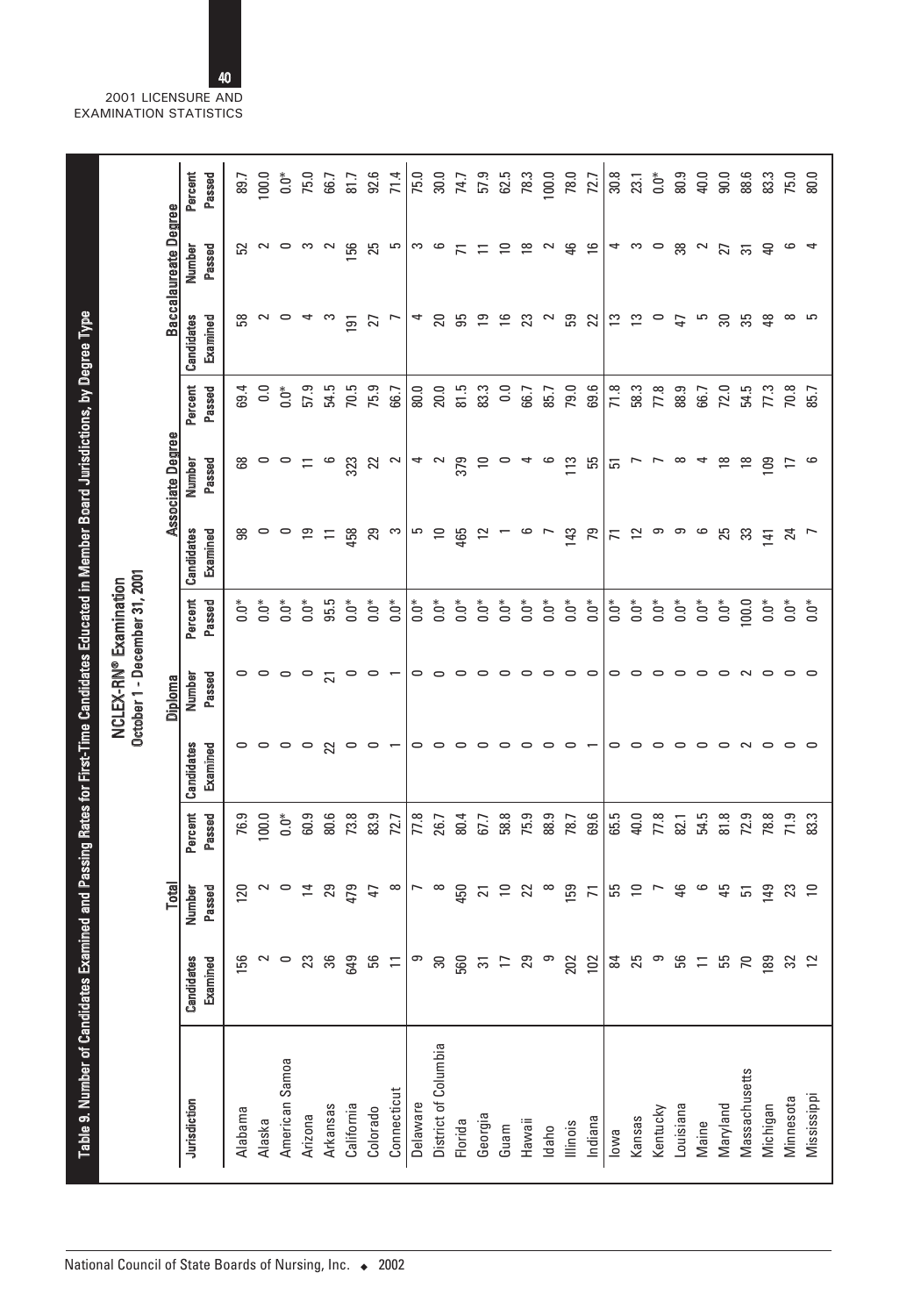|                                                                                                                           |      | 3,836<br>80<br>ທ້                                                                                                                                                                                                                                                                                                                                                                                                                                                                                                                                                                                         |
|---------------------------------------------------------------------------------------------------------------------------|------|-----------------------------------------------------------------------------------------------------------------------------------------------------------------------------------------------------------------------------------------------------------------------------------------------------------------------------------------------------------------------------------------------------------------------------------------------------------------------------------------------------------------------------------------------------------------------------------------------------------|
| 79.7<br>212<br>266                                                                                                        | 75.4 |                                                                                                                                                                                                                                                                                                                                                                                                                                                                                                                                                                                                           |
| notoo <sup>4</sup> o Luco o 400 a do a do a do a o o a do a co o a do a co o a do a co o a co o a co o a co o a co o a co |      | $\begin{array}{l} 0 & \alpha & \beta & \beta \\ \hline 0 & \beta & \beta & \gamma \\ \end{array} \begin{array}{l} \begin{array}{l} \alpha & \beta & \alpha \\ \alpha & \beta & \gamma \\ \alpha & \beta & \gamma \\ \end{array} \end{array} \begin{array}{l} \begin{array}{l} \alpha & \beta & \alpha \\ \alpha & \beta & \gamma \\ \end{array} \end{array} \begin{array}{l} \begin{array}{l} \alpha & \beta & \beta \\ \alpha & \beta & \gamma \\ \end{array} \end{array} \begin{array}{l} \begin{array}{l} \alpha & \beta & \beta \\ \alpha & \beta & \gamma \\ \end{array} \end{array} \begin{array$   |
|                                                                                                                           |      | s a 23 a m B 21 h R 8 w L 23 m 24 m 25 m 26 m 26 m 26 m 26 m 26 m 26 m 27 m 28 m 28 m<br>$\begin{array}{r} \mathbf{a} \times \mathbf{b} \times \mathbf{c} \times \mathbf{c} \times \mathbf{c} \times \mathbf{c} \times \mathbf{c} \times \mathbf{c} \times \mathbf{c} \times \mathbf{c} \times \mathbf{c} \times \mathbf{c} \times \mathbf{c} \times \mathbf{c} \times \mathbf{c} \times \mathbf{c} \times \mathbf{c} \times \mathbf{c} \times \mathbf{c} \times \mathbf{c} \times \mathbf{c} \times \mathbf{c} \times \mathbf{c} \times \mathbf{c} \times \mathbf{c} \times \mathbf{c} \times \mathbf{c$ |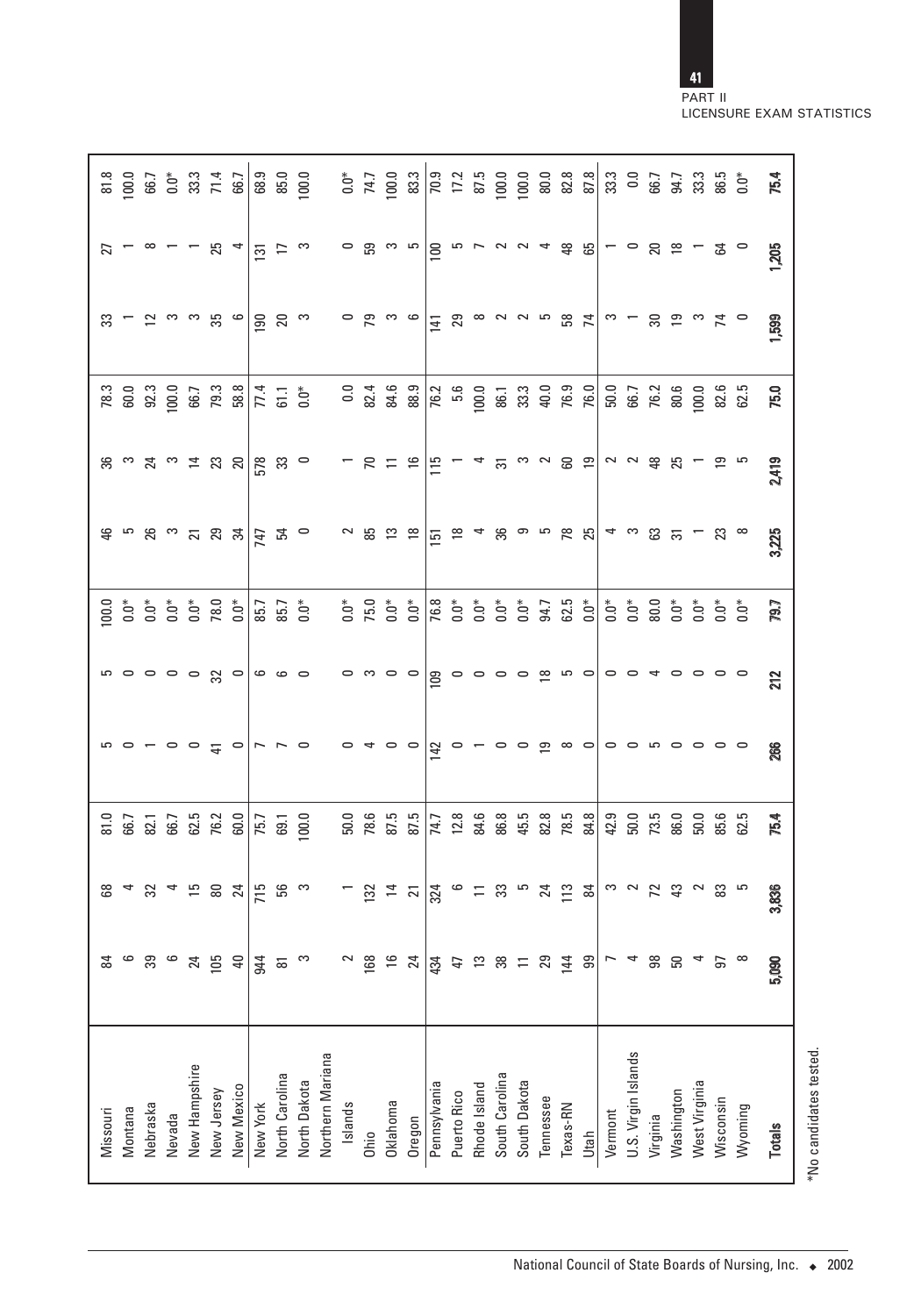| י<br>י |  |
|--------|--|
|        |  |
|        |  |
| I      |  |
|        |  |
|        |  |
|        |  |

| <b>Table IV. INGILIO: VI TIME TIME</b> |                             |                      |                   |                        | NCLEX-RN® Examination | i<br>P            |                          |                          |                   |                               |                      |                   |
|----------------------------------------|-----------------------------|----------------------|-------------------|------------------------|-----------------------|-------------------|--------------------------|--------------------------|-------------------|-------------------------------|----------------------|-------------------|
|                                        |                             | Jan 1 - Mar 31, 2001 |                   |                        | Apr 1 - Jun 30, 2001  |                   |                          | Jul 1 - Sep 30, 2001     |                   |                               | Oct 1 - Dec 31, 2001 |                   |
| Country of Education                   | Sel<br>Examined<br>Candidat | Number<br>Passed     | Percent<br>Passed | Candidates<br>Examined | Number<br>Passed      | Percent<br>Passed | Candidates<br>Examined   | Number<br>Passed         | Percent<br>Passed | <b>Candidates</b><br>Examined | Number<br>Passed     | Percent<br>Passed |
| Albania                                |                             |                      |                   |                        |                       |                   | $\sim$                   |                          | 50.0              |                               | $\circ$              | $\overline{0}$ .  |
| Algeria                                |                             |                      |                   |                        | 0                     | 0.0               |                          |                          |                   |                               |                      |                   |
| Argentina                              |                             | $\circ$              | $\overline{0}$ .  |                        | $\circ$               | $\overline{0}$ .  |                          |                          |                   |                               |                      |                   |
| Armenia                                |                             |                      |                   |                        |                       |                   | $\overline{\phantom{0}}$ | $\overline{\phantom{0}}$ | 100.0             | $\sim$                        |                      | 0.0               |
| Australia                              | $\infty$                    | $\overline{5}$       | 83.3              | ၜ                      | 6                     | 66.7              | 23                       | $\overline{20}$          | 87.0              | 22 32 3                       | 0.500                | 84.4              |
| Austria                                |                             |                      | 100.0             |                        |                       |                   |                          |                          |                   |                               |                      | 66.7              |
| Azerbaijan                             |                             |                      |                   |                        |                       |                   |                          |                          |                   |                               |                      | $\overline{0}$ .  |
| Bahamas                                |                             |                      |                   |                        |                       |                   |                          | $\circ$                  | $\overline{0}$    |                               |                      |                   |
| Bahrain                                |                             | $\circ$              | 0.0               | 4                      | $\circ$               | $\overline{0}$ .  |                          |                          |                   |                               |                      |                   |
| Bahrain                                |                             |                      |                   |                        |                       |                   |                          |                          |                   |                               | 0                    | $\overline{0}$    |
| Bangladesh                             |                             |                      |                   |                        |                       |                   |                          |                          |                   |                               | $\circ$              | $\overline{0}$ .  |
| <b>Barbados</b>                        |                             |                      | 100.0             | $\sim$                 |                       | 50.0              |                          |                          |                   |                               |                      |                   |
| Belarus                                |                             |                      |                   | က                      |                       | 33.3              | $\sim$ $\sim$            | $\circ$                  | $0.0\,$           |                               | $\circ$              | 0.0               |
| Belgium                                |                             | 0                    | $\Xi$             |                        |                       |                   |                          |                          | 100.0             | S                             | $\sim$               | 66.7              |
| Belize (British                        |                             |                      |                   |                        |                       |                   |                          |                          |                   |                               |                      |                   |
| Honduras)                              |                             |                      |                   | S                      |                       | 33.3              |                          | 0                        | $\overline{0}$ .  |                               |                      |                   |
| Bolivia                                |                             | $\circ$              | $\overline{0}$ .  |                        |                       |                   |                          |                          |                   |                               | $\overline{ }$       | 100.0             |
| Bosnia and                             |                             |                      |                   |                        |                       |                   |                          |                          |                   |                               |                      |                   |
| Herzegovina                            | 2                           | 0                    | 0.0               |                        |                       | $\overline{0}$ .  |                          |                          | 100.0             |                               | $\circ$              | 0.0               |
| Botswana                               |                             |                      |                   |                        |                       | $\overline{0}$ .  |                          |                          |                   |                               |                      |                   |
| Brazil                                 |                             |                      | 100.0             |                        |                       | $50.0\,$          | $\sim$                   |                          | 50.0              | S                             |                      | 33.3              |
| British West Indies                    | S                           | $\sim$               | 66.7              |                        | $\circ$               | $\overline{0}$ .  |                          |                          |                   |                               |                      |                   |
| Brunei-Darussalam                      |                             |                      |                   |                        |                       |                   |                          |                          | 0.0               |                               |                      |                   |
| Bulgaria                               | 5                           | S                    | 60.0              |                        |                       | 100.0             | $\sim$ $\sim$            |                          | 50.0              |                               |                      |                   |
| Burma                                  | $\sim$                      | $\circ$              | 0.0               |                        | $\circ$               | $\overline{0}$ .  |                          | $\circ$                  | $\overline{0.0}$  |                               |                      | 100.0             |
| Cameroon, Free                         |                             |                      |                   |                        |                       |                   |                          |                          |                   |                               |                      |                   |
| Republic of                            |                             | $\circ$              | 0.0               |                        | $\circ$               | 0.0               | S                        | $\circ$                  | $\overline{0.0}$  |                               | $\circ$              | $\overline{0}$ .  |
| Canada                                 | 215                         | 165                  | 76.7              | 219                    | 170                   | 77.6              | 286                      | 237                      | 82.9              | 292                           | 241                  | 82.5              |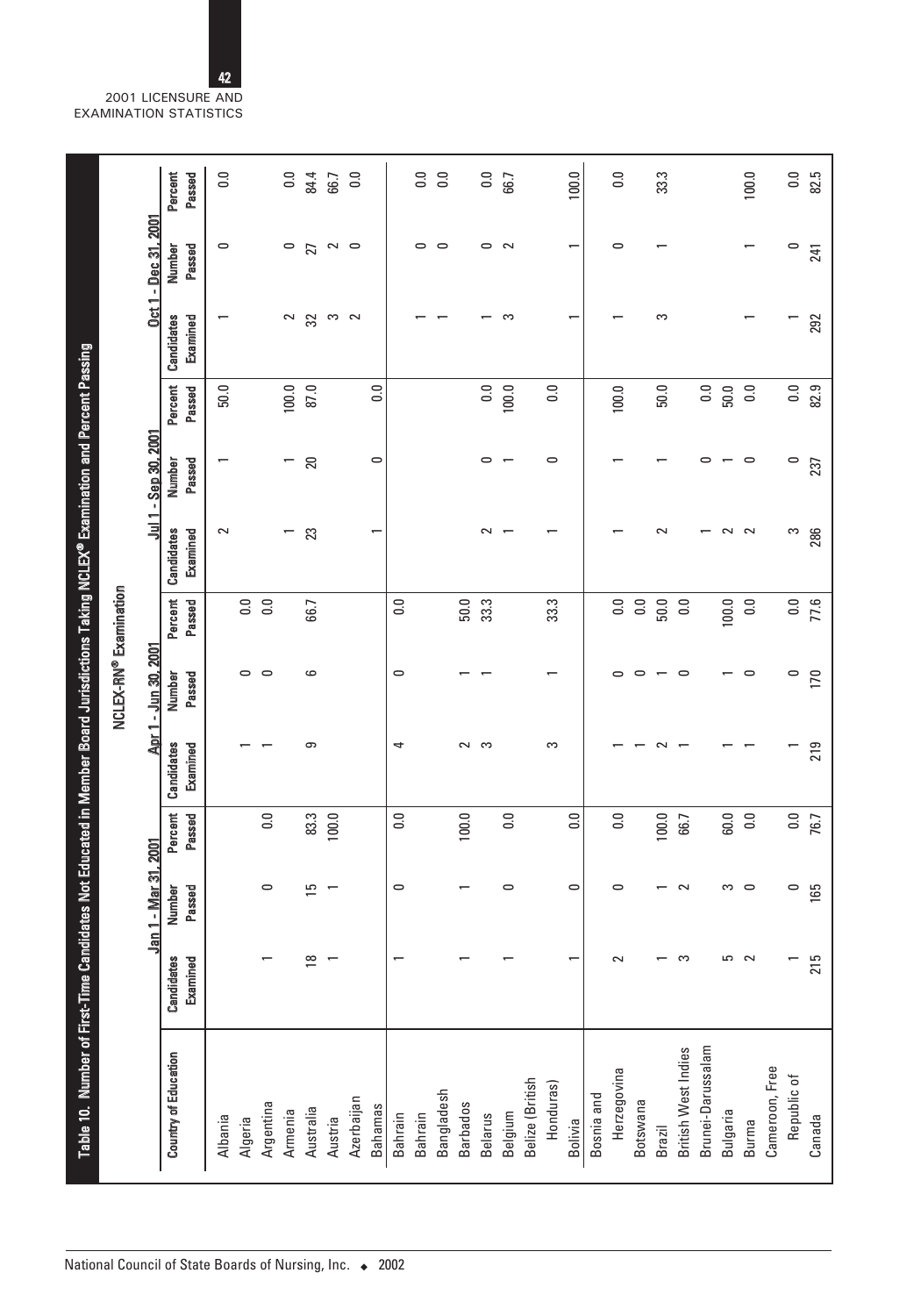PART II LICENSURE EXAM STATISTICS

| 100.0                      |       | 0.0                                                     |       | 0.0        |                                                   |           | $\frac{33}{10}$ a a a a a a a                                                  |                |                                                      |          |                    |         |             |             |             | $\begin{array}{cc} 33.3 \\ 33.0 \\ 50.0 \\ 50.0 \\ 60.0 \\ 70.0 \\ 80.0 \\ 90.0 \\ 90.0 \\ 90.0 \\ 90.0 \\ 90.0 \\ 90.0 \\ 90.0 \\ 90.0 \\ 90.0 \\ 90.0 \\ 90.0 \\ 90.0 \\ 90.0 \\ 90.0 \\ 90.0 \\ 90.0 \\ 90.0 \\ 90.0 \\ 90.0 \\ 90.0 \\ 90.0 \\ 90.0 \\ 90.0 \\ 90.0 \\ 90.0 \\ 90.0 \\ 90.0 \\ 90.0 \\ 90$ |              |         |                                                                                                                                                                            |                 |                                                                     |        |                  |                |               |                      | 50.<br>85.7<br>0.0 |                             |                       |         |                 | 0.0        |
|----------------------------|-------|---------------------------------------------------------|-------|------------|---------------------------------------------------|-----------|--------------------------------------------------------------------------------|----------------|------------------------------------------------------|----------|--------------------|---------|-------------|-------------|-------------|----------------------------------------------------------------------------------------------------------------------------------------------------------------------------------------------------------------------------------------------------------------------------------------------------------------|--------------|---------|----------------------------------------------------------------------------------------------------------------------------------------------------------------------------|-----------------|---------------------------------------------------------------------|--------|------------------|----------------|---------------|----------------------|--------------------|-----------------------------|-----------------------|---------|-----------------|------------|
| $\sim$                     |       | $\circ$                                                 |       |            |                                                   |           |                                                                                |                | $\circ$ $\circ$ $\circ$                              |          | $\circ$            | $\circ$ |             |             |             | $\approx$ $\sim$                                                                                                                                                                                                                                                                                               |              |         |                                                                                                                                                                            | $\circ$ $\circ$ |                                                                     |        |                  |                |               |                      | 6                  | $\Box$                      |                       |         |                 | 0          |
| $\sim$                     |       | 5                                                       |       |            |                                                   | S         |                                                                                |                |                                                      |          |                    |         |             | S           | $\sim$      | $52 -$                                                                                                                                                                                                                                                                                                         |              |         |                                                                                                                                                                            |                 | 5222                                                                |        |                  |                |               |                      |                    |                             |                       |         |                 |            |
| $0.0\,$                    |       | 60.0                                                    |       | 0.0        |                                                   |           | $\frac{15.0}{5.0}$ 8 50                                                        |                |                                                      |          |                    | $0.0\,$ |             |             |             |                                                                                                                                                                                                                                                                                                                | 60.7<br>33.3 |         | $14.3$<br>$0.0$<br>$100.0$                                                                                                                                                 |                 |                                                                     |        |                  |                | $0.0\,$       |                      |                    |                             | 53<br>182<br>50<br>50 |         |                 | 0.0        |
| $\circ$                    |       | S                                                       |       | $\circ$    |                                                   | S         |                                                                                |                |                                                      |          |                    | $\circ$ |             |             |             | $34$ $\degree$                                                                                                                                                                                                                                                                                                 |              |         |                                                                                                                                                                            |                 | $-$ 0 $\sim$ 0                                                      |        |                  |                | $\circ$       |                      |                    |                             |                       | $\circ$ |                 | 0          |
|                            |       | 5                                                       |       |            |                                                   | 4         |                                                                                |                |                                                      |          |                    |         |             |             |             | 9 a                                                                                                                                                                                                                                                                                                            |              |         |                                                                                                                                                                            |                 |                                                                     | S      |                  |                |               |                      | Ľ5                 | Ξ                           |                       |         |                 |            |
|                            |       | $\begin{array}{c} 50.0 \\ 33.3 \end{array}$             |       |            | $\begin{array}{c} 0.0 \\ 0.0 \\ 20.0 \end{array}$ |           |                                                                                |                | $\begin{array}{c} 50.0 \\ 0.0 \\ 0.0 \\ \end{array}$ |          |                    |         |             |             | 0.0         | 53.8                                                                                                                                                                                                                                                                                                           |              |         | <b>0.0</b><br><b>1</b> 0.0<br><b>1</b> 0.0<br><b>1</b> 0.0<br><b>1</b> 0.0<br><b>1</b> 0.0<br><b>1</b> 0.0<br><b>1</b> 0.0<br><b>1</b> 0.0<br><b>1</b> 0.0<br><b>1</b> 0.0 |                 |                                                                     |        |                  |                |               | $\frac{10000}{6500}$ |                    |                             |                       | $0.0\,$ |                 | 0.0        |
|                            |       |                                                         |       |            |                                                   | $\sim$    |                                                                                |                |                                                      | $\circ$  |                    |         |             |             | $\circ$     | $43\,$                                                                                                                                                                                                                                                                                                         |              |         | $\circ$ $\sim$ $\circ$ $\circ$                                                                                                                                             |                 |                                                                     |        |                  |                |               |                      |                    | G                           |                       | 0       |                 | 0          |
|                            |       |                                                         |       |            | $\sim$                                            | $\approx$ |                                                                                | $\sim$         |                                                      |          |                    |         |             |             |             | $\rm 80$                                                                                                                                                                                                                                                                                                       |              |         | $\sim$                                                                                                                                                                     |                 |                                                                     |        | က                |                |               |                      |                    | 의                           |                       |         |                 |            |
|                            |       | $\begin{array}{c} 0.0 \\ 5.0 \\ 0.0 \\ 0.0 \end{array}$ |       |            |                                                   |           | $\begin{array}{c c}\n50.0 \\ 33.3 \\ 100.0 \\ 0.0 \\ 75.0 \\ 0.0\n\end{array}$ |                |                                                      |          |                    | 0.0     |             |             |             | 66.7<br>100.0                                                                                                                                                                                                                                                                                                  |              |         |                                                                                                                                                                            |                 | $\begin{array}{c} 40.0 \\ 0.0 \\ 33.3 \\ 75.0 \\ 100.0 \end{array}$ |        |                  |                |               |                      |                    | 0.0<br>61.5<br>50.0<br>50.0 |                       |         |                 | 0.0        |
|                            |       |                                                         |       |            |                                                   | $\sim$    |                                                                                |                | က                                                    |          |                    | $\circ$ |             |             |             | $\overline{a}$ -                                                                                                                                                                                                                                                                                               |              |         |                                                                                                                                                                            | 9 ⊅             |                                                                     | က      |                  |                |               |                      |                    |                             |                       |         |                 | 0          |
|                            |       |                                                         |       |            |                                                   | ڡ         |                                                                                |                |                                                      |          |                    |         |             |             |             | $\approx$ -                                                                                                                                                                                                                                                                                                    |              |         | ≘                                                                                                                                                                          |                 | က                                                                   | 4      |                  |                |               |                      | ី ដ                |                             | $\sim$                |         |                 |            |
| Cape Verde Islands<br>Chad | Chile | Colombia                                                | Congo | Costa Rica | Croatia                                           | Cuba      | Czech Republic                                                                 | Czechoslovakia | Denmark                                              | Dominica | Dominican Republic | Ecuador | Egypt, Arab | Republic of | El Salvador | England                                                                                                                                                                                                                                                                                                        | Eritrea      | Estonia | Ethiopia                                                                                                                                                                   | Fiji Islands    | Finland                                                             | France | French Polynesia | French Terr of | Afars & Issas | Gambia               | Germany            | Ghana                       | Gibraltar             | Greece  | Grenada and the | Grenadines |

Table 10 continues on page 44.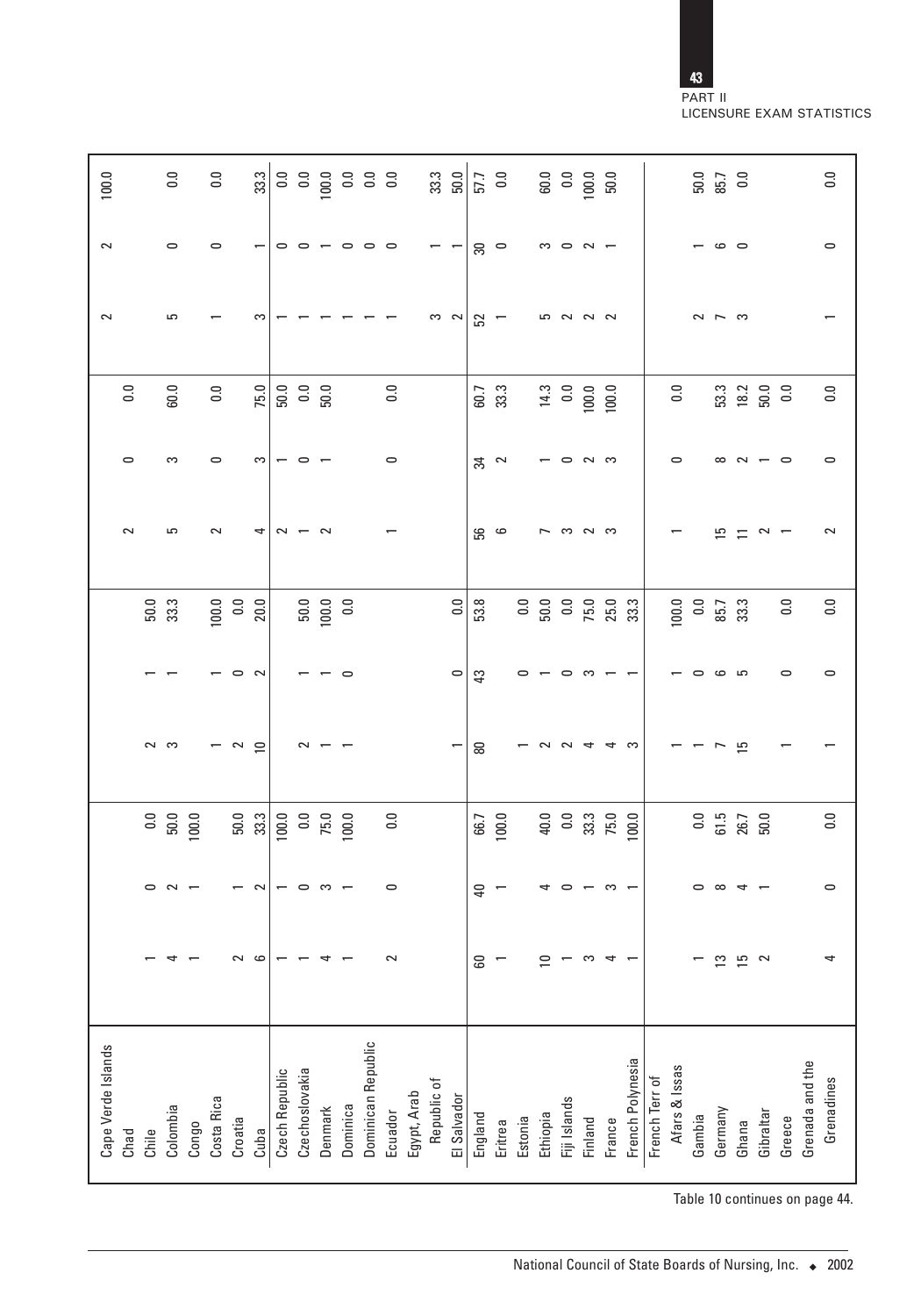| ו<br>וויסטורי                                                                                                                   |  |
|---------------------------------------------------------------------------------------------------------------------------------|--|
|                                                                                                                                 |  |
|                                                                                                                                 |  |
|                                                                                                                                 |  |
|                                                                                                                                 |  |
|                                                                                                                                 |  |
|                                                                                                                                 |  |
|                                                                                                                                 |  |
|                                                                                                                                 |  |
|                                                                                                                                 |  |
|                                                                                                                                 |  |
|                                                                                                                                 |  |
|                                                                                                                                 |  |
|                                                                                                                                 |  |
|                                                                                                                                 |  |
|                                                                                                                                 |  |
|                                                                                                                                 |  |
|                                                                                                                                 |  |
|                                                                                                                                 |  |
|                                                                                                                                 |  |
|                                                                                                                                 |  |
|                                                                                                                                 |  |
|                                                                                                                                 |  |
|                                                                                                                                 |  |
|                                                                                                                                 |  |
| $\mathcal{L}^{\text{max}}_{\text{max}}$ and $\mathcal{L}^{\text{max}}_{\text{max}}$ and $\mathcal{L}^{\text{max}}_{\text{max}}$ |  |
|                                                                                                                                 |  |
|                                                                                                                                 |  |
|                                                                                                                                 |  |
|                                                                                                                                 |  |
|                                                                                                                                 |  |
|                                                                                                                                 |  |
|                                                                                                                                 |  |
| $\ddot{ }$                                                                                                                      |  |
|                                                                                                                                 |  |
|                                                                                                                                 |  |
|                                                                                                                                 |  |

|                      |                        |                          |                   |                        | NCLEX-RN® Examination |                   |                        |                          |                   |                        |                      |                   |
|----------------------|------------------------|--------------------------|-------------------|------------------------|-----------------------|-------------------|------------------------|--------------------------|-------------------|------------------------|----------------------|-------------------|
|                      |                        | Jan 1 - Mar 31, 2001     |                   |                        | Apr 1 - Jun 30, 2001  |                   |                        | Jul 1 - Sep 30, 2001     |                   |                        | Oct 1 - Dec 31, 2001 |                   |
| Country of Education | Candidates<br>Examined | Number<br>Passed         | Percent<br>Passed | Candidates<br>Examined | Number<br>Passed      | Percent<br>Passed | Candidates<br>Examined | Number<br>Passed         | Percent<br>Passed | Candidates<br>Examined | Passed<br>Number     | Percent<br>Passed |
| Guatemala            | 4                      |                          | 25.0              | ᆉ                      | $\sim$                | 50.0              | ما                     |                          | 40.0              | $\sim$                 |                      | 50.0              |
| Guyana               | တ                      | က                        | 33.3              | တ                      | 4                     | 44.4              | 4                      |                          | 25.0              | $\sim$                 |                      | 50.0              |
| Honduras             |                        |                          |                   |                        | $\circ$               | $\overline{0}$ .  |                        |                          |                   |                        |                      |                   |
| Hong Kong            |                        |                          | 50.0              | S                      | $\sim$                | 66.7              | $\sim$                 |                          | 50.0              |                        |                      | 100.0             |
| Hungary              | $\sim$                 |                          | 50.0              | S                      | S                     | 100.0             |                        | $\circ$                  | 0.0               |                        |                      |                   |
| Iceland              |                        |                          | 100.0             |                        |                       |                   |                        |                          | 100.0             |                        |                      |                   |
| India                | 98                     | 35                       | 35.7              | 102                    | 44                    | 43.1              | 96                     | 33                       | 34.4              | 95                     | 43                   | 45.3              |
| Indonesia            |                        | $\circ$                  | $\overline{0}$ .  | 2                      | $\circ$               | $\overline{0}$ .  |                        | $\circ$                  | $\overline{0}$ .  | က                      | $\circ$              | $\overline{0}$ .  |
| Iran                 | 51                     | ∞                        | 53.3              | 13                     | L                     | 53.8              | တ                      | م                        | 66.7              | $\mathbf{r}$           | ∼                    | 58.3              |
| Iraq                 |                        | $\circ$                  | 0.0               |                        |                       |                   |                        |                          |                   |                        |                      |                   |
| Ireland              | E                      | 5                        | 100.0             | 6                      | 5                     | 83.3              | 4                      | 4                        | 100.0             | 5                      | 4                    | 80.0              |
| Israel               | $\infty$               | 5                        | 62.5              | $\infty$               | 5                     | 62.5              | တ                      | ç                        | 55.6              | 4                      | 4                    | 100.0             |
| Italy                |                        |                          |                   |                        | $\circ$               | $\overline{0}$ .  |                        |                          |                   |                        |                      |                   |
| Ivory Coast          |                        |                          |                   |                        |                       |                   |                        | $\circ$                  | 0.0               |                        |                      |                   |
| Jamaica              | ഇ                      | ၜ                        | 47.4              | ڡ                      | 6                     | 37.5              | 21                     | ၜ                        | 42.9              | ≌                      | $\infty$             | 66.7              |
| Japan                | $\frac{1}{2}$          | $\overline{ }$           | 53.8              | $\infty$               | ო ო                   | 37.5              | $\frac{6}{2}$          | $\approx$                | 62.5              | $\frac{6}{1}$          | $\overline{ }$       | 43.8              |
| Jordan               |                        | က                        | 42.9              | ما                     |                       | 60.0              | $\circ$                | $\circ$                  | $\overline{0}$ .  | 4                      | $\sim$               | 50.0              |
| Kazakhstan           |                        | $\overline{\phantom{0}}$ | 100.0             |                        |                       |                   |                        | $\overline{\phantom{0}}$ | 100.0             |                        |                      |                   |
| Kenya                | L                      | $\sim$                   | 28.6              | $\overline{1}$         | $\sim$                | 20.0              | $\overline{ }$         | S                        | 42.9              | $\overline{ }$         | 4                    | 57.1              |
| Korea                | 207                    | 57                       | 46.9              | 178                    | 96                    | 53.9              | 70                     | 35                       | 50.0              | 87                     | $\overline{4}$       | 50.6              |
| Kyrgyzstan           |                        | $\circ$                  | 0.0               |                        |                       |                   |                        |                          |                   |                        |                      |                   |
| Laos                 |                        | $\overline{\phantom{0}}$ | 100.0             |                        |                       |                   |                        |                          |                   |                        |                      |                   |
| Latvia               |                        |                          |                   |                        |                       |                   |                        | 0                        | 0.0               |                        |                      |                   |
| Lebanon              |                        |                          | 25.0              |                        | က                     | $75.0$<br>100.0   | $\sim$                 |                          | 50.0              | 5                      | $\sim$               | 40.0              |
| Leeward Islands      |                        | $\circ$                  | 0.0               |                        |                       |                   |                        |                          |                   |                        |                      |                   |
| Liberia              |                        | $\circ$                  | $\overline{0}$ .  |                        | $\circ$               | $\overline{0}$    |                        |                          |                   |                        | 0                    | 0.0               |
| Lithuania            |                        |                          | 100.0             |                        |                       |                   | က                      |                          | 33.3              |                        | $\circ$              | 0.0               |
| Macau                |                        |                          |                   |                        |                       |                   |                        | 0                        | $\overline{0}$    |                        |                      |                   |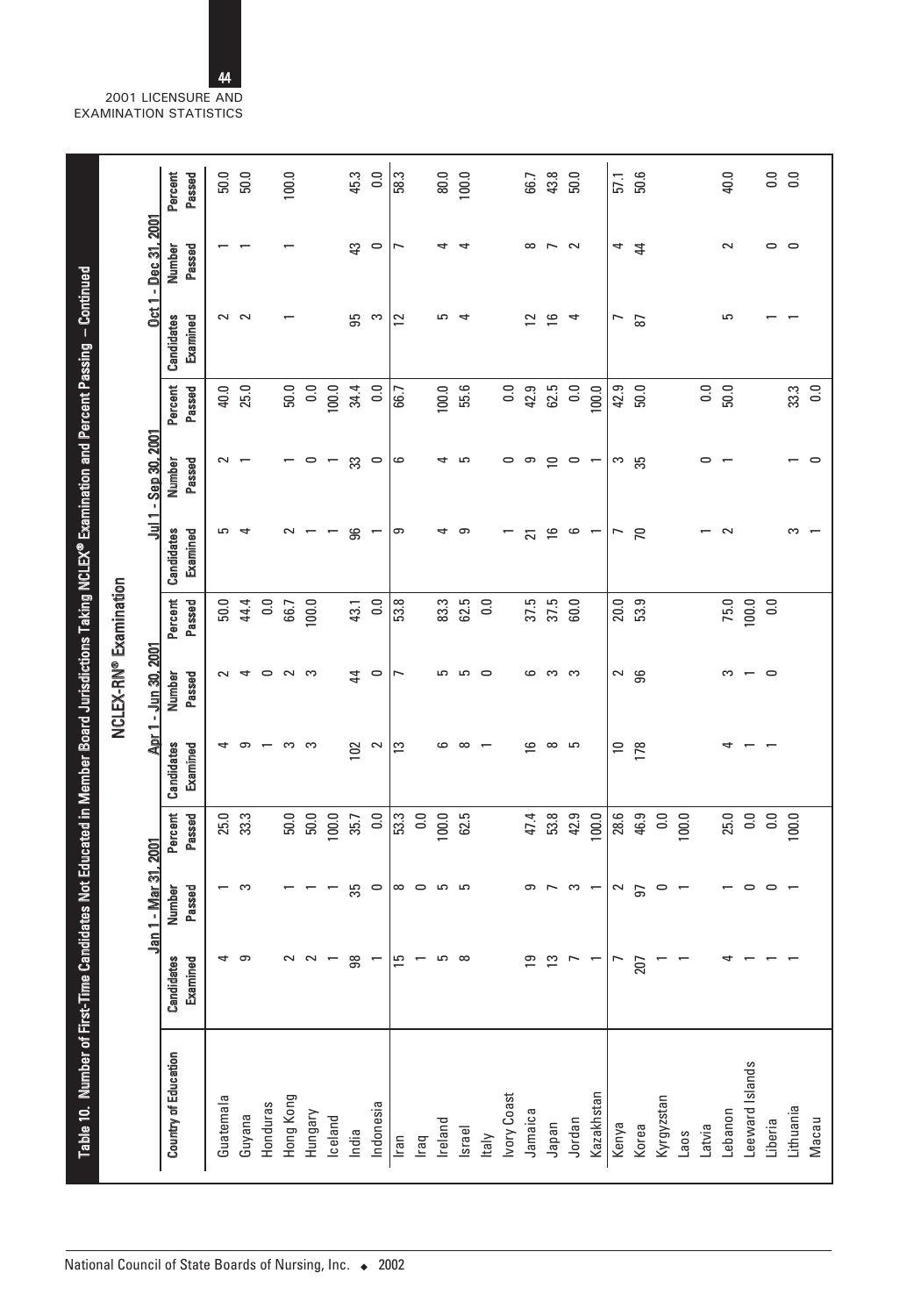

PART II LICENSURE EXAM STATISTICS

|                        |                    | 100.0    |                      | 28.6    |         |         |              | 0.0                      |             |          | 85.7<br>100.0<br>33.3 |       |                                      |                  | 100.0             |                      |                | 20.0      |         | $0.0\,$     |                  | 52.2           |               | 52.9             |                                                      |                | $\begin{array}{c} 63.3 \\ 62.5 \\ 64.5 \\ 73.3 \\ 100.0 \\ \hline \end{array}$ |                     |                |        |                   |              |
|------------------------|--------------------|----------|----------------------|---------|---------|---------|--------------|--------------------------|-------------|----------|-----------------------|-------|--------------------------------------|------------------|-------------------|----------------------|----------------|-----------|---------|-------------|------------------|----------------|---------------|------------------|------------------------------------------------------|----------------|--------------------------------------------------------------------------------|---------------------|----------------|--------|-------------------|--------------|
|                        |                    |          |                      | $\sim$  |         |         |              | $\circ$                  |             |          | $\approx$ -           |       | <u>يا</u>                            |                  |                   |                      |                |           |         | 0           |                  | $\overline{c}$ |               | 775              |                                                      |                | $ -$                                                                           |                     | 9              |        |                   |              |
|                        |                    |          |                      |         |         |         |              |                          |             |          | $\overline{21}$       | π.    | 45                                   |                  |                   |                      | ≘              |           |         |             |                  | 23             |               | 1466             |                                                      | $\Xi$          |                                                                                | $ =$ $\frac{8}{10}$ |                |        |                   |              |
|                        | $rac{0}{10}$       |          |                      | 33.3    |         | 0.0     | 100.0        |                          |             |          | 58.3                  |       | $29.1$<br>$50.0$                     |                  |                   |                      | 41.7           |           |         | $0.0\,$     |                  |                | 59.1<br>42.9  | 43.0             |                                                      | 70.6           |                                                                                | 66.7<br>42.3        |                |        |                   | 100.0        |
| $\circ$                | $\mathbf{\subset}$ |          |                      | $\sim$  |         | 0       |              |                          |             |          | r                     |       | $\frac{6}{1}$                        |                  |                   |                      | 5              |           |         | 0           |                  |                | <u>ო</u> ო    | 465              |                                                      | $\mathbf{S}$   |                                                                                |                     | $\Xi$          |        |                   |              |
|                        |                    |          |                      | 6       |         |         |              |                          |             |          | $\overline{c}$        |       | 55                                   | $\sim$           |                   |                      | $\overline{c}$ |           |         | $\sim$      |                  | 22             |               | 1082             |                                                      | $\overline{1}$ |                                                                                | $rac{6}{26}$        |                |        |                   |              |
|                        | 100.0              |          | 100.0<br>12.5<br>0.0 |         |         |         | $rac{6}{80}$ |                          |             |          | 83.3                  |       | 24.5                                 |                  | 66.7              |                      | 42.9           |           |         | 0.0         |                  | 53.3           |               |                  | $\begin{array}{c} 39.5 \\ 100.0 \\ 41.2 \end{array}$ |                |                                                                                | 42.9<br>23.8        |                |        |                   |              |
|                        |                    |          |                      |         | $\Box$  |         | $\circ$      | $\overline{\phantom{a}}$ |             |          | $\overline{a}$        |       | $\overline{c}$                       |                  | $\sim$            |                      | 9              |           |         | 0           |                  | $\infty$       |               |                  | $\frac{32}{7}$ - $\frac{1}{7}$                       |                |                                                                                |                     | m က            |        |                   |              |
|                        |                    |          |                      |         |         |         | 2<br>5       |                          |             |          | $\overline{c}$        |       | 49                                   |                  | S                 |                      | $\overline{1}$ |           |         | $\sim$      |                  | <u>يا</u>      |               |                  | $\frac{3}{5}$ - $\frac{1}{5}$                        |                |                                                                                |                     | $\frac{7}{21}$ |        |                   |              |
|                        | $0.0\,$            |          |                      | $0.0\,$ |         | $0.0\,$ | 20.0         |                          |             |          |                       |       | 0.0<br>60.0<br>00.0<br>28.3<br>100.0 |                  | $\frac{100}{100}$ | $\frac{100.0}{75.0}$ |                |           |         | 50.0        |                  |                | $57.9$<br>0.0 | 35.5             |                                                      | 72.7           |                                                                                | $33.3$<br>40.9      |                |        |                   |              |
|                        | $\circ$            |          |                      | $\circ$ |         | $\circ$ |              |                          |             |          |                       |       |                                      |                  |                   |                      |                |           |         |             |                  | $\Xi$          | $\circ$       | 325              |                                                      | $\infty$       |                                                                                |                     | က တ            |        |                   |              |
|                        |                    |          |                      | ∞       |         |         | G            |                          |             |          | 은                     |       | – ස                                  |                  | പ പ               |                      | $-2$           |           |         | $\sim$      |                  |                | പ്പ           | $\overline{915}$ |                                                      | $\equiv$       |                                                                                |                     | თ <u>გ</u>     |        |                   |              |
| Madagascar<br>Malagasy | Malawi             | Malaysia | Malta                | Mexico  | Moldova | Nauria  | Nepal        | Netherlands              | Netherlands | Antilles | New Zealand           | Niger | Nigeria                              | Northern Ireland | Norway            | <b>Okinawa</b>       | Pakistan       | Palestine | Panama, | Republic of | Peoples Republic | of China       | Peru          | Philippines      | Pitcairn Islands                                     | Poland         | Portugal                                                                       | Rumania Romania     | Russia         | Rwanda | Santa Cruz Island | Saudi Arabia |

Table 10 continues on page 46.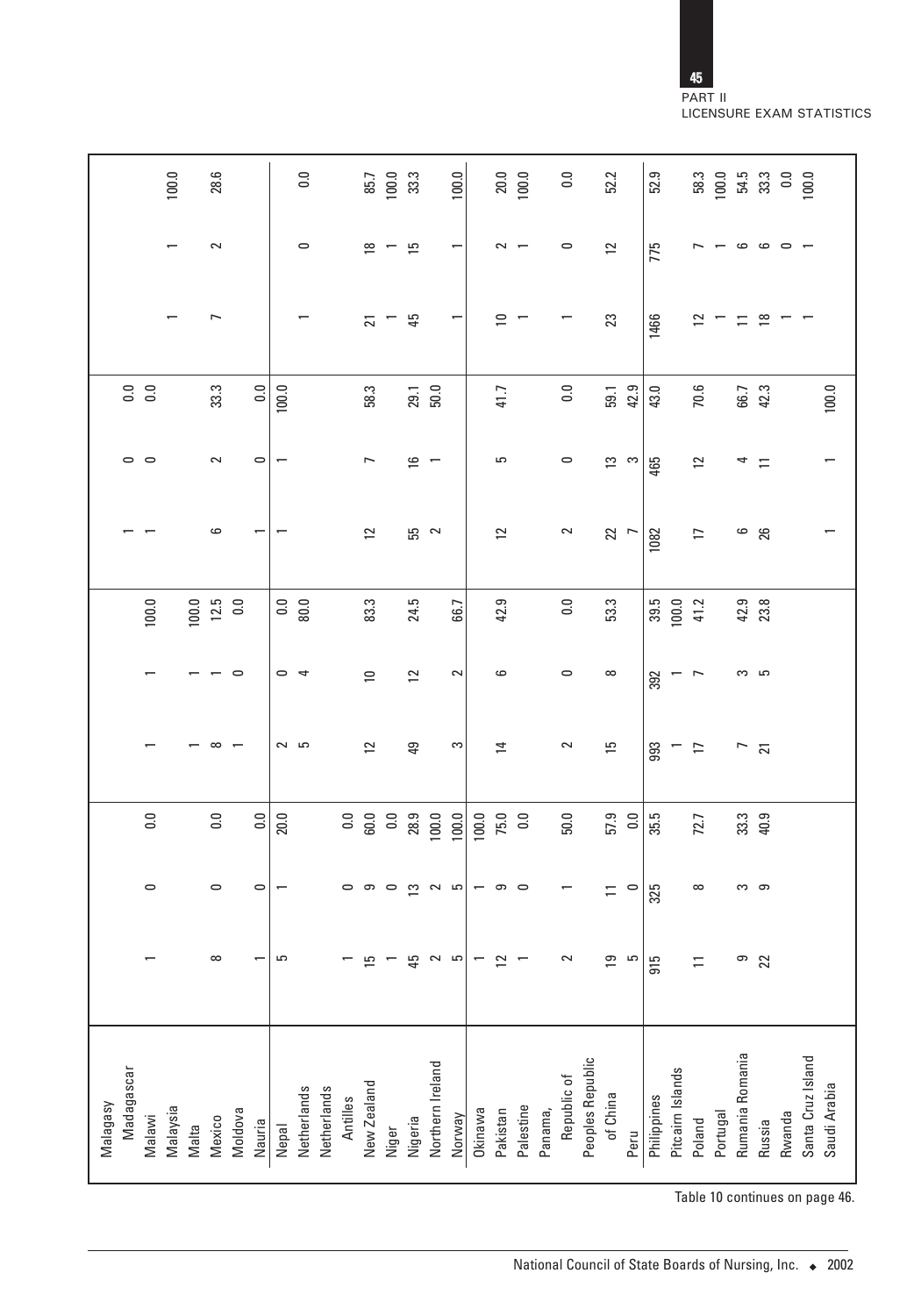| Table 10. Number of First-Time |                        |                         |                   | Candidates Not Educated in Member Board Jurisdictions Taking NCLEX® Examination and Percent Passing – Continued |                       |                   |                        |                      |                   |                        |                      |                   |
|--------------------------------|------------------------|-------------------------|-------------------|-----------------------------------------------------------------------------------------------------------------|-----------------------|-------------------|------------------------|----------------------|-------------------|------------------------|----------------------|-------------------|
|                                |                        |                         |                   |                                                                                                                 | NCLEX-RN® Examination |                   |                        |                      |                   |                        |                      |                   |
|                                |                        | Jan 1 - Mar 31, 2001    |                   |                                                                                                                 | Apr 1 - Jun 30, 2001  |                   |                        | Jul 1 - Sep 30, 2001 |                   |                        | Oct 1 - Dec 31, 2001 |                   |
| Country of Education           | Candidates<br>Examined | Passed<br>Number        | Percent<br>Passed | <b>Candidates</b><br>Examined                                                                                   | Passed<br>Number      | Percent<br>Passed | Candidates<br>Examined | Passed<br>Number     | Percent<br>Passed | Candidates<br>Examined | Passed<br>Number     | Percent<br>Passed |
| Scotland                       |                        | $\sim$                  | 66.7              | $\overline{1}$                                                                                                  |                       | 70.0              |                        | 5                    | 71.4              | $\tilde{c}$            | $\infty$             | 61.5              |
| Senegal                        |                        | $\circ$                 | 0.0               |                                                                                                                 |                       |                   |                        |                      |                   |                        |                      |                   |
| Sierra Leone                   | S                      | $\circ$                 | $\overline{0}$ .  |                                                                                                                 |                       | 25.0              | ص                      | $\circ$              | $\overline{0}$ .  |                        | $\circ$              | $\overline{0}$ .  |
| Singapore                      |                        |                         |                   |                                                                                                                 |                       | 80.0              |                        |                      |                   |                        |                      |                   |
| Slovak Republic                |                        |                         | 50.0              |                                                                                                                 | $\circ$               | $\overline{0.0}$  | $\sim$                 | $\circ$              | 0.0               |                        | $\circ$              | $\overline{0.0}$  |
| South Africa                   | ∾                      |                         | 33.3              | ⋣                                                                                                               | ₽                     | 71.4              | 23                     | $\infty$             | 78.3              | 23                     | 20                   | 87.0              |
| Spain                          |                        |                         | 100.0             | က                                                                                                               |                       | 33.3              | က                      | $\sim$               | 66.7              |                        | $\circ$              | $\overline{0}$ .  |
| Sri Lanka (Ceylon)             |                        |                         |                   |                                                                                                                 |                       |                   |                        |                      |                   |                        |                      | 100.0             |
| St Kitts and Nevis             |                        |                         |                   |                                                                                                                 | $\circ$               | 0.0               |                        |                      |                   |                        | $\circ$              | 0.0               |
| St Lucia                       | S                      | 2                       | 66.7              |                                                                                                                 | $\circ$               | $\overline{0}$ .  |                        |                      | 100.0             |                        |                      |                   |
| St Pierre &                    |                        |                         |                   |                                                                                                                 |                       |                   |                        |                      |                   |                        |                      |                   |
| Miquelon                       |                        |                         |                   |                                                                                                                 | 0                     | 0.0               |                        |                      |                   |                        |                      |                   |
| St. Vincent                    |                        |                         |                   | 5                                                                                                               | $\sim$                | 40.0              |                        |                      | 33.3              |                        |                      |                   |
| Surinam                        |                        |                         | 100.0             |                                                                                                                 |                       |                   |                        |                      | 100.0             |                        |                      |                   |
| Sweden                         |                        |                         | 50.0              | S                                                                                                               | က                     | 100.0             |                        | $\sim$               | 50.0              | S                      | $\sim$               | 66.7              |
| Switzerland                    |                        |                         |                   | $\sim$                                                                                                          | $\sim$                | 100.0             |                        |                      |                   | $\sim$                 | $\sim$               | 100.0             |
| Taiwan (Republic               |                        |                         |                   |                                                                                                                 |                       |                   |                        |                      |                   |                        |                      |                   |
| of China)                      | 5                      |                         | 20.0              | ၜ                                                                                                               | 4                     | 44.4              | 15                     | $\infty$             | 53.3              | $\overline{1}$         | 5                    | 50.0              |
| Tajikistan                     |                        |                         |                   |                                                                                                                 |                       | 100.0             |                        |                      | 100.0             |                        |                      |                   |
| Tanzania, United               |                        |                         |                   |                                                                                                                 |                       |                   |                        |                      |                   |                        |                      |                   |
| Republic of                    |                        | $\circ$                 | $\overline{0}$    | $\sim$                                                                                                          |                       | 50.0              |                        |                      |                   | $\sim$                 |                      | 0.0               |
| Thailand                       | S                      | $\Box$                  | $\overline{0}$    | S                                                                                                               |                       | 33.3              | ڡ                      | 2                    | 33.3              | မ                      | 0 N O                | 33.3              |
| Togo                           |                        |                         |                   |                                                                                                                 |                       |                   |                        |                      |                   |                        |                      | 0.0               |
| Tonga                          |                        |                         |                   |                                                                                                                 |                       |                   |                        |                      |                   |                        | $\circ$              | 0.0               |
| Trinidad & Tobago              |                        | 0                       | $\overline{0}$ .  | ഥ                                                                                                               |                       | 33.3              | 51                     | 24                   | 47.1              | 73                     | ಸ                    | 46.6              |
| Turkey                         |                        |                         | 0.0               |                                                                                                                 |                       | 100.0             | $\sim$                 | $\overline{a}$       | 50.0              |                        |                      |                   |
| Turks Island                   |                        | $\circ$ $\circ$ $\circ$ | $\overline{0}$ .  |                                                                                                                 |                       |                   |                        |                      |                   |                        |                      |                   |
| Uganda                         |                        |                         | O.O               |                                                                                                                 | $\circ$               | 0.0               |                        |                      |                   |                        | $\circ$              | 0.0               |

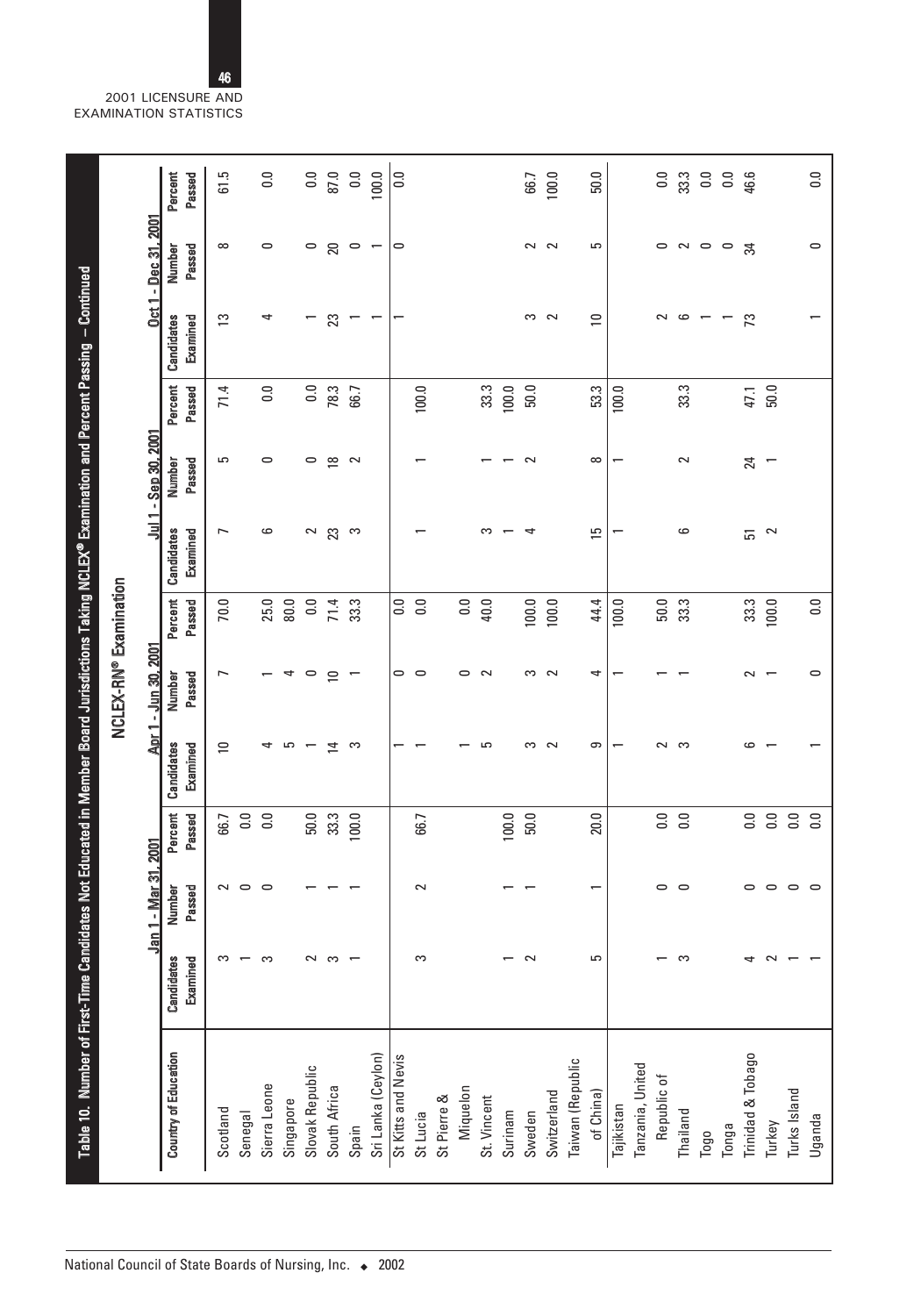| Jkraine                     |       |            |                                                      |       |                |                                | $\frac{6}{1}$ |             |                            | $\overline{c}$ |     |                       |
|-----------------------------|-------|------------|------------------------------------------------------|-------|----------------|--------------------------------|---------------|-------------|----------------------------|----------------|-----|-----------------------|
| <b>Jnited Arab Emirates</b> |       |            |                                                      |       |                |                                |               |             | $43.8$<br>100.0<br>42.9    |                |     |                       |
| <b>Uzbekistan</b>           |       |            | 550<br>000<br>5000<br>0000                           |       |                | 36.4<br>100.0<br>16.7<br>100.0 |               |             |                            |                |     | 58.3<br>100.0<br>25.0 |
| Venezuela                   |       |            |                                                      |       |                |                                |               |             |                            |                |     |                       |
| Wales                       |       |            |                                                      |       |                |                                |               |             |                            | 2              | 2   | 100.0                 |
| <b>Nestern Samoa</b>        |       |            |                                                      |       | $\circ$        | 0.0                            |               |             |                            |                |     |                       |
| Yugoslavia, Fed             |       |            |                                                      |       |                |                                |               |             |                            |                |     |                       |
| Republic of                 |       |            |                                                      |       | 0              | $\overline{0}$                 |               |             |                            |                |     |                       |
| Yugoslavia/Former           |       |            |                                                      |       |                |                                |               |             | 50 30 30 42<br>50 30 50 42 |                | 2   |                       |
| Zambia                      |       |            | $\begin{array}{c} 50.0 \\ 100.0 \\ 33.3 \end{array}$ |       |                | 50.0<br>33.3                   |               |             |                            |                |     |                       |
| Zimbabwe                    |       |            |                                                      | က     |                |                                |               |             |                            |                |     | 50.0<br>0.0<br>25.0   |
| <b>Totals</b>               | 1,946 | <b>SS4</b> | 44                                                   | 2,030 | $\overline{a}$ | 46.4                           | 2,140         | <b>LOG1</b> | 49.6                       | 2,497          | 390 | 55.7                  |

47 PART II LICENSURE EXAM STATISTICS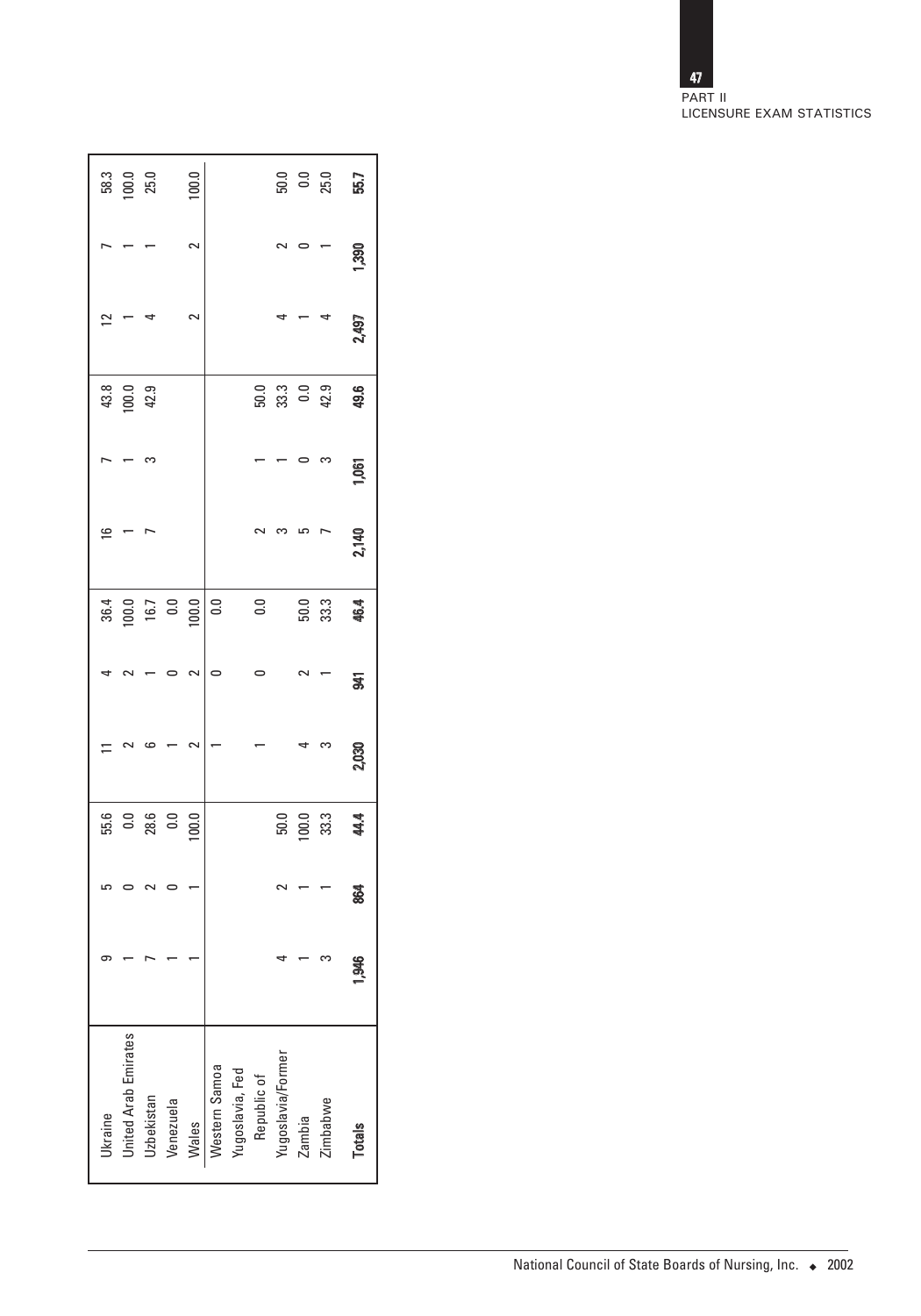#### Table 11. Summary Statistics for First-Time, U.S.-Educated Candidates Taking NCLEX-RN® Examination, January - December 2001

| <b>NCLEX-RN®</b> Examination                   |                         |
|------------------------------------------------|-------------------------|
|                                                | January - December 2001 |
| *Passing Standard                              | $-.3500$ logits         |
| <b>Estimated Decision Consistency</b>          | .91                     |
| Average Number of Test Items (Questions) Taken | 122.5                   |
| Percent Taking Minimum Number of Items         | 48.9%                   |
| Percent Taking Maximum Number of Items         | 12.6%                   |
| Average Testing Time                           | 2 hours, 26 minutes     |
| Percent Taking Maximum Amount of Time          | 5.2%                    |

See Appendix A for definitions of terms.

\*The passing standard is presented in units, called logits, on the Rasch measurement scale.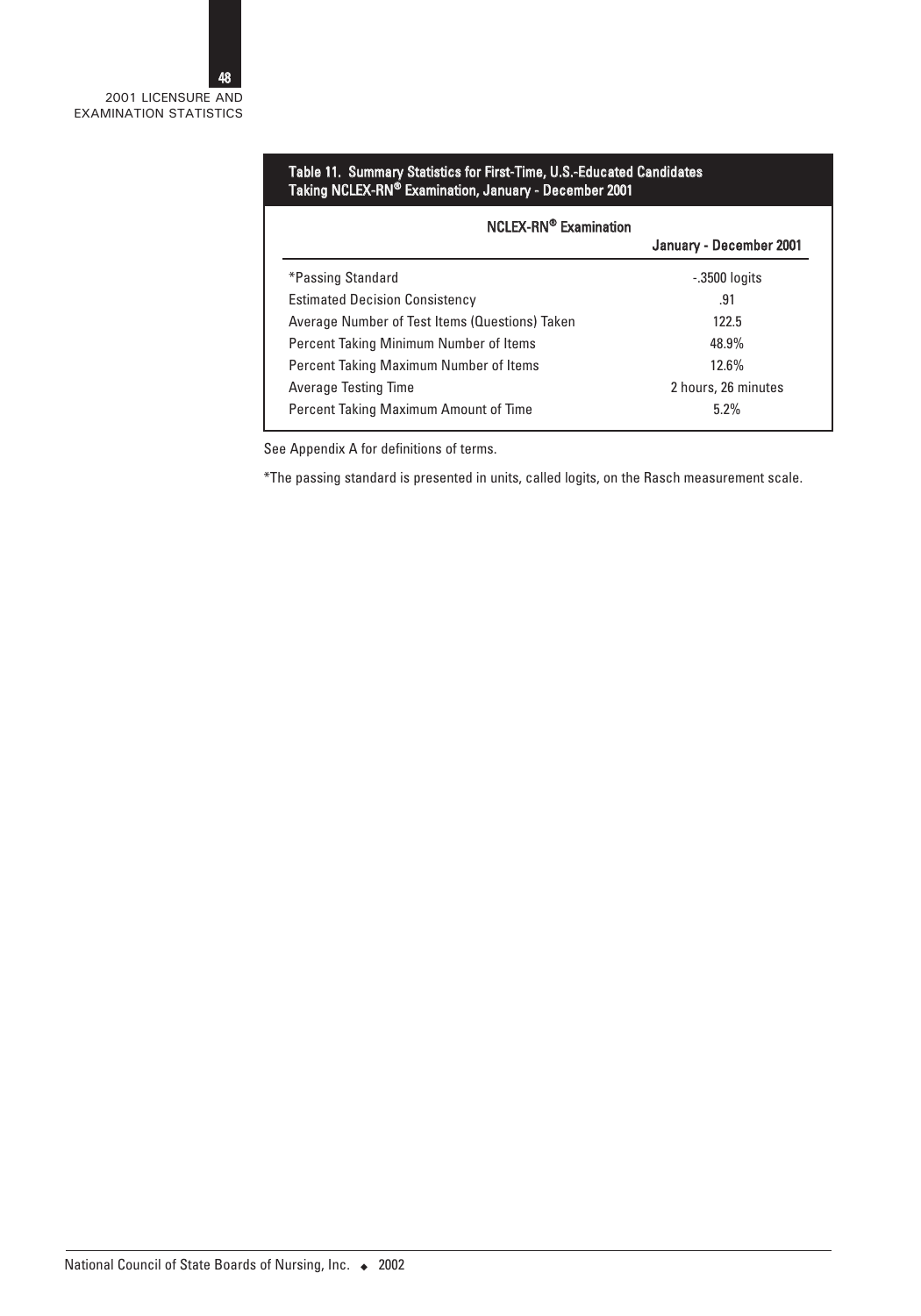

49 PART II LICENSURE EXAM STATISTICS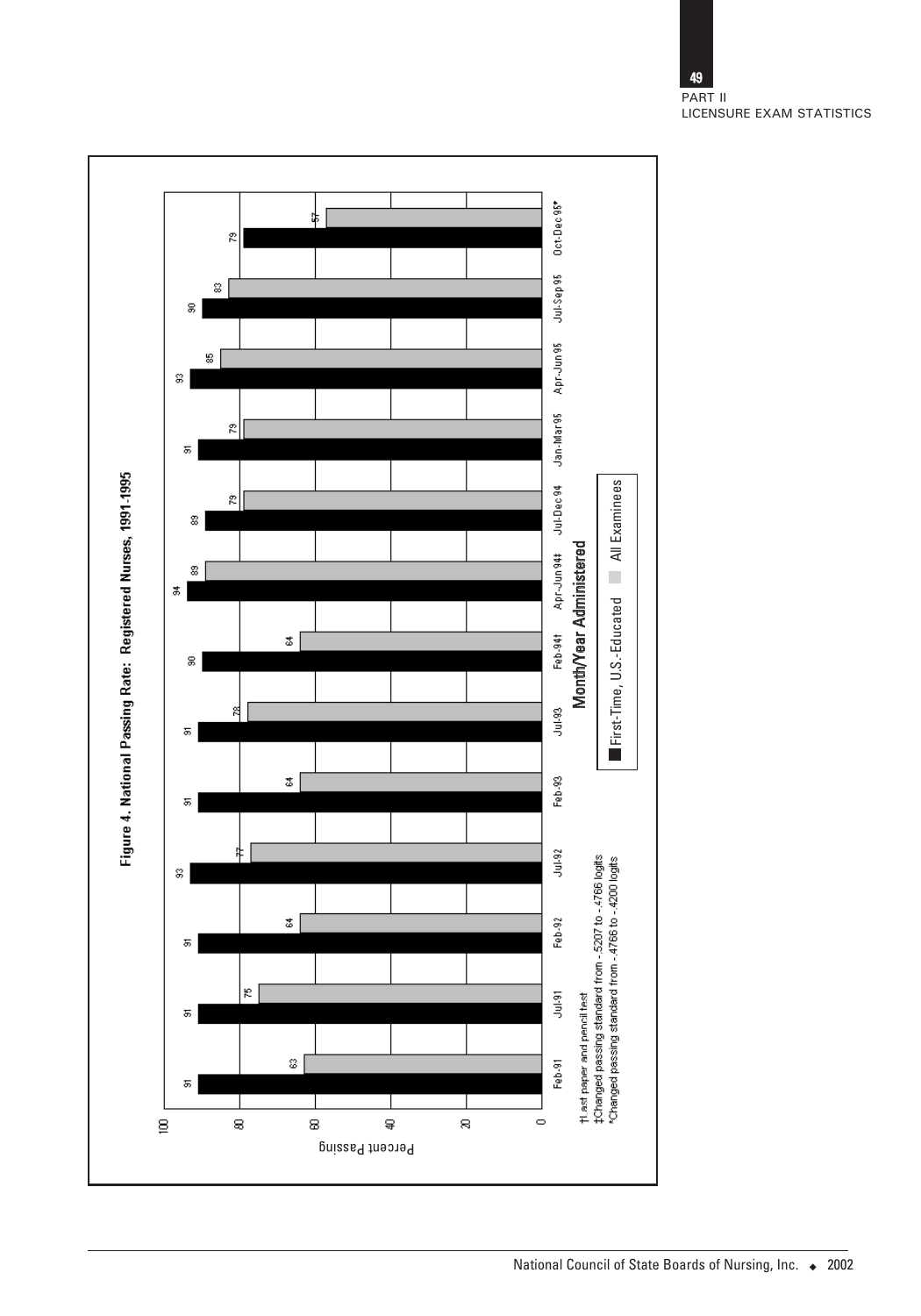

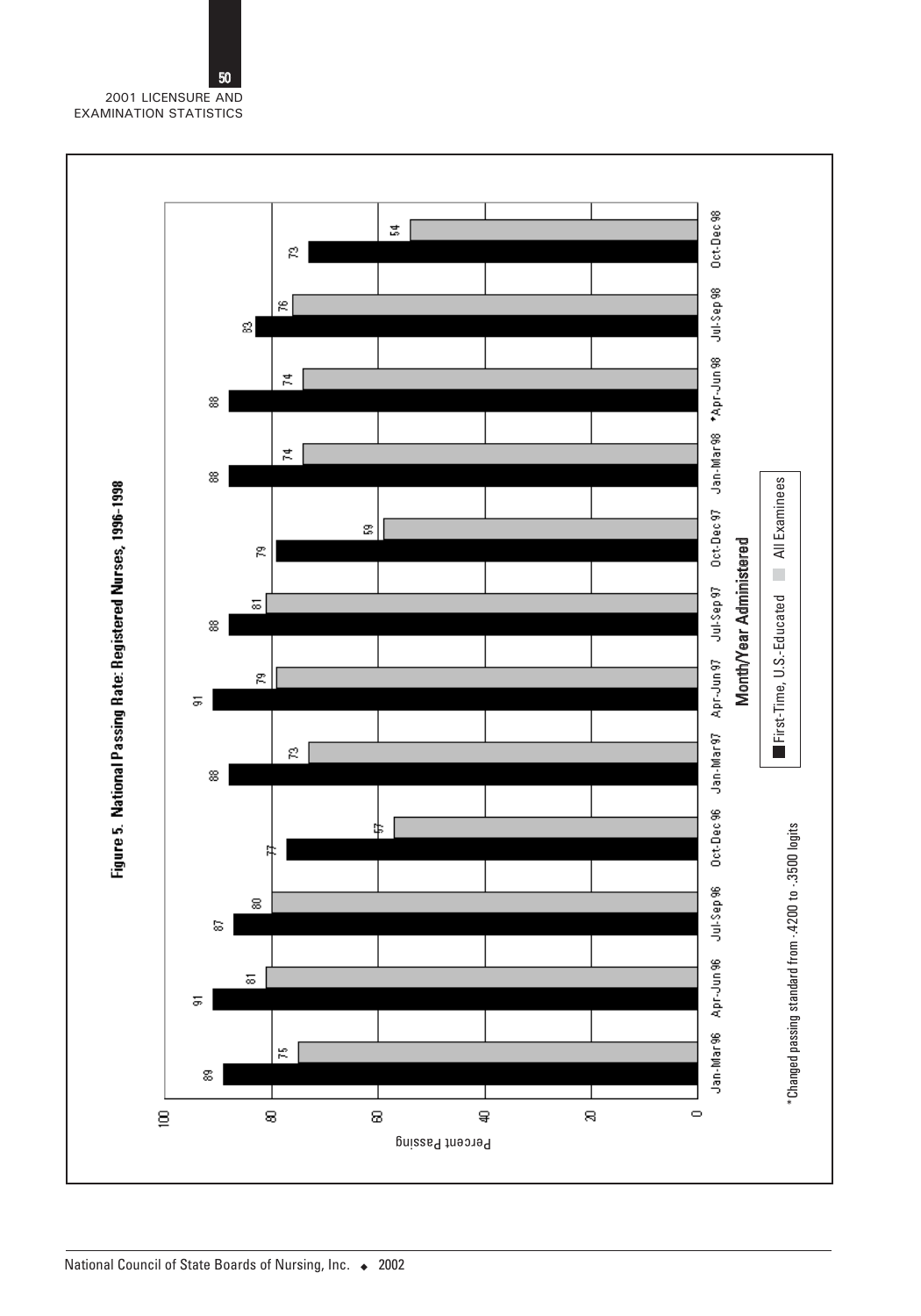Oct-Dec00 Jan-Mar01 Apr-Jun01 Jul-Sep01 Oct-Dec01  $\sharp$ 旨 g g,  $\pmb{\mathbb{S}}$ g జ Figure 6. National Passing Rate: Registered Nurses, 1999-2001  $\approx$  [ All Examinees First-Time, U.S.-Educated All Examinees ¥, Jan-Mar99 Apr-Jun99 Jul-Sep99 Oct-Dec99 Jan-Mar00 Apr-Jun00 Jul-Sep00 Month/Year Administered  $\tilde{\kappa}$ Month/Year Administered  $_{\rm s}^{\rm t}$ First-Time, U.S.-Educated g. æ, జ ∣ 8  $\approx$  [ Ä, 55 본 8 S. 5S  $\circ$ ğ g 8 ą  $\mathbf{a}$ Percent Passing

#### 51 PART II LICENSURE EXAM STATISTICS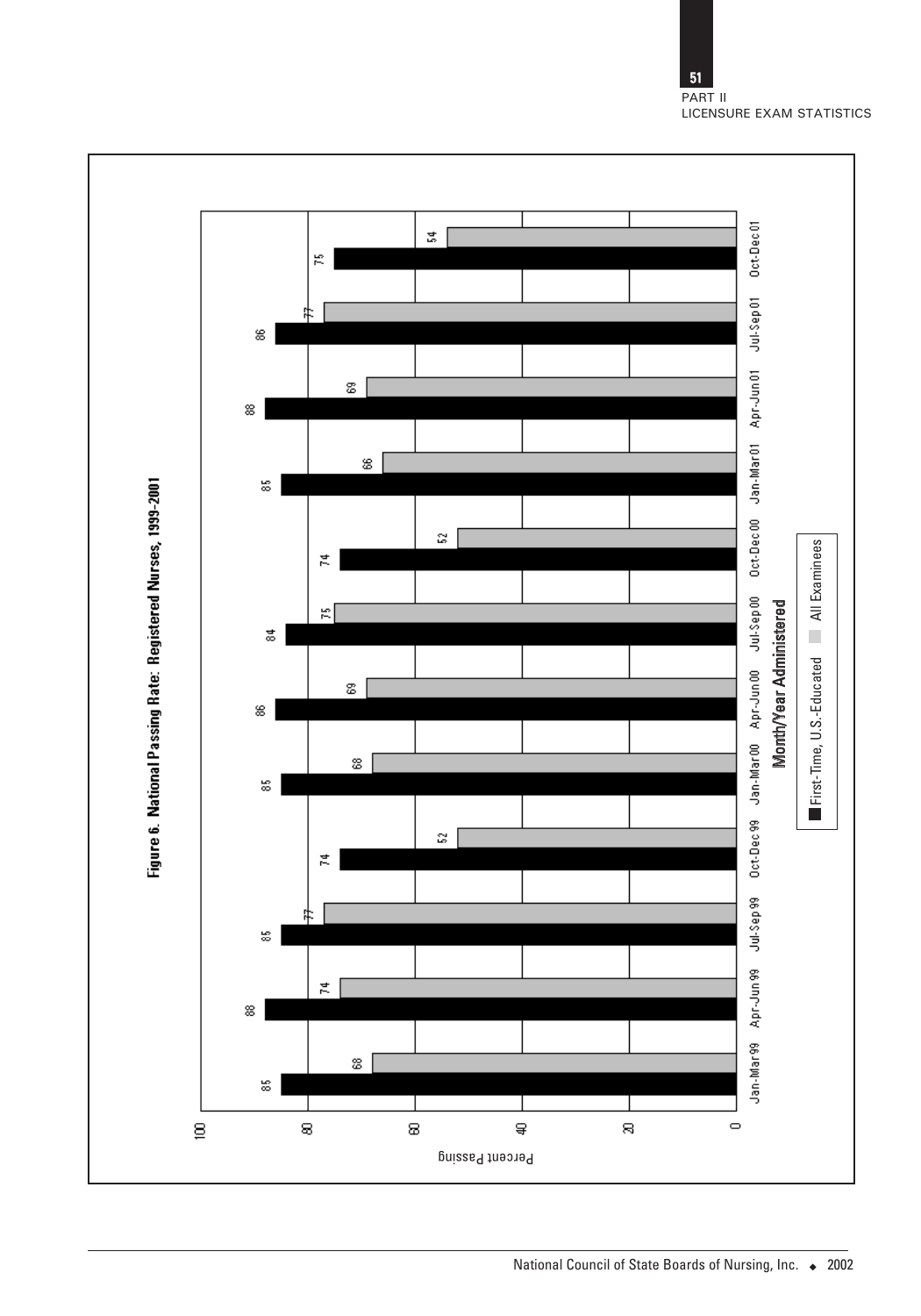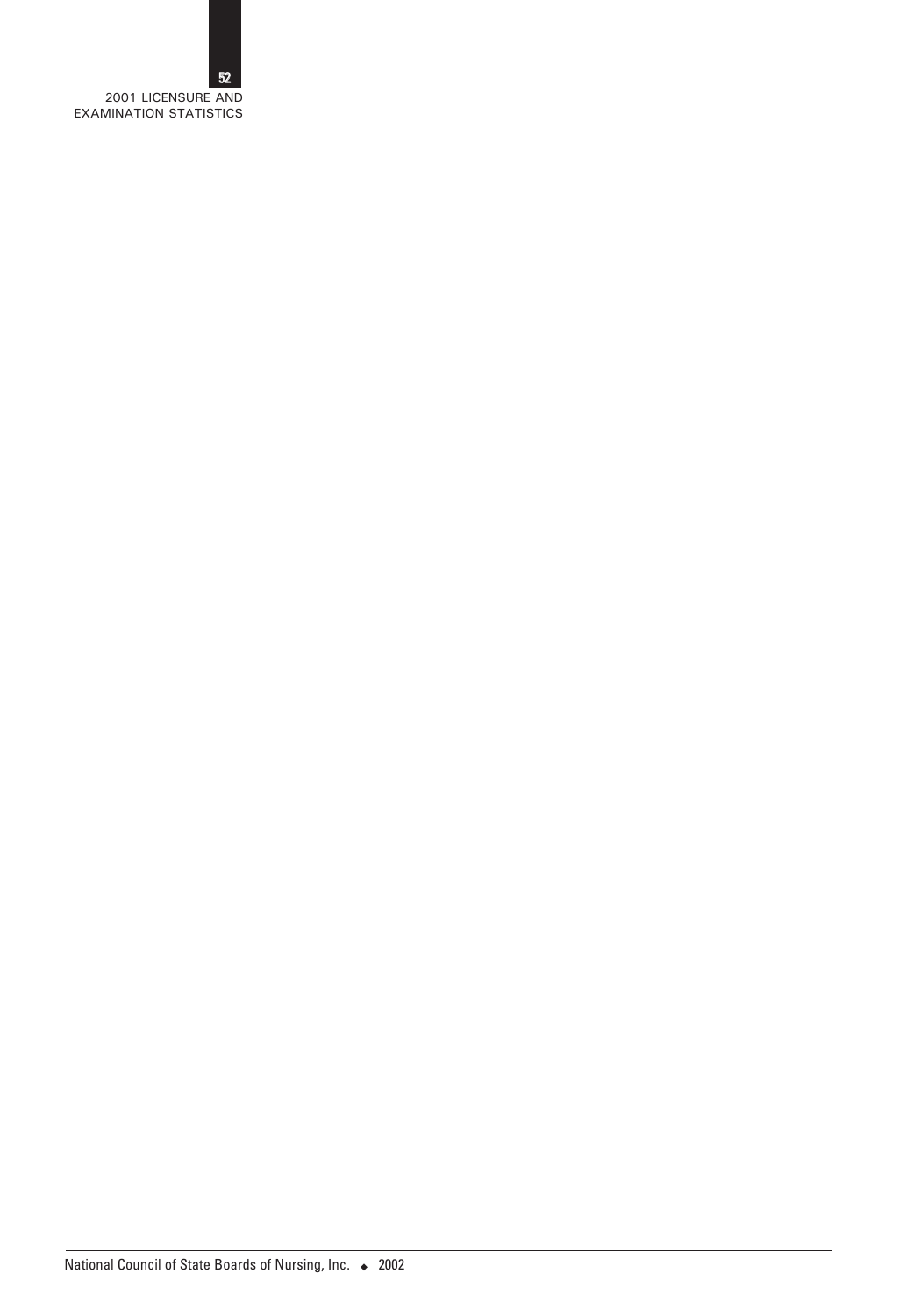

## Appendix A Licensure Examination Statistics Definitions

Average Number of Test Items (Questions) Taken – Average number of items (questions) on which candidate performance is determined. In a variable-length Computerized Adaptive Test (CAT), candidates are administered items only until they satisfy one of the following stopping rules:

- 1. A candidate's measure of competence is known to be above or below the passing standard with at least 95 percent confidence (is significantly above or below the standard) and at least the minimum number of questions has been answered.
- 2. A candidate has taken the maximum number of questions.
- 3. A candidate has tested for the maximum amount of time.

### Computerized Adaptive Testing (CAT) –

Candidates are administered items appropriate for their current estimated ability level until a confident pass or fail decision can be made, the maximum number of items is answered, or they run out of time.

Estimated Decision Consistency **–** A measure of examination reliability appropriate for CAT. It is the proportion of pass/fail decisions that would remain the same if all candidates were to be retested with parallel examinations.

\*Passing Standard **–** The minimum ability level a candidate must demonstrate in order to pass the examination. Currently, the passing standard effective April 2001 is -0.3500 logits for the NCLEX-RN® examination. In April 2001, the passing standard was raised from -0.5100 to -0.4700 logits for the NCLEX-PN® examination. The RN and PN standards are not directly comparable because they are based on different item pools.

*\*These statistics are in units, called logits, on the Rasch measurement scale. There is no inherent meaning of the units; they represent an arbitrary scale useful for reporting relative differences. This scale can be used for two purposes: (1) to measure degree of candidate competence*   $(-2 = low; +2 = high)$ , and (2) degree of item *difficulty (-2 = easy; +2 = hard).*